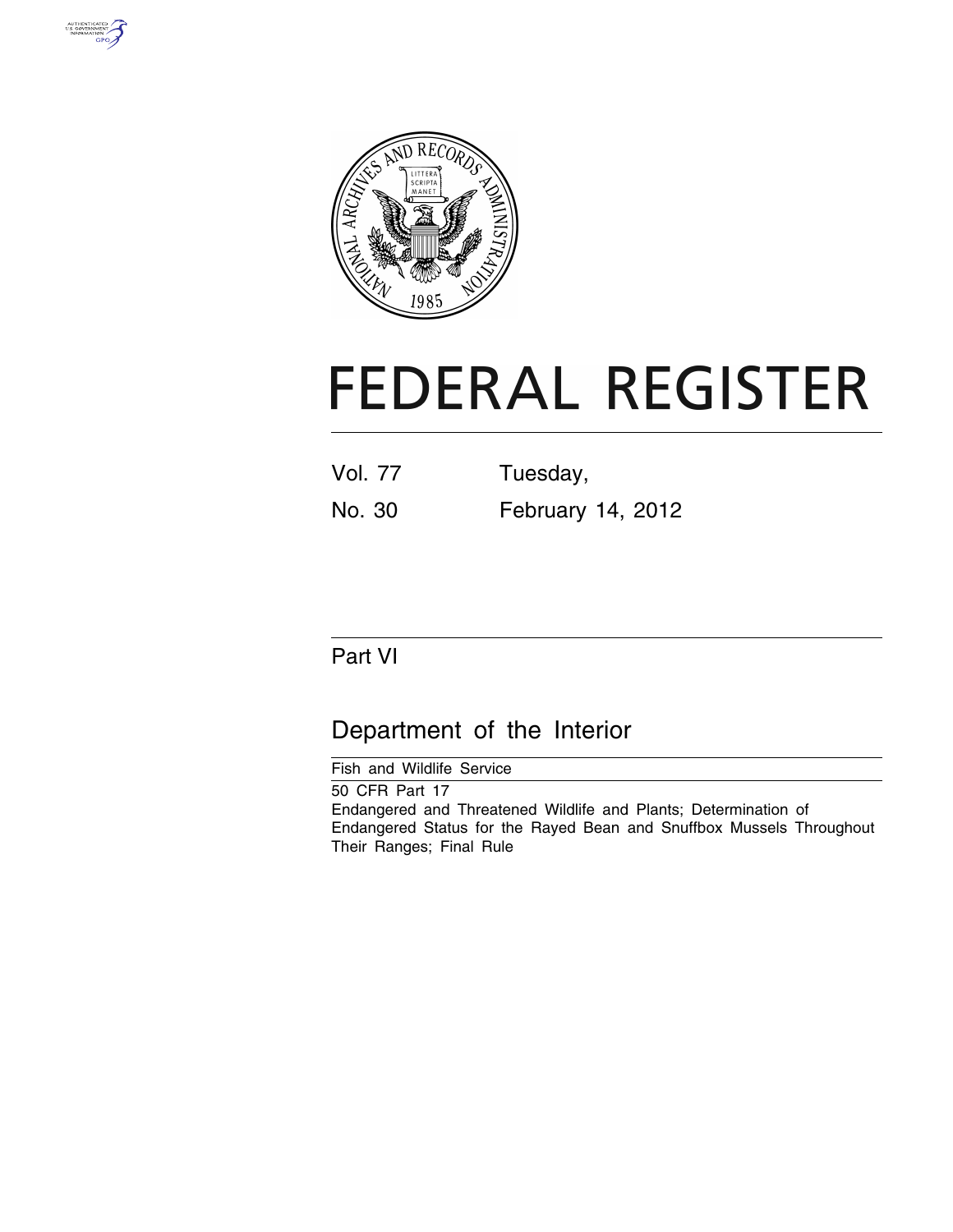# **DEPARTMENT OF THE INTERIOR**

# **Fish and Wildlife Service**

# **50 CFR Part 17**

**[Docket No. FWS–R3–ES–2010–0019; 4500030113]** 

#### **RIN 1018–AV96**

# **Endangered and Threatened Wildlife and Plants; Determination of Endangered Status for the Rayed Bean and Snuffbox Mussels Throughout Their Ranges**

**AGENCY:** Fish and Wildlife Service, Interior.

# **ACTION:** Final rule.

**SUMMARY:** We, the U.S. Fish and Wildlife Service (Service), determine endangered status for the rayed bean (*Villosa fabalis*) and snuffbox (*Epioblasma triquetra*) mussels throughout their ranges, under the Endangered Species Act of 1973, as amended (Act).

**DATES:** This rule becomes effective on March 15, 2012.

**ADDRESSES:** This final rule is available on the Internet at *[http://](http://www.regulations.gov)  [www.regulations.gov](http://www.regulations.gov)* at Docket Number FWS–R3–ES–2010–0019. Comments and materials received, as well as supporting documentation used in preparing this final rule are available for public inspection, by appointment, during normal business hours, at the U.S. Fish and Wildlife Service, Columbus Ecological Services Field Office, 4625 Morse Road, Suite 104, Columbus, OH 43230; phone 614–416– 8993; facsimile 614–416–8994.

**FOR FURTHER INFORMATION CONTACT:**  Angela Boyer, Endangered Species Coordinator, Columbus Ecological Services Field Office (see **ADDRESSES**). If you use a telecommunications devise for the deaf (TDD), call the Federal Information Relay Service (FIRS) at 800–877–8339.

# **SUPPLEMENTARY INFORMATION:**

#### **Background**

This document is a final rule to list as endangered the rayed bean (*Villosa fabalis*) and snuffbox (*Epioblasma triquetra*).

#### *Previous Federal Action*

Federal actions for these species prior to November 2, 2010, are outlined in our proposed rule for these actions (75 FR 67552). Publication of the proposed rule opened a 60-day comment period, which ended on January 3, 2011.

# *Species Information*

#### Rayed Bean

The rayed bean is a small mussel, usually less than 1.5 inches (in) (3.8 centimeters (cm)) in length (Cummings and Mayer 1992, p. 142; Parmalee and Bogan 1998, p. 244; West *et al.* 2000, p. 248). The shell outline is elongate or ovate in males and elliptical in females, and moderately inflated in both sexes, but more so in females (Parmalee and Bogan 1998, p. 244). The valves are thick and solid. The anterior end is rounded in females and bluntly pointed in males (Cummings and Mayer 1992, p. 142). Females are generally smaller than males (Parmalee and Bogan 1998, p. 244). Dorsally, the shell margin is straight, while the ventral margin is straight to slightly curved (Cummings and Mayer 1992, p. 142). The beaks are slightly elevated above the hingeline (West *et al.* 2000, p. 248), with sculpture consisting of double loops with some nodules (Parmalee and Bogan 1998, p. 244). No posterior ridge is evident. Surface texture is smooth and subshiny, and green, yellowish-green, or brown in color, with numerous, wavy, dark-green rays of various widths (sometimes obscure in older, blackened specimens) (Cummings and Mayer 1992, p. 142; West *et al.* 2000, p. 248). Internally, the left valve has two pseudocardinal teeth (tooth-like structures along the hingeline of the internal portion of the shell) that are triangular, relatively heavy, and large, and two short, heavy lateral teeth (Cummings and Mayer 1992, p. 142). The right valve has a low, triangular pseudocardinal tooth, with possibly smaller secondary teeth anteriorly and posteriorly, and a short, heavy, and somewhat elevated lateral tooth (Parmalee and Bogan 1998, p. 244). The color of the nacre (mother-of-pearl) is silvery white or bluish and iridescent posteriorly. Key characters useful for distinguishing the rayed bean from other mussels are its small size, thick valves, unusually heavy teeth for a small mussel, and color pattern (Cummings and Mayer 1992, p. 142).

#### Snuffbox

The snuffbox is a small- to mediumsized mussel, with males reaching up to 2.8 in (7.0 cm) in length (Cummings and Mayer 1992, p. 162; Parmalee and Bogan 1998, p. 108). The maximum length of females is about 1.8 in (4.5 cm) (Parmalee and Bogan 1998, p. 108). The shape of the shell is somewhat triangular (females), oblong, or ovate (males), with the valves solid, thick, and very inflated. The beaks are located somewhat anterior of the middle, and

are swollen, turned forward and inward, and extended above the hingeline (Cummings and Mayer 1992, p. 162). Beak sculpture consists of three or four faint, double-looped bars (Cummings and Mayer 1992, p. 162; Parmalee and Bogan 1998, p. 108). The anterior end of the shell is rounded, and the posterior end is truncated, highly so in females. The posterior ridge is prominent, being high and rounded, while the posterior slope is widely flattened. The posterior ridge and slope in females is covered with fine ridges and grooves, and the posterioventral shell edge is finely toothed (Cummings and Mayer 1992, p. 162). When females are viewed from a dorsal or ventral perspective, the convergence of the two valves on the posterior slope is nearly straight due to being highly inflated. This gives the female snuffbox a unique, broadly lanceolate or cordate perspective when viewed at the substrate and water column interface (Ortmann 1919, p. 329; van der Schalie 1932, p. 104). The ventral margin is slightly rounded in males and nearly straight in females. Females have recurved denticles (downward curved tooth-like structures) on the posterior shell margin that aid in holding host fish (Barnhart 2008, p. 1). The periostracum (external shell surface) is generally smooth and yellowish or yellowish-green in young individuals, becoming darker with age. Green, squarish, triangular, or chevronshaped marks cover the umbone (the inflated area of the shell along the dorsal margin), but become poorly delineated stripes with age. Internally, the left valve has two high, thin, triangular, emarginate pseudocardinal teeth (the front tooth being thinner than the back tooth) and two short, strong, slightly curved, and finely striated lateral teeth. The right valve has a high, triangular pseudocardinal tooth with a single short, erect, and heavy lateral tooth. The interdentum (a flattened area between the pseudocardinal and lateral teeth) is absent, and the beak cavity is wide and deep. The color of the nacre is white, often with a silvery luster, and a gray-blue or gray-green tinge in the beak cavity. The soft anatomy was described by Oesch (1984, pp. 233–234) and Williams *et al.* (2008, p. 282). Key characters useful for distinguishing the snuffbox from other species include its unique color pattern, shape (especially in females), and high degree of inflation.

#### Taxonomy

The rayed bean is a member of the freshwater mussel family Unionidae and was originally described as *Unio fabalis*  by Lea in 1831 (pp. 86–87). The type locality (the location of the first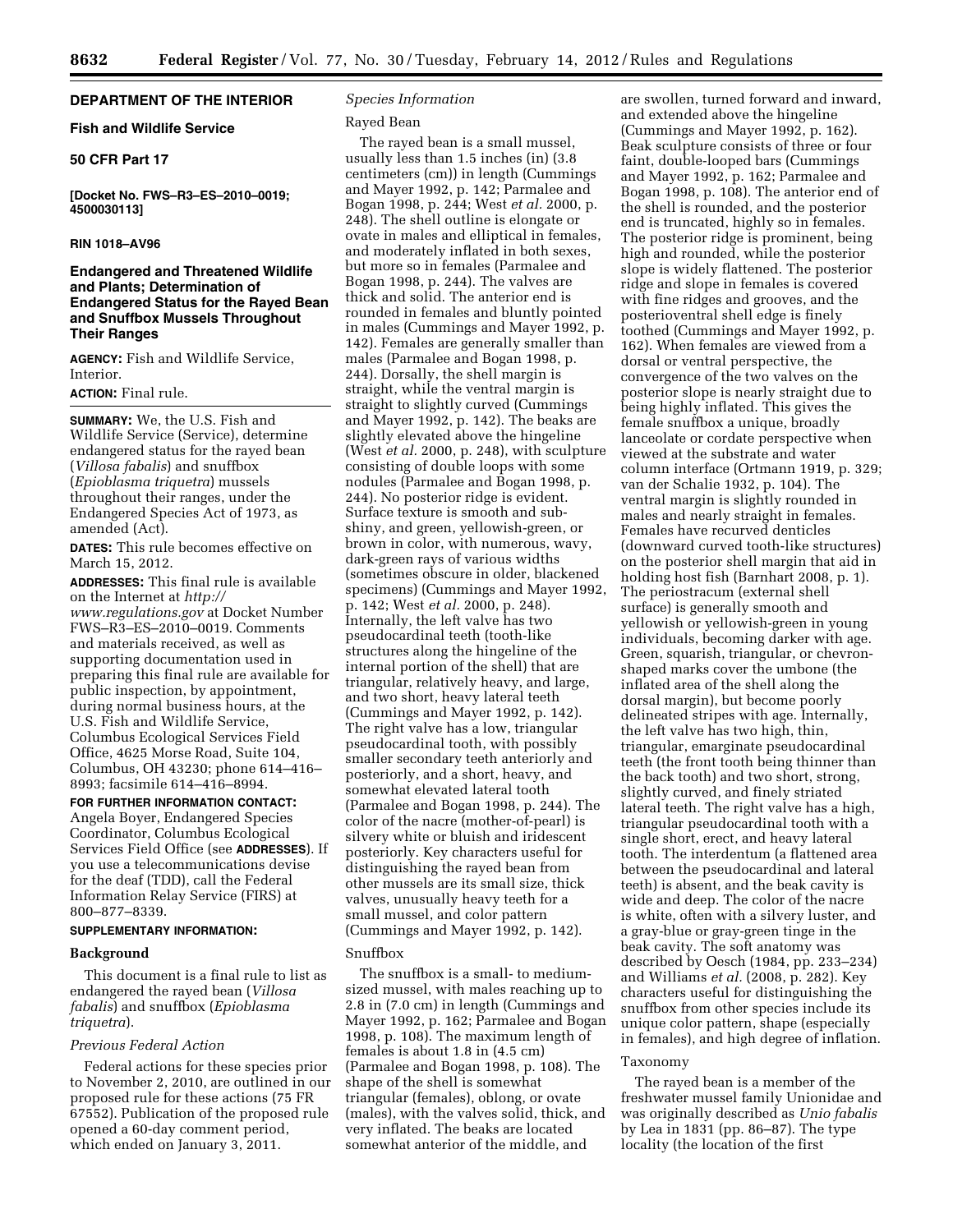identified specimen) is the Ohio River (Parmalee and Bogan 1998, p. 244), probably in the vicinity of Cincinnati, Ohio. Over the years, the rayed bean has been placed in the genera *Unio, Margarita, Margaron, Eurynia, Micromya,* and *Lemiox.* It was ultimately placed in the genus *Villosa*  by Stein (1963, p. 19), where it remains today (Turgeon *et al.* 1998, p. 33). We recognize *Unio capillus, U. lapillus,* and *U. donacopsis* as synonyms of *Villosa fabalis*.

The snuffbox is a member of the freshwater mussel family Unionidae and was described as *Truncilla triqueter*  (Rafinesque 1820, p. 300). The species name was later changed to *triquetra*  (Simpson 1900, p. 517), from the Latin *triquetrous* meaning ''having three acute angles,'' a reference to the general shape of the female. The type locality is the Falls of the Ohio (Ohio River, Louisville, Kentucky) (Parmalee and Bogan 1998, p. 108). The synonymy (scientific names used for the species) of the snuffbox was summarized by Johnson (1978, pp. 248–249), Parmalee and Bogan (1998, p. 108), and Roe (2004, p. 3). This species has also been considered a member of the genera *Unio, Dysnomia, Plagiola, Mya, Margarita, Margaron,* and *Epioblasma* at various times since its description. The monotypic subgenus *Truncillopsis* was created for this species (Ortmann and Walker 1922, p. 65). The genus *Epioblasma* was not in common usage until the 1970s (Stansbery 1973, p. 22; Stansbery 1976, p. 48; *contra* Johnson 1978, p. 248), where it currently remains (Turgeon *et al.* 1998, p. 34). *Unio triqueter, U. triangularis, U. triangularis longisculus, U. triangularis pergibosus, U. cuneatus,* and *U. formosus* are recognized as synonyms of *E. triquetra*. Tricorn pearly mussel is another common name for this species (Clarke 1981a, p. 354).

#### Life History

The general biology of the rayed bean and the snuffbox is similar to other bivalved mollusks belonging to the family Unionidae. Adults are suspension-feeders, spending their entire lives partially or completely buried within the substrate (Murray and Leonard 1962, p. 27). Adults feed on algae, bacteria, detritus, microscopic animals, and dissolved organic material (Silverman *et al.* 1997, p. 1859; Nichols and Garling 2000, p. 873; Christian *et al.*  2004, pp. 108–109; Strayer *et al.* 2004, pp. 430–431). Recent evidence suggests that adult mussels may also deposit-feed on particles in the sediment (Raikow and Hamilton 2001, p. 520). For their first several months, juvenile mussels

employ foot (pedal) feeding, consuming settled algae and detritus (Yeager *et al.*  1994, p. 221). Unionids have an unusual mode of reproduction. Their life cycle includes a brief, obligatory parasitic stage on fish. Eggs develop into microscopic larvae called glochidia within special gill chambers of the female mussel. The female expels the mature glochidia, which must attach to the gills or the fins of an appropriate fish host to complete development. Host fish specificity varies among unionids. Some species appear to use a single host, while others can transform on several host species. Following successful infestation, glochidia encyst (enclose in a cyst-like structure) and drop off as newly transformed juveniles. For further information on freshwater mussels, see Gordon and Layzer (1989, pp. 1–17).

Mussel biologists know relatively little about the specific life-history requirements of the rayed bean and the snuffbox. Most mussels, including the rayed bean and snuffbox, have separate sexes. The age at sexual maturity, which is unknown for the rayed bean and snuffbox, is highly variable (0–9 years) among and within species (Haag and Staton 2003, pp. 2122–2123), and may be sex-dependent (Smith 1979, p. 382). Both species are thought to be long-term brooders; rayed bean females brood glochidia from May through October (Parmalee and Bogan 1998, p. 108; Ecological Specialists, Inc. (ESI) 2000, p. 5; Woolnough 2002, p. 23), and snuffbox brood glochidia from September to May (Ortmann 1912, p. 355; 1919, p. 327). Tippecanoe darter *(Etheostoma tippecanoe)* is the only verified host fish for the rayed bean (White *et al.* 1996, p. 191). Other rayed bean hosts are thought to include the greenside darter *(E. blennioides),* rainbow darter *(E. caeruleum),* mottled sculpin *(Cottus bairdi),* and largemouth bass *(Micropterus salmoides)* (Woolnough 2002, p. 51). Based on inference of closely related species, additional hosts may be suitable, including other darter and sculpin species (Jones 2002, pers. comm.). Juvenile snuffbox have successfully transformed on logperch *(Percina caprodes),* blackside darter *(P. maculata),* rainbow darter, Iowa darter *(E. exile),* blackspotted topminnow *(Fundulus olivaceous),* mottled sculpin, banded sculpin *(C. carolinae),* Ozark sculpin *(C. hypselurus),* largemouth bass, and brook stickleback *(Culaea inconstans)* in laboratory tests (Sherman 1994, p. 17; Yeager and Saylor 1995, p. 3; Hillegass and Hove 1997, p. 25; Barnhart *et al.* 1998, p. 34; Hove *et al.* 

2000, p. 30; Sherman Mulcrone 2004, pp. 100–103).

# Habitat Characteristics

The rayed bean is generally known from smaller, headwater creeks, but occurrence records exist from larger rivers (Cummings and Mayer 1992, p. 142; Parmalee and Bogan 1998, p. 244). They are usually found in or near shoal or riffle (short, shallow length of stream where the stream flows more rapidly) areas, and in the shallow, wave-washed areas of glacial lakes, including Lake Erie (West *et al.* 2000, p. 253). In Lake Erie, the species is generally associated with islands in the western portion of the lake. Preferred substrates typically include gravel and sand. The rayed bean is oftentimes found among vegetation (water willow (*Justicia americana*) and water milfoil (*Myriophyllum sp.*)) in and adjacent to riffles and shoals (Watters 1988b, p. 15; West *et al.* 2000, p. 253). Specimens are typically buried among the roots of the vegetation (Parmalee and Bogan 1998, p. 245). Adults and juveniles appear to produce byssal threads (thin, protein-based fibers) (Woolnough 2002, pp. 99–100), apparently to attach themselves to substrate particles.

The snuffbox is found in small- to medium-sized creeks, to larger rivers, and in lakes (Cummings and Mayer 1992, p. 162; Parmalee and Bogan 1998, p. 108). The species occurs in swift currents of riffles and shoals and wavewashed shores of lakes over gravel and sand with occasional cobble and boulders. Individuals generally burrow deep into the substrate, except when spawning or attempting to attract a host (Parmalee and Bogan 1998, p. 108).

Strayer (1999a, pp. 471–472) demonstrated in field trials that mussels in streams occur chiefly in flow refuges, or relatively stable areas that display little movement of particles during flood events. Flow refuges conceivably allow relatively immobile mussels to remain in the same general location throughout their entire lives. Strayer thought that features commonly used in the past to explain the spatial patchiness of mussels (water depth, current speed, sediment grain size) were poor predictors of where mussels actually occur in streams.

#### Rayed Bean Historical Distribution

The rayed bean historically occurred in 115 streams, lakes, and some humanmade canals in 10 States: Illinois, Indiana, Kentucky, Michigan, New York, Ohio, Pennsylvania, Tennessee, Virginia, and West Virginia; and Ontario, Canada. The mussel occurred in parts of the upper (Lake Michigan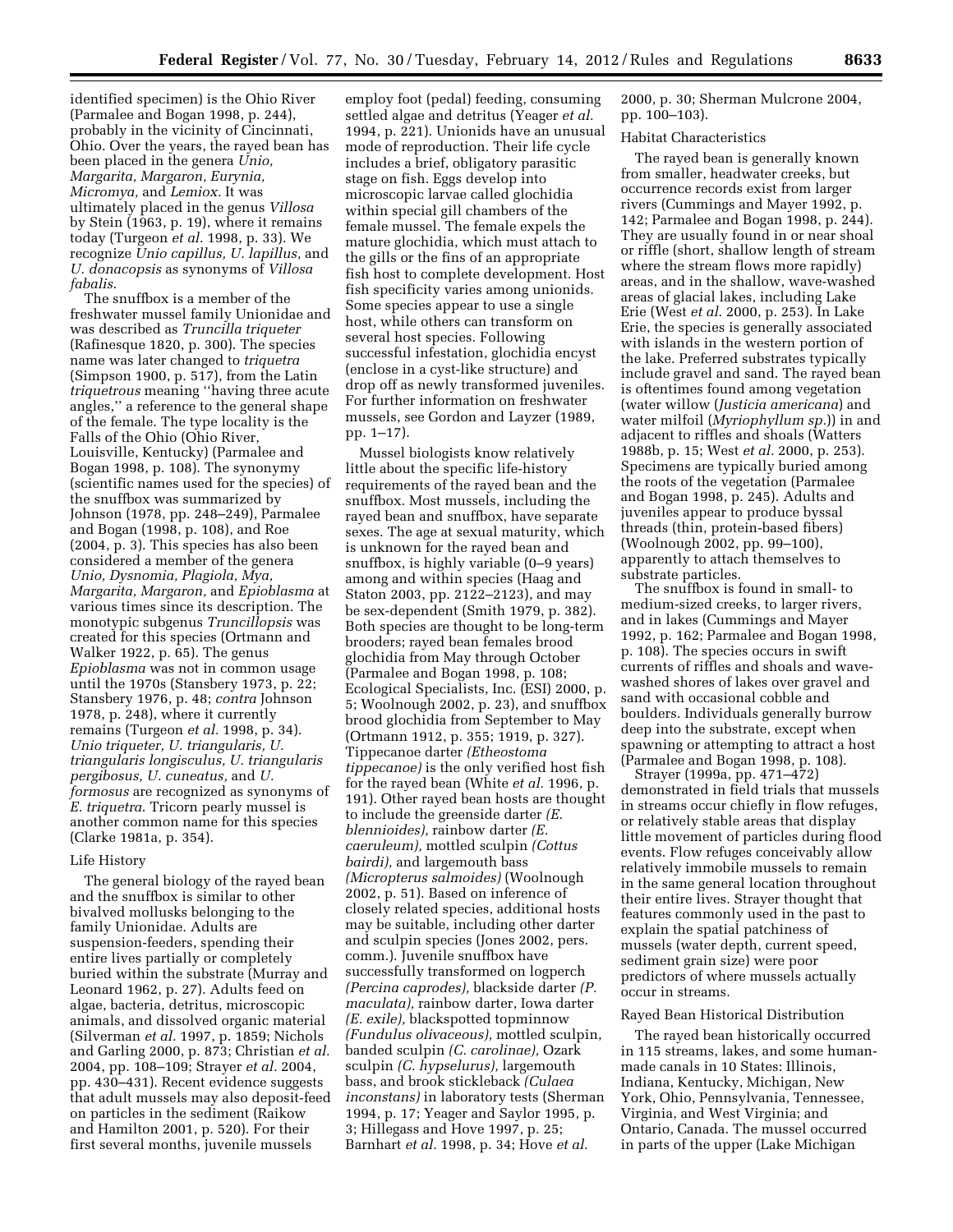drainage) and lower Great Lakes systems, and throughout most of the Ohio and Tennessee River systems. During historical times, the rayed bean was fairly widespread and locally common in many Ohio River system streams based on collections made over a several-decade period. The species was once fairly common in the Belle, South Branch Thames, Detroit, Scioto, Wabash, and Duck Rivers; several tributaries in the Scioto system (Olentangy River, and Big Darby and Alum Creeks); and Tippecanoe Lake, based on literature and museum records (Call 1900; Watters 1994, p. 105; West *et al.* 2000, p. 251; Badra 2002, pers. comm.). The rayed bean was last reported from some streams several decades ago (North Branch Clinton, Auglaize, Ohio, West Fork, Beaver, Shenango, Mahoning, Mohican, Scioto, Green, Barren, Salamonie, White, Big Blue, Tennessee, Holston, South Fork Holston, Nolichucky, Clinch, North Fork Clinch, and Powell Rivers; Wolf, Conewango, Oil, Crooked, Pymatuning, Mill, Alum, Whetstone, Deer, Lick, and Richland Creeks; and Buckeye, Tippecanoe, Winona, and Pike Lakes). The rayed bean population in Lake Erie was once considerable (Ohio State University Museum of Biological Diversity (OSUM) collections), but has been eliminated by the zebra mussel.

#### Rayed Bean Current Distribution

Extant populations of the rayed bean are known from 31 streams and 1 lake

in seven States and 1 Canadian province: Indiana (St. Joseph River (Fish Creek), Tippecanoe River (Lake Maxinkuckee, Sugar Creek)), Michigan (Black River (Mill Creek), Pine River, Belle River, Clinton River), New York (Allegheny River (Olean Creek, Cassadaga Creek)), Ohio (Swan Creek, Fish Creek, Blanchard River, Tymochtee Creek, Walhonding River, Mill Creek, Big Darby Creek, Scioto Brush Creek; Great Miami River, Little Miami River (East Fork Little Miami River), Stillwater River), Pennsylvania (Allegheny River (French Creek (Le Boeuf Creek, Muddy Creek, Cussewago Creek))), Tennessee (Duck River), and West Virginia (Elk River); and Ontario, Canada (Sydenham River, Thames River).

Rayed Bean Population Estimates and Status

Based on historical and current data, the rayed bean has declined significantly rangewide and is now known only from 31 streams and 1 lake (down from 115), a 73 percent decline (Table 1). This species has also been eliminated from long reaches of former habitat in hundreds of miles of the Maumee, Ohio, Wabash, and Tennessee Rivers and from numerous stream reaches and their tributaries. In addition, this species is no longer known from the States of Illinois, Kentucky, and Virginia. The rayed bean was also extirpated from West Virginia, until the 2006 reintroduction into the

Elk River, and from Tennessee, until the 2008 reintroduction into the Duck River (Clayton 2007, pers. comm.; Urban 2010, pers. comm.; Moles and Layzer 2009, p. 2).

In this rule, mussel shell collection records have been classified according to the condition of shell material. Fresh dead shells still have flesh attached to the valves, they may or may not retain a luster to their nacre, and their periostracum is non-peeling, all indicating relatively recent death (generally less than 1 year) (Buchanan 1980, p. 4). Relic shells have lost the luster to their nacre, have peeling or absent periostracum, may be brittle or worn, and likely have been dead more than a year (Buchanan 1980, pp. 4–5; Zanatta *et al.* 2002, p. 482). Generally, fresh dead shells indicate the continued presence of the species at a site (Metcalf 1980, p. 4). The presence of relic shells only, along with repeated failure to find live animals or fresh dead shells, likely signifies that a population is extirpated (Watters and Dunn 1993–94, pp. 253– 254). Shells labeled R may originally have been reported by collectors as either weathered dead (or weathered dry) or subfossil. If no details on shell condition were provided for a record, the shell is simply referred to as dead. In this document, a population is considered viable if evidence of successful reproduction is documented and it has enough individuals to sustain the population at its current level for the foreseeable future.

# TABLE 1—RAYED BEAN EXTANT STREAM POPULATION SUMMARY BY STREAM OF OCCURRENCE

| Stream (state) | Last<br>observed | Recruiting               | Potential<br>viability | Population<br>size | Population<br>trend |
|----------------|------------------|--------------------------|------------------------|--------------------|---------------------|
|                | 2001             | Unknown                  | Low                    | Small              | Unknown.            |
|                | 2002             | Unknown                  | Unknown                | Small              | Unknown.            |
|                | 2002             |                          | $High$                 | Small              | Declining.          |
|                | 2010             | Unknown                  | Unknown                | Small              | Unknown.            |
|                | 2009             |                          | Unknown                | Small              | Unknown.            |
|                | 2010             |                          | High                   | Large              | Stable.             |
|                | 2008             | Unknown                  | High                   | Large              | Unknown.            |
|                | 2010             |                          | High                   | Large              | Stable.             |
|                | 1998             | Unknown                  | Low                    | Small              | Declining.          |
|                | 2009             | Unknown                  | Low                    | Small              | Declining.          |
|                | 2010             |                          | High                   | Large              | Unknown.            |
|                | 1996             | Unknown                  | Unknown                | Small              | Unknown.            |
|                | 2010             |                          | $High$                 | Large              | Stable.             |
|                | 2000             |                          | $High$                 | Small              | Unknown.            |
|                | 1994             |                          | Low                    | Small              | Unknown.            |
|                | 2005             |                          | High                   | Large              | Stable.             |
|                | 2006             | Unknown                  | Unknown                | Unknown            | Unknown.            |
|                | 2006             | Unknown                  | Unknown                | Unknown            | Unknown.            |
|                | 1991             | Unknown                  | Unknown                | Small              | Unknown.            |
|                | 1991-95          | Unknown                  | Low                    | Small              | Declining.          |
|                | 2010             | Unknown (Reintroduced in | Unknown                | Small              | Unknown.            |
|                |                  | 2006).                   |                        |                    |                     |
|                | 2011             | Unknown                  | Unknown                | Unknown            | Unknown.            |
|                | 2008             | Unknown                  | Unknown                | Small              | Declining.          |
|                | 1987             | Unknown                  | Unknown                | Small              | Unknown.            |
|                | 2010             | Unknown                  | Unknown                | Unknown            | Unknown.            |
|                | 1990-91          | Unknown                  | Unknown                | Unknown            | Unknown.            |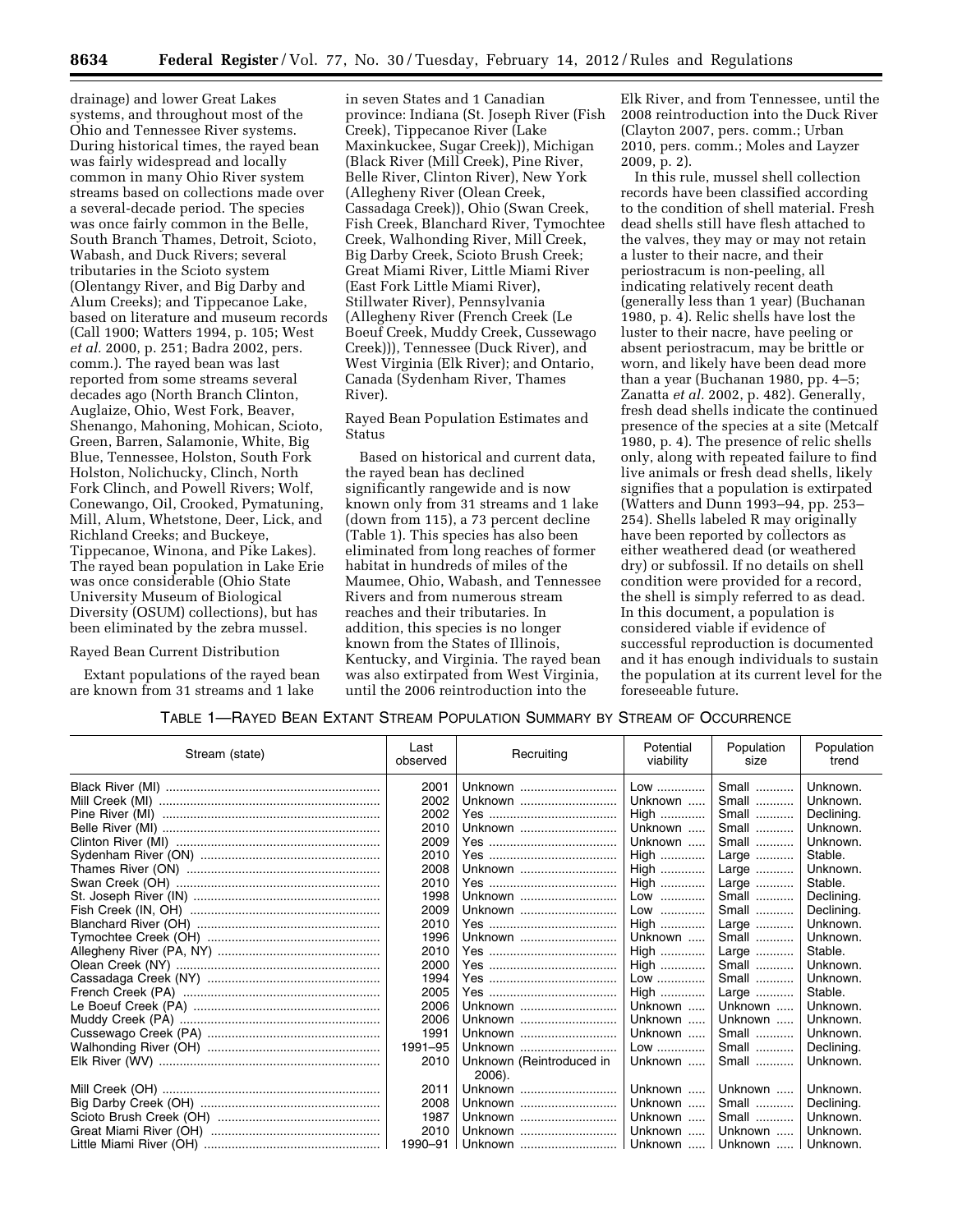TABLE 1—RAYED BEAN EXTANT STREAM POPULATION SUMMARY BY STREAM OF OCCURRENCE—Continued

| Stream (state) | Last<br>observed                                | Recruiting                                    | Potential<br>viabilitv | Population<br>size                                                                                                                                                                                     | Population<br>trend |
|----------------|-------------------------------------------------|-----------------------------------------------|------------------------|--------------------------------------------------------------------------------------------------------------------------------------------------------------------------------------------------------|---------------------|
|                | 1990–91<br>1987<br>1995<br>1997<br>1998<br>2008 | Unknown<br>Unknown (Reintroduced in<br>2008). |                        | Unknown    Unknown    Unknown.<br>  Unknown    Unknown    Unknown.<br>Low  Unknown    Declining.<br>Unknown    Unknown    Declining.<br>Unknown    Unknown    Unknown.<br>Unknown    Small    Unknown. |                     |

#### **Upper Great Lakes Sub-Basin**

The rayed bean was not known from the upper Great Lakes sub-basin until 1996, when relic specimens were documented from the Pigeon River, a tributary to the St. Joseph River that flows into Lake Michigan. No extant populations of the rayed bean are currently known from this system.

#### **Lower Great Lakes Sub-Basin**

Of the 115 water bodies from which the rayed bean was historically recorded, 27 are in the lower Great Lakes system. The species is thought to be extant in 12 streams, which are discussed below, but historically significant populations have been eliminated from Lake Erie and the Detroit River.

*Black River*—A tributary of the St. Clair River, linking Lakes Huron and St. Clair, the Black River is located in southeastern Michigan. Hoeh and Trdan (1985, p. 115) surveyed 17 sites in the Black River system, including 12 mainstem sites over approximately 47 miles (75 km), but failed to find the rayed bean. The rayed bean was not discovered there until the summer of 2001, when a single live individual was found in the lower river in the Port Huron State Game Area (PHSGA) (Badra 2002, pers. comm.). A survey in 2003 failed to find any rayed bean, and two surveys in 2005 found only two valves (Badra 2008, pers. comm.). An additional survey was performed in 2005 at six sites, but no rayed bean were found (Badra 2008, pers. comm.). The status of this population cannot be accurately assessed at this time, but would appear to be small and of questionable viability (Butler 2002, p. 8).

*Mill Creek*—Mill Creek is a tributary of the Black River, St. Clair County, in southeastern Michigan. The rayed bean was discovered in Mill Creek in August 2002. Five dead specimens were found approximately 0.5 miles (mi) (0.8 kilometers (km)) above its confluence with the Black River in the PHSGA (Badra 2002, pers. comm.). A Mill Creek site 0.25 mi (0.4 km) from the

confluence of the Black River was surveyed in 2003 and 2004, with one rayed bean shell found during each survey (Badra 2008, pers. comm.). Similar to the population in the Black River, the status of this newly discovered population cannot be accurately assessed at this time.

*Pine River*—Another tributary of the St. Clair River, the Pine River is located in southeastern Michigan. The rayed bean was apparently not collected in the Pine River until 1982, when specimens were found at three sites (Hoeh and Trdan 1985, p. 116). These collections included 5 live individuals and 23 fresh dead specimens (Badra 2002, pers. comm.). Hoeh and Trdan (1985, p. 116) considered it to be ''rare,'' semiquantitatively defined as occurring at a rate of less than one specimen per person-hour sampling effort. In 1997, two live individuals were found. The last survey in the Pine River occurred in 2002 (Badra 2008, pers. comm.), and one live rayed bean was documented (Badra and Goforth 2003, p. 6). Comparing the historical and most recent survey resulting, it appears that the species may have declined significantly since the 1980s, but it is probably still viable in the Pine River.

*Belle River*—The Belle River is a third tributary of the St. Clair River harboring an extant population of the rayed bean. This species was first collected from the Belle River in 1965, when 17 fresh dead specimens were collected (OSUM 1965:0106). The same site was revisited in 1978, but only one fresh dead shell is represented in OSUM 1978:0013. Since that time, live individuals or fresh dead specimens were found in 1983 and 1992, while only relic shells were found in 1994 (Badra 2008, pers. comm.). During summer 2002 sampling, single live specimens were found at two new sites in the Belle River, with four and two fresh dead specimens, respectively, also found at these sites (Badra 2008, pers. comm.). In 2010, five live individuals were found at the same two sites sampled in 2002 (Zanatta 2011, pers. comm.). These two sites are about 2 miles (3.2 km) apart in the lower

portion of the river. The status of the Belle River population is still not well known, but appears to be small and restricted to a short reach in the lower river.

*Clinton River*—The rayed bean was first recorded from the Clinton River in 1933 (Badra 2008, pers. comm.). The mussel fauna in the entire mainstem of the Clinton River downstream of Pontiac, Michigan, was apparently wiped out by pollution between 1933 and 1977 (Strayer 1980, p. 147). In 1992, Trdan and Hoeh (1993, p. 102) found 26 live individuals using a suction dredge from a bridge site slated for widening, where Strayer (1980, p. 146) previously found only relic shells. The rayed bean represented 1.2 percent relative abundance of the 10 species collected at the site (Trdan and Hoeh 1993, p. 102). The population in the Clinton River is probably viable but currently restricted to about 3 mi (4.8 km) of stream in the western suburbs of Pontiac (Butler 2002, p. 9). Zanatta (2011, pers. comm.) found one live rayed bean in 2009. The rayed bean's long-term viability appears to be precarious in the Clinton River.

*Sydenham River*—The rayed bean in the Sydenham River represents one of the largest rayed bean populations remaining. West *et al.* (2000, pp. 252– 253) presented a highly detailed collection history of the rayed bean in the Sydenham River. The rayed bean is currently thought to exist in an approximately 75-mi (120-km) reach of the middle Sydenham, from the general vicinity of Napier, Ontario, downstream to Dawn Mills. The species appears to be most abundant in the lower half of this river reach. Although the range has remained relatively consistent over time, abundance data at repeatedly sampled sites from the 1960s to the late 1990s indicate a general decline of the rayed bean. Based on the range of sizes and roughly equal number of specimens in various size classes of the live and fresh dead material they gathered, West *et al.* (2000, p. 256) considered the population to be ''healthy'' and ''reproducing'' (recruiting). Data from sampling in 2001 show evidence of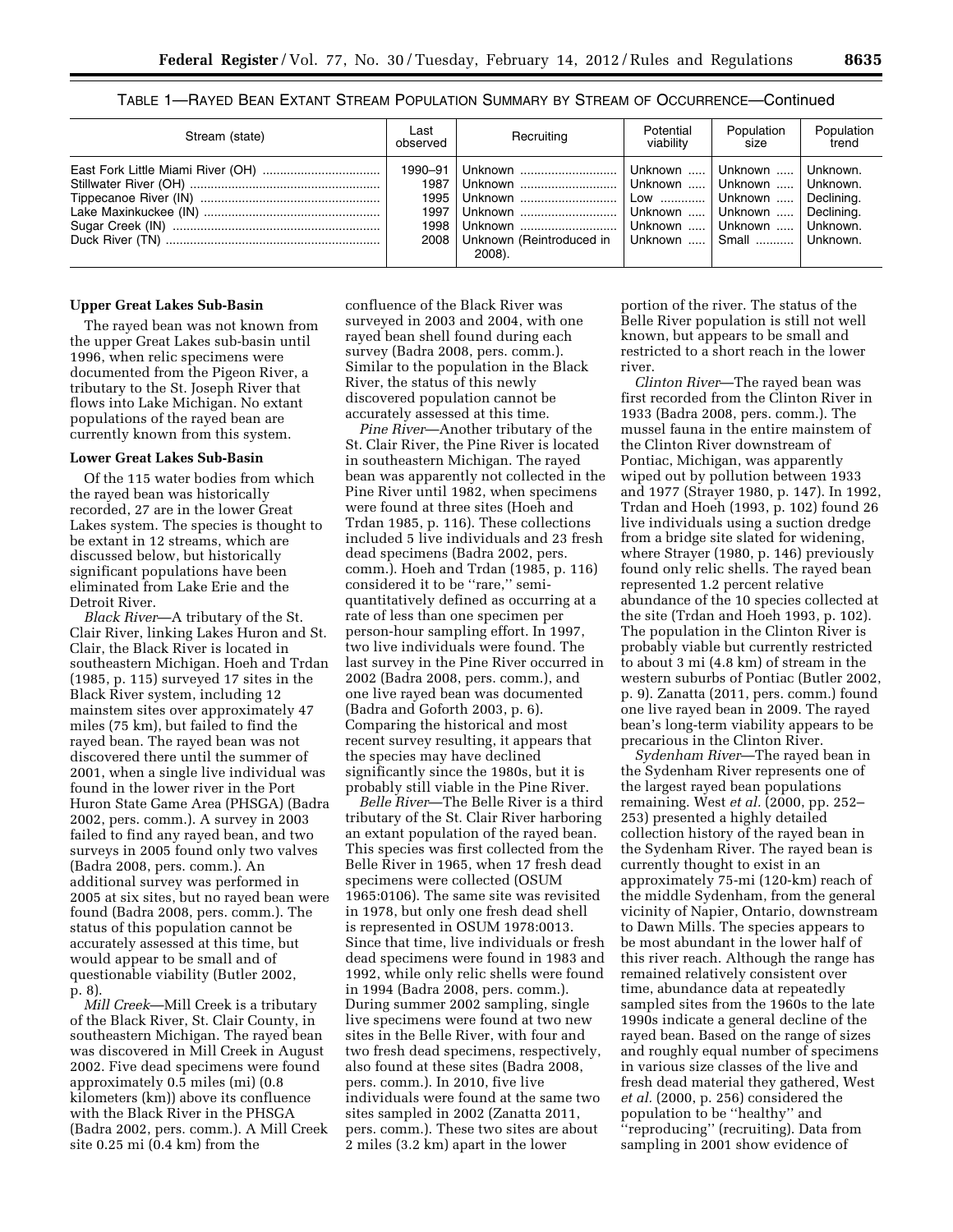recruitment and variable size classes for both sexes from most of the sites (Woolnough 2002, p. 50). Based on this data, the rayed bean population in the Sydenham River is doing considerably better than West *et al.* (2000, pp. 252– 253) suggested. Woolnough and Morris (2009, p. 19) estimate that there are 1.5 million mature rayed bean in the Sydenham River living in the 38-mile (61-km) stretch between Napier Road near Alvinston, Ontario, and Dawn Mills, Ontario.

*Thames River*—The Thames River flows west through southwestern Ontario. The rayed bean was historically known from only the south branch until 2008, when it was discovered in the north branch. In July 2008, six gravid (gills full of glochidia) females were collected at two north branch sites (Woolnough 2008, pers. comm.). In September 2008, four live females and two live males were collected at two different north branch sites (Woolnough 2008, pers. comm.). All of these individuals were collected within a 4.5-mi (7.2-km) reach of the river (Woolnough 2008, pers. comm.). Woolnough and Morris (2009, p. 19) estimate that there are 4,300 mature rayed bean in the Thames River.

*Maumee River System*—The Maumee River system, which flows into the western end of Lake Erie, was once a major center of distribution of the rayed bean. The species was historically known from eight streams in the system in addition to the mainstem Maumee. Further, an additional population was discovered in the system in 2005 in Swan Creek.

*Swan Creek*—Swan Creek is a tributary of the lower Maumee River in northwestern Ohio. This population was discovered in 2005. Surveys conducted in 2006 and 2007 found that the Swan Creek population is limited to about 3 river mi (5 river km) between river mile (RM) 18.3 and 15.3 (Grabarkiewicz 2008, p. 11). The rayed bean was the fourth most abundant unionid present within the 2006–2008 sample area, reaching densities of eight individuals per square meter in some areas and comprising about 14.1 percent of the total mussel community (Grabarkiewicz 2008, p. 10). The rayed bean population in Swan Creek is viable and, although limited to a short reach, may be one of the most robust remaining populations.

*St. Joseph River*—The St. Joseph River is one of the two major headwater tributaries to the Maumee, with a drainage area in southeastern Michigan, northwestern Ohio, and northeastern Indiana. The mainstem flows in a southwesterly direction to its confluence with the St. Mary's River to

form the Maumee in Ft. Wayne, Indiana. The rayed bean was historically known from numerous sites on the river, but now apparently persists only at a couple of sites in the lower St. Joseph River in Allen and DeKalb Counties, Indiana (Watters 1988b, p. 15; 1998, Appendix C); a few fresh dead specimens were found in both studies, but no live individuals were found. Grabarkiewicz and Crail (2008, p. 13) surveyed six sites on the West Branch St. Joseph River in 2007, but did not encounter any rayed bean.

*Fish Creek*—A tributary of the St. Joseph River that begins in Ohio, Fish Creek flows west, then south through Indiana, then eventually east into Ohio before joining the St. Joseph River at Edgerton. The rayed bean persists in Williams County, Ohio, and possibly DeKalb County, Indiana. Based on the appearance of 2 live individuals and fresh dead shells, it inhabits the lower 10 mi (16.1 km) or less of the stream (Watters 1988b, p. 18; Grabarkiewicz 2009, pers. comm.). Watters (1988b, p. ii) considered Fish Creek to be ''the most pristine tributary of the St. Joseph system.'' A major diesel fuel spill from a ruptured pipeline in DeKalb County in 1993 resulted in a mussel kill in the lower portion of the stream (Sparks *et al.* 1999, p. 12). It is not known if the rayed bean was affected by the spill. Surveys in 2004 (at 64 qualitative sites) and 2005 (at 11 quantitative sites) failed to detect the species (Brady *et al.* 2004, p. 2; 2005, p. 3). However, Grabarkiewicz (2009, pers. comm.) reported finding two live and three fresh dead rayed bean in 2005, at the County Road 3 bridge in Ohio. In 2009, two fresh dead rayed bean were found in lower Fish Creek in Ohio (Boyer 2009, pers. obs.). The viability and status of this population are uncertain (Fisher 2008, pers. comm.).

*Blanchard River*—The Blanchard River is a tributary of the Auglaize River in the Maumee River system, in northwestern Ohio. First discovered in 1946, this population is one of the largest of the rayed bean rangewide. The rayed bean in the Blanchard River is restricted to 25–30 river mi (40–48 river km) in the upper portion of the stream in Hardin and Hancock Counties upstream of Findley (Hoggarth *et al.*  2000, p. 22). Hoggarth *et al.* (2000, p. 23) reported the rayed bean to be the fourth most common species in the drainage. Grabarkiewicz (2010, pers. comm.) found live individuals, including a juvenile, at six sites sampled in 2010. The population is considered to be viable.

*Tymochtee Creek*—Tymochtee Creek is a tributary to the upper Sandusky

River in north-central Ohio, which flows into the southwestern portion of Lake Erie. The rayed bean is known from three sites in a reach of stream in Wyandot County and was first collected in 1970. All collections of the rayed bean have been small, with not more than five fresh dead shells found in any one collection effort. The last record is for 1996, when a pair and three unpaired valves were collected. The condition of at least one of the valves indicated that the rayed bean is probably still extant in the stream, although no live individuals were observed (Athearn 2002, pers. comm.). The rayed bean status in Tymochtee Creek is, therefore, currently unknown.

# **Ohio River System**

The rayed bean was historically known from the Ohio River in the vicinity of Cincinnati, Ohio, downstream to the Illinois portion of the river. It undoubtedly occurred elsewhere in the upper mainstem. Few historical records are known (mostly circa 1900), and no recent collections have been made, indicating that it became extirpated there decades ago. It was historically known from 74 streams, canals, and lakes in the system, representing roughly two-thirds of its total range. Ortmann (1925, p. 354) considered the rayed bean to be ''abundant in small streams'' in the Ohio River system. Currently, only 18 streams and a lake are thought to have extant rayed bean populations in the system.

*Allegheny River System*—Nine streams and Chautauqua Lake historically harbored rayed bean populations in the Allegheny River system. Currently, the rayed bean is found in half of these water bodies, but in good numbers in two streams (Allegheny River and French Creek) in this drainage.

*Allegheny River*—The Allegheny River drains northwestern Pennsylvania and western New York, joining the Monongahela River at Pittsburgh, Pennsylvania, to form the Ohio River. Ortmann (1909a, p. 179; 1919, p. 262) was the first to report the rayed bean from the Allegheny. The population once stretched from Cataraugus County, New York, to Armstrong County, Pennsylvania. Based on historical collections, it appears that the rayed bean is more abundant now than it was historically in the Allegheny River. This may indicate that the rayed bean population in the Allegheny has expanded in the past 100 years. Many streams in western Pennsylvania have improved water quality since Ortmann's time, when he reported on the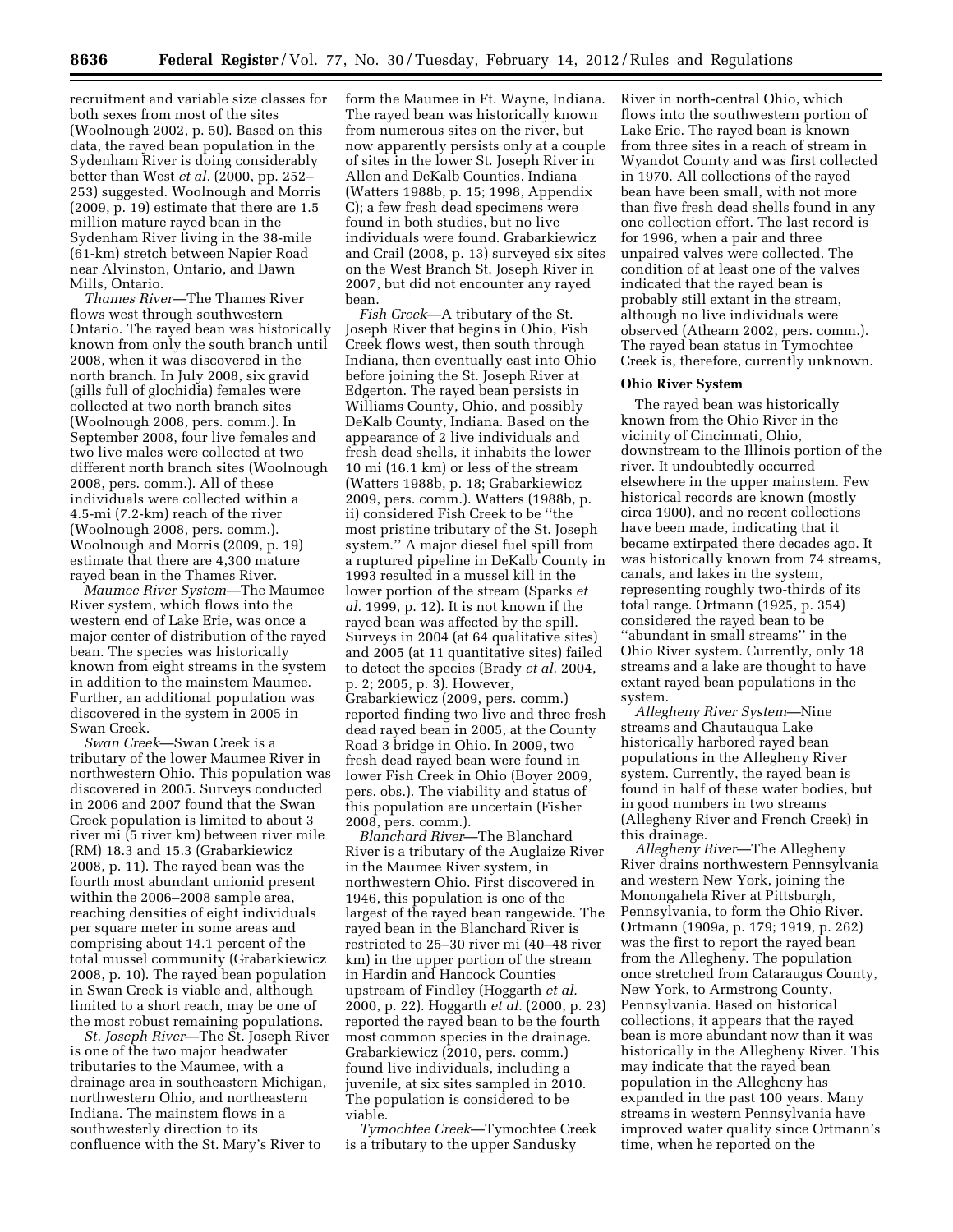wholesale destruction of mussels in several streams (Ortmann 1909b, pp. 11–12). The species currently occurs in Pennsylvania downstream of Allegheny (Kinzua) Reservoir in Warren County to the pool of Lock and Dam 6 in northern Armstrong County, a distance of over 100 river mi (161 river km) (Villella Bumgardner 2008, pers. comm.). The Allegheny population is viable and one of the most important remaining rangewide today.

*Olean Creek*—Olean Creek is a tributary of the Allegheny River in western New York. A small population of the rayed bean is known from the lower portions of the stream. Strayer *et al.* (1991, p. 67) reported the rayed bean from three sites during 1987–90 sampling, although just one live individual was located with relic shells from the other two sites. Only relic shells were found in Olean Creek in 1994, but three live individuals were found in 2000, at the proposed construction site of the City of Olean Water Treatment Plant (ESI 2000, p. 8). Collected only during their quantitative sampling effort, the rayed bean represented a relative abundance of 11.5 percent of the seven live species sampled. The rayed bean age distribution of these specimens also indicates recent recruitment into the population (ESI 2000, p. 9). Relic specimens are now known from an 8-mi (13-km) reach of stream, with live individuals known from less than 1.5 mi (2.4 km) of the lower creek. The Olean Creek population appears viable, but is small and tenuous (Butler 2008, pers. comm.)

*Cassadaga Creek*—Cassadaga Creek is a tributary of Conewango Creek in the Allegheny River system, in western New York. A small population of the rayed bean is known from a single riffle (Ross Mills) in the lower creek north of Jamestown. Four live specimens were found in 1994 (Strayer 1995). Muskrat middens (a pile of shells) collected during the winter of 2002 produced 38 fresh dead specimens with a size range of 0.8–1.7 in (2.0–4.3 cm) (Clapsadl 2002, pers. comm.). Although the rayed bean is not known from other sites in the stream, it appears to be viable at this site.

*French Creek*—French Creek is a major tributary of the middle Allegheny River, in western New York and northwestern Pennsylvania. One of the largest rayed bean populations known, it is found in much of the lower portions of the stream in four Pennsylvania counties (the species is not known from the New York portion of stream). Ortmann (1909a, p. 188; 1919, p. 264) reported the species from

two counties, Crawford and Venango. Not until circa 1970 did the population become more thoroughly known, with museum lot sizes indicating sizable populations at several sites, particularly in the lower reaches of the stream. Recent collections indicate that population levels remain high with the rayed bean occurring throughout the mainstem (Villella Bumgardner 2002, pers. comm.; Smith and Crabtree 2005, pp. 15–17; Enviroscience 2006, p. 5).

*Le Boeuf Creek*—Le Boeuf Creek is a small western tributary of upper French Creek, flowing in a southerly direction just west of West Branch French Creek in Erie County, Pennsylvania. A total of five live individuals were collected at two out of five sites during a 2006 survey (Smith *et al.* 2009, pp. 68–76; Welte 2011, pers. comm.). No other information is available on the status of this population.

*Muddy Creek*—Muddy Creek is an eastern tributary of upper French Creek in Crawford County, Pennsylvania. The rayed bean was not discovered until the summer of 2006. Live and fresh dead rayed bean were reported from 2 of 20 lower river sites (Mohler *et al.* 2006, pp. 581–582). No live juveniles were found during the 2006 survey (Mohler *et al.*  2006, p. 576). No other information is available on the status of this population.

*Cussewago Creek*—Cussewago Creek is a tributary of lower French Creek, with its confluence at Meadville, Crawford County, Pennsylvania. A small population was reported in 1991 from Cussewago Creek (Proch 2001, pers. comm.). The rayed bean is thought to persist in the stream, but its current status is unknown.

*Walhonding River*—The Walhonding River is a tributary of the upper Muskingum River system, in central Ohio, forming the latter river at its confluence with the Tuscarawas River at Coschocton. Small numbers of rayed bean shells are represented in OSUM collections from the 1960s and 1970s. During 1991–93, Hoggarth (1995–96, p. 161) discovered one live individual and one fresh dead specimen at one site, while four relic specimens were found at three other sites. A small rayed bean population is thought to remain in the Walhonding River; its status is unknown, but is deemed highly tenuous, given the small population size. The population is probably nearing extirpation (Hoggarth 2008a, pers. comm.).

*Elk River*—The Elk River is a major 181-river-mi (291-river-km) tributary in the lower Kanawha River system draining central West Virginia and flowing west to the Kanawaha River at

Charleston. The rayed bean was extirpated in the Elk River sometime in the 1990s. In 2006 and 2007, approximately 600 adults were reintroduced into the Elk River above Clendenin. In 2008, an effort was made to monitor the reintroduction. A 30 minute search yielded two live individuals, but efforts were discontinued due to high water and excessive habitat disturbance caused by the search effort (Clayton 2008, pers. comm.). In 2010, none of the individuals released in 2006 was found, but an additional 200 individuals were released (Clayton 2010, pers. comm.). The translocated adults are thought to persist in the stream, but it is unknown if this new population is reproducing.

*Scioto River system*—The Scioto River system, in central and south-central Ohio, is a major northern tributary of the Ohio River. A historically large metapopulation of the rayed bean occupied at least 11 streams, the Ohio and Erie Canal, and Buckeye Lake. Sizable populations were noted in at least the Olentangy River, and Alum and Big Darby Creeks, based on OSUM collections primarily from the 1960s. A series of system reservoirs, mostly north of Columbus, reduced habitat and contributed to the elimination of some populations in several streams (Alum, Big Walnut, and Deer Creeks; Olentangy and Scioto Rivers). The location of the Columbus Metropolitan Area in the heart of the watershed has also taken a major toll on the species. The historical Scioto rayed bean metapopulation has since been decimated by anthropogenic factors. Currently, remnant populations are known only from Mill Creek, Big Darby Creek, and Scioto Brush Creek.

*Mill Creek*—Mill Creek is a tributary of the Scioto River in central Ohio that joins the Scioto River at the O'Shaughnessy Reservoir northwest of the City of Columbus. In 2004, seven fresh dead specimens were found during a survey in the City of Marysville (Hoggarth 2005, p. 7). In 2007, Hoggarth (2007a, pp. 5–6) found two live rayed bean at the same site and one live individual at an additional site. No other information is available on the status of this population.

*Big Darby Creek*—Big Darby Creek is one of the major tributaries draining the northwestern portion of the Scioto River system in central Ohio. A sizable rayed bean population was noted in Big Darby Creek from OSUM collections, primarily from the 1960s. Watters (1994, p. 105) reported finding a few fresh dead specimens in 1986, but none in 1990, and indicated that the rayed bean was probably extirpated from Big Darby Creek. In 2006, one live individual was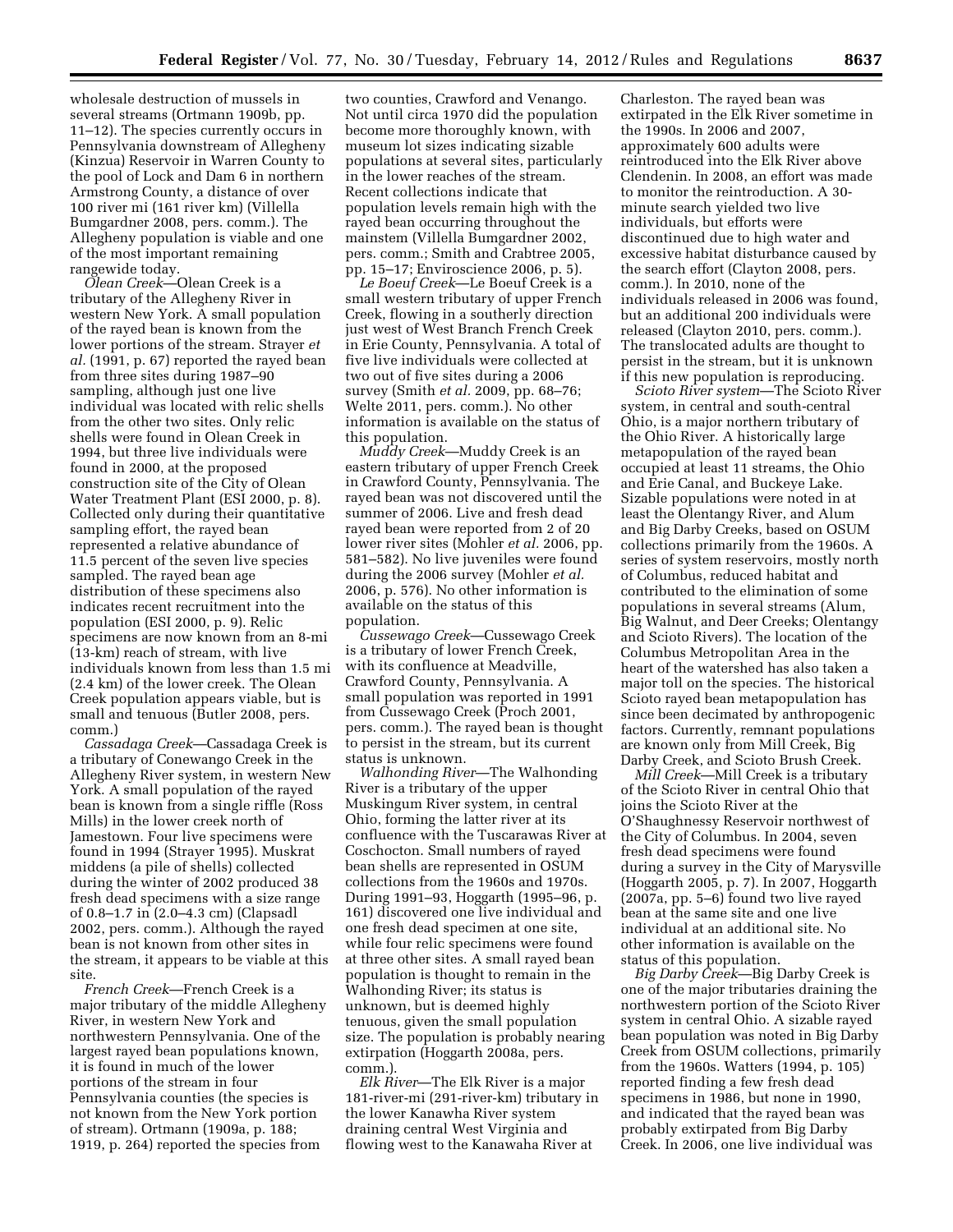found at the U.S. Highway 42 bridge replacement project site (Hoggarth 2006, p. 6). This individual was relocated to a site upstream out of the impact zone of the bridge project, and nine additional live individuals were subsequently found at the relocation site (Hoggarth 2006, p. 6). In 2007, three live rayed bean were found at the relocation site (Hoggarth 2007b, p. 9). Hoggarth (2008b, pers. comm.) visited the same relocation site in 2008, and reported finding ''numerous living specimens'' of the rayed bean. The status of this population cannot be accurately assessed at this time, but would appear to be small and of questionable viability.

*Scioto Brush Creek*—Scioto Brush Creek is a small western tributary of the lower Scioto River in Scioto County, south-central Ohio. Watters (1988a, p. 45) discovered the rayed bean in this stream in 1987, reporting two fresh dead and two relic specimens from a site, and a relic specimen from a second site among the 20 sites he collected. This population's current status is uncertain.

*Great Miami River* – The Great Miami River is a major northern tributary of the Ohio River in southwestern Ohio that originates from Indian Lake in westcentral Ohio and flows into the Ohio River west of Cincinnati. The occurrence of the rayed bean in the Great Miami River was discovered in August 2009, during a mussel survey for a bridge project in Logan County, Ohio. Only one individual was documented, a male approximately 7 to 8 years of age (Hoggarth 2009, pers. comm.). The following year, Hoggarth (2010, p. 5) found a juvenile rayed bean. The status of this newly discovered population is not known.

*Little Miami River*—The Little Miami River is a northern tributary of the Ohio River in southwestern Ohio, flowing into the latter at the eastern fringe of the Cincinnati metropolitan area. Hoggarth (1992, p. 248) surveyed over 100 sites in the entire system. He found one live individual at a site in Warren County and possibly a subfossil shell at another site, although there is contradictory data in his paper (Butler 2002, p. 17). The latter site may have been the same as that reported for a pre-1863 record (Hoggarth 1992, p. 265). The rayed bean appears to be very rare in the Little Miami, having been found extant at only 1 of 46 mainstem sites. Hoggarth (1992, p. 267) highlighted the ''fragile nature'' of the extant mussel community in the system, while noting that localized reaches of the Little Miami were ''severely impacted.'' The species' status in the river is uncertain, but apparently very tenuous and probably headed toward extirpation (Butler 2002, p. 17).

*East Fork Little Miami River*—The East Fork Little Miami River is an eastern tributary of the lower Little Miami River, with its confluence at the eastern fringe of the Cincinnati metropolitan area. According to OSUM records, eight fresh dead specimens were reported from a site in eastern Clermont County in 1973. Hoggarth (1992, p. 265) reported one live, three fresh dead, and one relic rayed bean from three sites in a 7-river-mi (11-riverkm) stretch of the stream in western Clermont and adjacent Brown County (including the 1973 site). Harsha Reservoir on the East Fork destroyed several miles of potential stream habitat for the rayed bean a few miles downstream of the extant population. The status of the rayed bean in the river is uncertain, but probably of doubtful persistence (Butler 2002, p. 17).

*Stillwater River*—The Stillwater River is a western tributary of the middle Great Miami River in southwestern Ohio. The rayed bean is known from two specimens, one fresh dead and one relic, collected in 1987 at two sites spanning the Miami–Montgomery County line (OSUM records). Both sites occur in the footprint of Englewood Reservoir (constructed circa 1920), which serves as a retarding basin (a constructed empty lake used to absorb and contain flooding in periods of high rain) that is normally a free-flowing river except in times of flood, therefore continuing to provide riverine habitat that is normally destroyed by permanently impounded reservoirs. The rayed bean in the Stillwater River may be extant, but its status is currently unknown and considered highly imperiled (Butler 2002, p. 17).

*Tippecanoe River*—The Tippecanoe River is a large northern tributary of the middle Wabash River in north-central Indiana. The first records for the rayed bean date to circa 1900 (Daniels 1903, p. 646). Historically, this species was known from numerous sites in six counties in the Tippecanoe River. A total of 12 fresh dead specimens from 5 of 30 sites were found when sampled in 1992. The rayed bean ''is apparently on the decline'' in the river (ESI 1993, p. 87). The Tippecanoe rayed bean population was thought to be recruiting by Fisher (2008, pers. comm.), but appears tenuous and its long-term viability is questionable.

*Lake Maxinkuckee*—Lake Maxinkuckee is a glacial lake in the headwaters of the Tippecanoe River in north-central Indiana. The rayed bean has been known from the lake for more than a century (Blatchley 1901). A 1997 OSUM record included seven fresh dead specimens collected at its outlet to the

Tippecanoe River. Fisher (2002, pers. comm.), who made the 1997 OSUM collection, noted that many native mussels had zebra mussels attached to their valves that were apparently contributing to their mortality. The status of the rayed bean in Lake Maxinkuckee is, therefore, highly tenuous, and its long-term persistence questionable.

*Sugar Creek*—Sugar Creek is a tributary of the East Fork White River, in the lower Wabash River system in south-central Indiana. A rayed bean population was first reported there in 1930 (Butler 2002, p. 19). Harmon (1992, p. 33) sampled 27 mainstem and 16 tributary sites, finding fresh dead specimens at 3 mainstem sites and relic specimens from 2 other sites. The sites with fresh dead material were found in the lowermost 6 mi (9.7 km) of stream. The status and viability of this tenuous population is uncertain (Fisher 2008, pers. comm.).

#### **Tennessee River System**

Historically, the rayed bean was known from the Tennessee River and 12 of its tributary streams. Ortmann (1924, p. 55) reported that the rayed bean had a ''rather irregular distribution''; however, museum lots show that it was fairly common in some streams (North Fork Clinch, Duck Rivers). The last live rayed bean records from the system, with the exception of the Duck River, were from the 1960s or earlier. The species persisted in the Duck until the early 1980s. Prior to the 2008 reintroduction into the Duck River, intensive sampling in the Duck watershed had failed to locate even a relic shell of the rayed bean (Ahlstedt *et al.* 2004, p. 29). Tributaries in this system have been extensively sampled over the past 25 years.

*Duck River*—The Duck River is the downstream-most large tributary of the Tennessee River draining south-central Tennessee and flowing 285 river miles (459 river km) west to its confluence near the head of Kentucky Reservoir. The rayed bean was considered to be extirpated from the river until a reintroduction took place in September 2008. A total of 969 adults were collected from the Allegheny River at East Brady, Pennsylvania, in 2008 (Welte 2011, pers. comm.). Following quarantine and retention of several individuals for propagation, a total of 681 rayed bean were translocated to the Duck River near Lillard Mill, Tennessee (Urban 2010, pers. comm.; Moles and Layzer 2009, pp. 2–3; Welte 2011, pers. comm.). Although the rayed bean was extirpated from the Duck River about 25 years ago, major improvements in water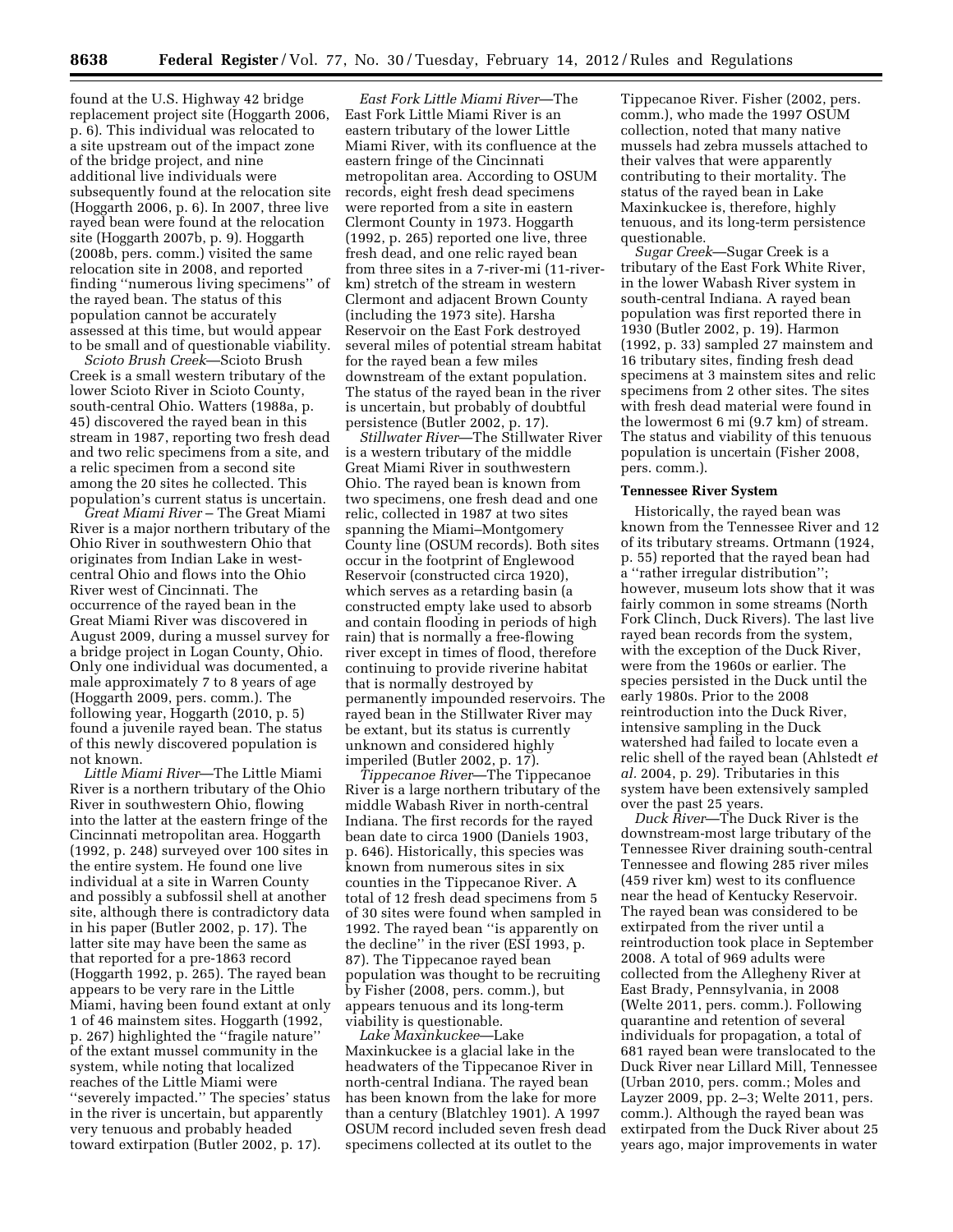quality and physical habitat conditions have occurred in the past 15 years. In response to these improvements, recruitment of nearly all extant mussel species has been documented and suggests that reintroduction of the rayed bean might be successful (Anderson 2008, pers. comm.). The status of the reintroduced population was assessed in 2009. Rayed bean survival rates from three plots and downstream dispersal areas ranged from 38 to 62 percent (Moles and Layzer 2009, pp. 4–7).

# **Summary of Rayed Bean Population Estimates and Status**

The information presented in this final rule indicates that the rayed bean has experienced a significant reduction in range and most of its populations are disjunct, isolated, and, with few exceptions, appear to be declining (West *et al.* 2000, p. 251). The extirpation of this species from over 80 streams and other water bodies within its historical range indicates that substantial population losses have occurred. Relatively few streams are thought to harbor sizable viable populations (Sydenham, Blanchard, and Allegheny Rivers, and French and Swan Creeks). Small population size and restricted stream reaches of current occurrence are a real threat to the rayed bean due to the negative genetic aspects associated with small, geographically isolated populations. This can be especially true for a species, like the rayed bean, that was historically widespread and had population connectivity among mainstem rivers and multiple tributaries. The current distribution, abundance, and trend information illustrates that the rayed bean is imperiled.

#### *Snuffbox Historical Distribution*

The snuffbox historically occurred in 210 streams and lakes in 18 States and 1 Canadian province: Alabama,

Arkansas, Illinois, Indiana, Iowa, Kansas, Kentucky, Michigan, Minnesota, Mississippi, Missouri, New York, Ohio, Pennsylvania, Tennessee, Virginia, West Virginia, and Wisconsin; and Ontario, Canada. The major watersheds of historical streams and lakes of occurrence include the upper Great Lakes sub-basin (Lake Michigan drainage), lower Great Lakes sub-basin (Lakes Huron, Erie, and Ontario drainages), upper Mississippi River subbasin, lower Missouri River system, Ohio River system, Cumberland River system, Tennessee River system, lower Mississippi River sub-basin, and White River system.

#### *Snuffbox Current Distribution*

Extant populations of the snuffbox are known from 79 streams in 14 States and 1 Canadian province: Alabama (Tennessee River, Paint Rock River, and Elk River), Arkansas (Buffalo River, Spring River, and Strawberry River), Illinois (Kankakee River and Embarras River), Indiana (Pigeon River, Salamonie River, Tippecanoe River, Sugar Creek, Buck Creek, Muscatatuck River, and Graham Creek), Kentucky (Tygarts Creek, Kinniconick Creek, Licking River, Slate Creek, Middle Fork Kentucky River, Red Bird River, Red River, Rolling Fork Salt River, Green River, and Buck Creek), Michigan (Grand River, Flat River, Maple River, Pine River, Belle River, Clinton River, Huron River, Davis Creek, South Ore Creek, and Portage River), Minnesota (Mississippi River, St. Croix River), Missouri (Meramec River, Bourbeuse River, St. Francis River, and Black River), Ohio (Grand River, Ohio River, Muskingum River, Walhonding River, Killbuck Creek, Olentangy River, Big Darby Creek, Little Darby Creek, Salt Creek, Scioto Brush Creek, South Fork Scioto Brush Creek, Little Miami River, and Stillwater River), Pennsylvania (Allegheny River, French Creek, West

Branch French Creek, Le Boeuf Creek, Woodcock Creek, Muddy Creek, Conneaut Outlet, Little Mahoning Creek, Shenango River, and Little Shenango River), Tennessee (Clinch River, Powell River, Elk River, and Duck River), Virginia (Clinch River and Powell River), West Virginia (Ohio River, Middle Island Creek, McElroy Creek, Little Kanawha River, Hughes River, North Fork Hughes River, and Elk River), and Wisconsin (St. Croix River, Wolf River, Embarrass River, Little Wolf River, and Willow Creek); and Ontario, Canada (Ausable River and Sydenham River). It is probable that the species persists in some of the 132 streams or lakes where it is now considered extirpated (Butler 2007, p. 16); however, if extant, these populations are likely to be small and not viable.

# *Snuffbox Population Estimates and Status*

Based on historical and current data, the snuffbox has declined significantly rangewide and is now known only from 79 streams (down from 210 historically), representing a 62 percent decline in occupied streams (Table 2). Because multiple streams may comprise a single snuffbox population (French Creek system), the actual number of extant populations is fewer than 79. Extant populations, with few exceptions, are highly fragmented and restricted to short reaches. Available records indicate that 25 of 79, or 32 percent, of streams considered to harbor extant populations of the snuffbox are represented by only one or two recent live or fresh dead individuals (Little Wolf, Maple, Pigeon, Kankakee, Meramec, Ohio, Muskingum, Olentangy, Stillwater, Hughes, Green, Powell, Duck, and Black Rivers; and Little Mahoning, Woodcock, McElroy, Big Darby, Little Darby, Salt, South Fork Scioto Brush, Slate, and Buck (Indiana), Graham, and Buck (Kentucky) Creeks.

# TABLE 2—SNUFFBOX EXTANT STREAM POPULATION SUMMARY BY STREAM OF OCCURRENCE

| Stream (state) | Last<br>observed | Recruiting         | Potential<br>viability | Population<br>size | Population<br>trend | Status<br>category |
|----------------|------------------|--------------------|------------------------|--------------------|---------------------|--------------------|
|                | 2010             | Yes                | High                   | Large              | Declining           | Stronghold.        |
|                | 2006             | Unknown            | Unknown                | Small              | Unknown             | Marginal.          |
|                | 2004             | Unknown            | Unknown                | Small              | Unknown             | Marginal.          |
|                | 2001             | Unknown            | Unknown                | Small              | Unknown             | Marginal.          |
|                | 2002             | Yes                | High                   | Medium             | Unknown             | Significant.       |
|                | 2010             | Yes                | High                   | Medium             | Unknown             | Significant.       |
|                | 2001             | Unknown            | Unknown                | Small              | Unknown             | Marginal.          |
|                | 2002             | Unknown            | Low                    | Small              | Stable              | Marginal.          |
|                | 2010             | Yes                | High                   | Small              | Unknown             | Significant.       |
|                | 2009             | Yes                | High                   | Large              | Declining           | Significant.       |
|                | 2008             | Unknown            | Low                    | Medium             | Unknown             | Significant.       |
|                | 2008             | Yes                | High                   | Medium             | Unknown             | Significant.       |
|                | 1999             | Yes                | High                   | Small              | Unknown             | Significant.       |
|                | 1998             | Yes                | High                   | Medium             | Unknown             | Significant.       |
|                |                  | 2006   Yes    High |                        | Medium             | Unknown             | Significant.       |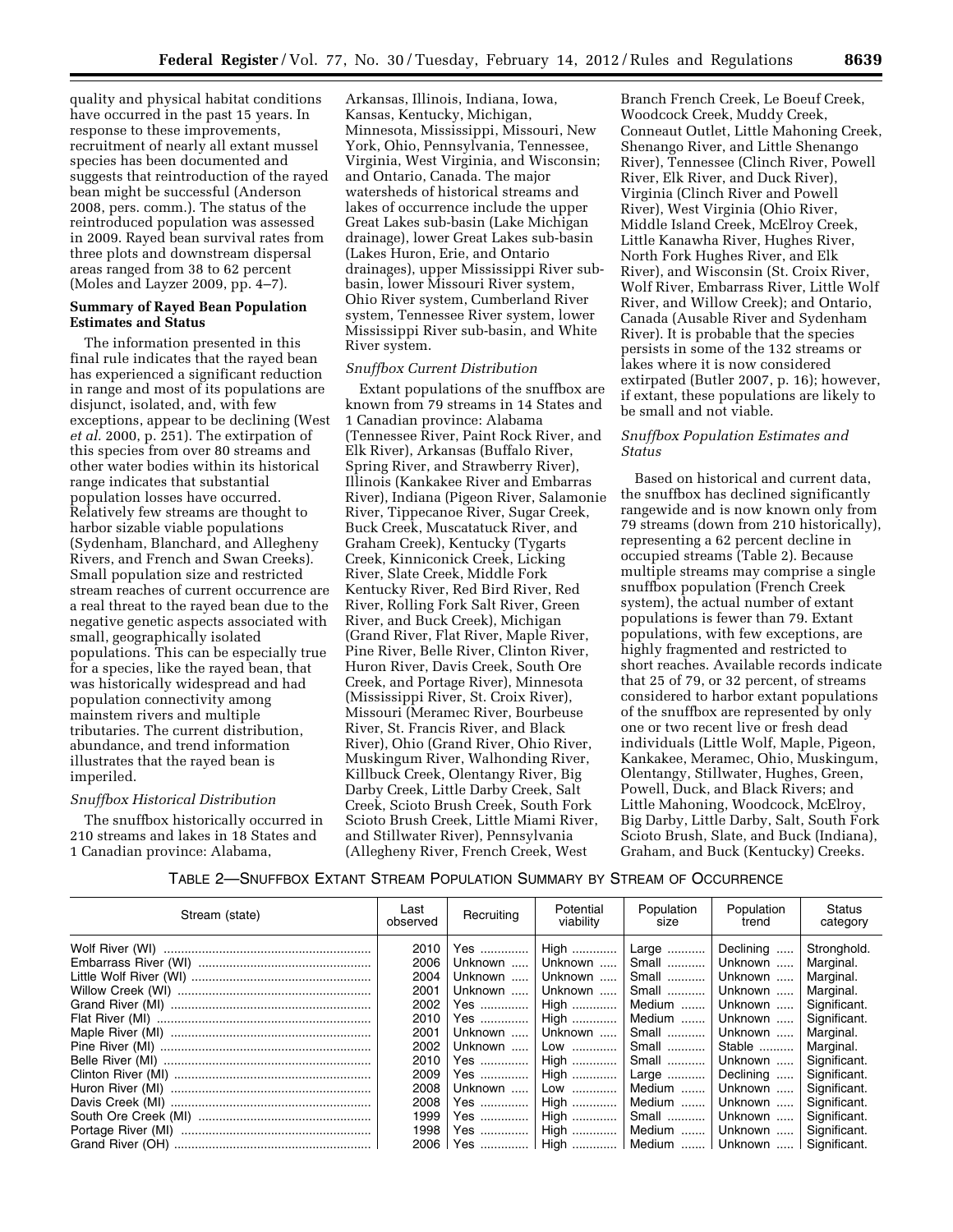۳

# TABLE 2—SNUFFBOX EXTANT STREAM POPULATION SUMMARY BY STREAM OF OCCURRENCE—Continued

| Stream (state)                     | Last<br>observed | Recruiting          | Potential<br>viability | Population<br>size | Population<br>trend    | Status<br>category          |
|------------------------------------|------------------|---------------------|------------------------|--------------------|------------------------|-----------------------------|
|                                    | 2010             | No                  | Unknown                | Unknown            | Unknown                | Marginal.                   |
|                                    | 2010             | Yes                 | High                   | Large              | Declining              | Significant.                |
|                                    | 1991             | Unknown             | Unknown                | Small              | Unknown                | Marginal.                   |
|                                    | 1997             | Unknown             | Unknown                | Small              | Declining              | Marginal.                   |
|                                    | 2006             | Yes                 | High                   | Large              | Improving              | Stronghold.                 |
|                                    | 2001             | Unknown             | Low                    | Small              | Unknown                | Marginal.                   |
|                                    | 2005             | Unknown             | Unknown                | Small              | Unknown                | Marginal.                   |
|                                    | 1991<br>2010     | Unknown<br>Unknown  | Unknown<br>Unknown     | Small<br>Small     | Declining<br>Declining | Significant.<br>Marginal.   |
|                                    | 1989             | Unknown             | Unknown                | Small              | Declining              | Marginal.                   |
|                                    | 2008             | Unknown             | Unknown                | Small              | Declining              | Marginal.                   |
|                                    | 1999             | Unknown             | Unknown                | Small              | Declining              | Marginal.                   |
|                                    | 1987             | Unknown             | Unknown                | Small              | Unknown                | Marginal.                   |
|                                    | 1987             | Unknown             | Unknown                | Small              | Unknown                | Marginal.                   |
| South Fork Scioto Brush Creek (OH) | 1987             | Unknown             | Unknown                | Small              | Unknown                | Marginal.                   |
|                                    | 1991             | Unknown<br>$\cdots$ | Unknown                | Small              | Unknown                | Marginal.                   |
|                                    | 1987             | Unknown             | Unknown                | Small              | Unknown                | Marginal.                   |
|                                    | 1998             | Unknown             | Unknown                | Small              | Unknown                | Marginal.                   |
|                                    | 2004<br>2003     | Yes<br>Unknown      | Low<br>Unknown         | Small<br>Small     | Unknown<br>Declining   | Significant.<br>Marginal.   |
|                                    | 2008             | Yes                 | Low                    | Small              | Declining              | Significant.                |
|                                    | 1990             | Unknown             | Unknown                | Small              | Declining              | Marginal.                   |
|                                    | 1990             | Unknown             | Unknown                | Small              | Unknown                | Marginal.                   |
|                                    | 1988             | Unknown             | Unknown                | Small              | Unknown                | Marginal.                   |
|                                    | 1990             | Unknown             | Unknown                | Small              | Declining              | Marginal.                   |
|                                    | 2006             | Yes                 | High                   | Medium             | Stable                 | Significant.                |
|                                    | 2002             | Yes                 | Low                    | Small              | Unknown                | Significant.                |
|                                    | 1995             | Unknown             | Unknown                | Small              | Declining              | Marginal.                   |
|                                    | 2005             | Unknown             | Low                    | Small              | Declining              | Marginal.                   |
|                                    | 2006<br>1992     | Unknown             | Low                    | Small              | Unknown                | Marginal.                   |
|                                    | 1997             | Unknown<br>Unknown  | Unknown<br>Unknown     | Small<br>Small     | Declining<br>Unknown   | Marginal.<br>Marginal.      |
|                                    | 1995             | Unknown             | Unknown                | Small              | Unknown                | Marginal.                   |
|                                    | $-2002$          | Unknown             | Unknown                | Small              | Unknown                | Significant.                |
|                                    | $-2005$          | Unknown             | Unknown                | Small              | Unknown                | Marginal.                   |
|                                    | 1989             | Unknown             | Unknown                | Small              | Declining              | Marginal.                   |
|                                    | 1987-90          | Unknown             | Unknown                | Small              | Declining              | Marginal.                   |
|                                    | 2006             | Yes                 | High                   | Large              | Stable or De-          | Stronghold.                 |
|                                    |                  |                     |                        |                    | clining.               |                             |
|                                    | 2008             | Unknown             | Unknown                | Small              | Declining              | Marginal.                   |
|                                    | 2006<br>2008     | Unknown             | Unknown                | Small              | Unknown<br>Improving   | Marginal.                   |
|                                    | 2007             | Yes<br>Yes          | High<br>Low            | Large<br>Small     | Stable                 | Stronghold.<br>Significant. |
|                                    | 2001             | Unknown             | Unknown                | Small              | Unknown                | Marginal.                   |
|                                    | 2006             | Unknown             | Unknown                | Small              | Unknown                | Marginal.                   |
|                                    | 2005             | Unknown             | Low                    | Medium             | Unknown                | Significant.                |
|                                    | 1997             | Unknown             | Unknown                | Small              | Unknown                | Marginal.                   |
|                                    | 2001             | Unknown             | Unknown                | Small              | Unknown                | Marginal.                   |
|                                    | 2008             | Yes                 | High                   | Large              | Stable                 | Stronghold.                 |
|                                    | 2008             | Unknown             | Unknown                | Small              | Unknown                | Marginal.                   |
|                                    | 2006             | Yes                 | Low                    | Small              | Unknown                | Marginal.                   |
|                                    | 2007             | Unknown             | Unknown                | Small              | Unknown                | Marginal.                   |
|                                    | 2008<br>1997     | Yes<br>Unknown      | Low<br>Unknown         | Medium<br>Small    | Unknown<br>Unknown     | Significant.<br>Marginal.   |
|                                    | 1991             | Unknown             | Unknown                | Small              | Unknown                | Marginal.                   |
|                                    | 2010             | Yes                 | Unknown                | Small              | Unknown                | Significant.                |
|                                    | 2002             | Unknown             | Unknown                | Small              | Unknown                | Significant.                |
|                                    | 2009             | Unknown             | Unknown                | Small              | Declining              | Marginal.                   |
|                                    | 2010             | Unknown             | Unknown                | Unknown            | Unknown                | Marginal.                   |
|                                    | 2010             | Yes                 | Unknown                | Unknown            | Unknown                | Significant.                |
|                                    | 2008             | Unknown             | Unknown                | Unknown            | Unknown                | Marginal.                   |
|                                    | 2001             | Unknown             | Low                    | Small              | Declining              | Significant.                |
|                                    | 2010             | Unknown             | Low                    | Medium             | Improving              | Significant.                |
|                                    | 2008             | Yes                 | High                   | Large              | Unknown                | Stronghold.                 |
|                                    | 2010             | Yes                 | High                   | Large              | Unknown                | Stronghold.                 |

Butler (2007, pp. 70–71) categorized the extant populations into three groups

based on population size: general distribution, evidence of recent

recruitment, and assessment of current viability. Stronghold populations were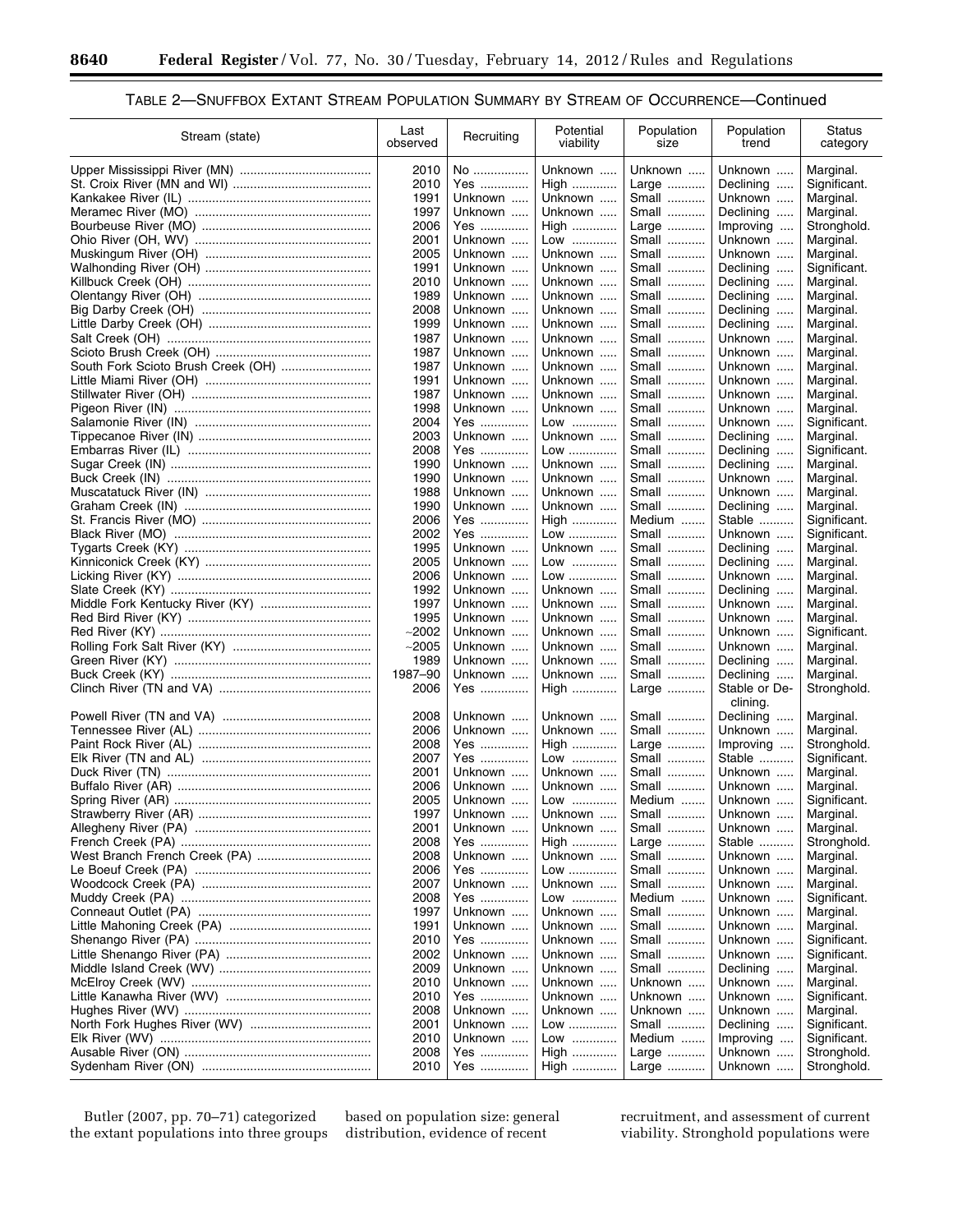described as having sizable populations; generally distributed over a significant, and more or less contiguous, length of stream (30 or more river mi (48 or more river km)), with ample evidence of recent recruitment; and currently considered viable. Significant populations were defined as small, generally restricted populations with limited recent recruitment and viability. Many significant populations are susceptible to extirpation, but this category has a broad range of quality. The third category, marginal populations, are defined as those which are very small and highly restricted, with no evidence of recent recruitment, of questionable viability, and that may be on the verge of extirpation in the immediate future. Following this criteria, there are 7 stronghold populations, 24 significant populations, and 48 marginal populations of snuffbox.

A population is considered extant if live individuals or fresh dead specimens have been located since approximately 1985. A population is considered to be recruiting if there was recent (within approximately 10 years) evidence of subadults (generally, individuals less than or equal to 1.5 in (3.8 cm) long or less than or equal to 4 years). Table 2 provides information on the 79 streams thought to harbor extant populations. Butler (2007, pp. 160–200) provides the complete distributional history of the snuffbox, including streams where the snuffbox is thought to be extirpated.

#### **Upper Great Lakes Sub-Basin**

The snuffbox was formerly known from 15 streams and lakes in the upper Great Lakes sub-basin. The Fox River system in Wisconsin, particularly its major tributary, the Wolf River (and its tributaries), had a widespread and locally abundant population. The species is thought to be extant in eight sub-basin streams; however, all but the Wolf and Grand Rivers have populations that are considered marginal.

*Wolf River*—The Wolf River is the major tributary of the Fox River draining a large portion of northeastern Wisconsin and flowing southward to join the Fox River at Lake Butte Des Morts, near Oshkosh. Snuffbox records are known from Shawano, Waupaca, and Outagamie Counties. The snuffbox is known from a 30-river-mi (48-riverkm) reach of the Wolf River (Butler 2007, p. 21). It is one of the few stronghold populations, but appears to exhibit a low level of recruitment. Only 4 of 257 individuals collected in the mid-1990s were less than 6 years old (Butler 2007, p. 21). A bridge

replacement project on the south side of Shawano, scheduled to begin in 2010, may adversely impact the large snuffbox bed located just downstream (ESI 2006, p. 10). The zebra mussel occurs in this river, with a 0.7 percent infestation rate on unionids sampled in 2006 (ESI 2006, p. 6). This large population continues to be viable but appears to be in decline (Butler 2008, pers. comm.).

*Embarrass River*—A western tributary of the lower Wolf River, the Embarrass River parallels the western bank of the Wolf River before joining it at New London, Wisconsin. A population of the snuffbox is located in the headwaters below a small dam at Pella, Wisconsin. Records exist for three live individuals and two dead specimens during 1987– 1988 and a single dead specimen in 1995 (Butler 2007, p. 22). Its current status is unknown.

*Little Wolf River*—The Little Wolf River is a western tributary of the lower Wolf River in Waupaca County, Wisconsin. The snuffbox is known from a single live individual collected in 1988 at RM 14, below the Mill Pond dam at Manawa (Butler 2007, p. 22). Five dead specimens were found during 1999 at RM 2, where shells were abundant in a muskrat midden (Butler 2007, p. 22). Nothing else is known regarding this population.

*Willow Creek*—Willow Creek flows eastward into Lake Poygan, a large flowthrough lake of the Wolf River system, in Waushara County, Wisconsin. The snuffbox is known from a single observation of two live females in 2001 (Butler 2007, p. 22). No other information is available on the status of this population.

*Grand River*—The Grand River, a major Lake Michigan tributary, represents the largest lotic (moving water) watershed in Michigan and is located in the southwestern portion of the State. The snuffbox is sporadically distributed in approximately 25 river mi (40 river km) of the middle Grand River, approximately between the confluences of the Flat and Maple Rivers. The medium-sized population appears to be viable, with recruitment noted in 1999 (Badra 2008, pers. comm.; Zanatta 2011, pers. comm.).

*Flat River*—The Flat River is a tributary to the Grand River. Zanatta (2011, pers. comm.) found 32 live snuffbox in the Flat River immediately upstream of the confluence with the Grand River in 2009. The snuffbox only occurs in the lower Flat River for approximately 0.5 river mi (0.75 river km) from the mouth upstream to the dam at State Route 21 (Zanatta 2011, pers. comm.).

*Maple River*—The Maple River is a northeastern tributary of the Grand River draining south-central Michigan. A single snuffbox record (one live individual) is known from 2001 in southern Gratiot County, approximately 20 river mi (32 river km) upstream of the Grand River (Badra 2008, pers. comm.). Portions of the Maple River and several tributaries have been channelized, but the suitability of these channelized areas for the snuffbox is unknown (Badra 2010, pers. comm.). The current status of this small population is unknown.

*Pigeon River*—The Pigeon River is a headwater tributary of the St. Joseph River system of Lake Michigan, flowing westward across northern-most Indiana, crossing the State border to its confluence in southwestern Michigan. One very large fresh dead specimen was found in 1998, among thousands of shells in LaGrange County, Indiana (Butler 2007, p. 24). The same site was sampled in 1996 without evidence of this species, and relic shells were found at three of nine sites sampled in 2004 (Butler 2007, p. 24). The snuffbox's occupied reach historically covered more than 10 river mi (16.1 river km) in north-central LaGrange County. The species is very rare in this river, and its viability is unknown.

#### **Lower Great Lakes Sub-Basin**

Of all the water bodies from which the snuffbox was historically recorded, 32 are in the lower Great Lakes subbasin, including several chains-of-lakes, springs, and channels in some systems (Clinton, Huron Rivers). Historically, sizable populations occurred in some streams (Lake Erie; Belle, Clinton, Huron, Portage, and Niagara Rivers), but the species had become ''characteristically uncommon'' by the 1970s (Strayer 1980, p. 147). A prezebra-mussel decline of unionids in Lake Erie was noted (Mackie *et al.* 1980, p. 101), and the snuffbox appeared extirpated there by the late 1960s. The Lake St. Clair population of snuffbox persisted until around 1983 (Nalepa and Gauvin 1988, p. 414; Nalepa 1994, p. 2231; Nalepa *et al.* 1996, p. 361), which was the year the zebra mussel is thought to have invaded (Schloesser *et al.* 1998, p. 70). Observations of live and fresh dead snuffbox from the Detroit River were made until 1994, but the mussel fauna has since been devastated by zebra mussels, and the snuffbox is now considered to be extirpated (Schloesser *et al.* 1998 p. 69; Butler 2007, p. 25). Other snuffbox populations in the subbasin may also have suffered from zebra mussel invasions, but not those in the Ausable and Sydenham Rivers in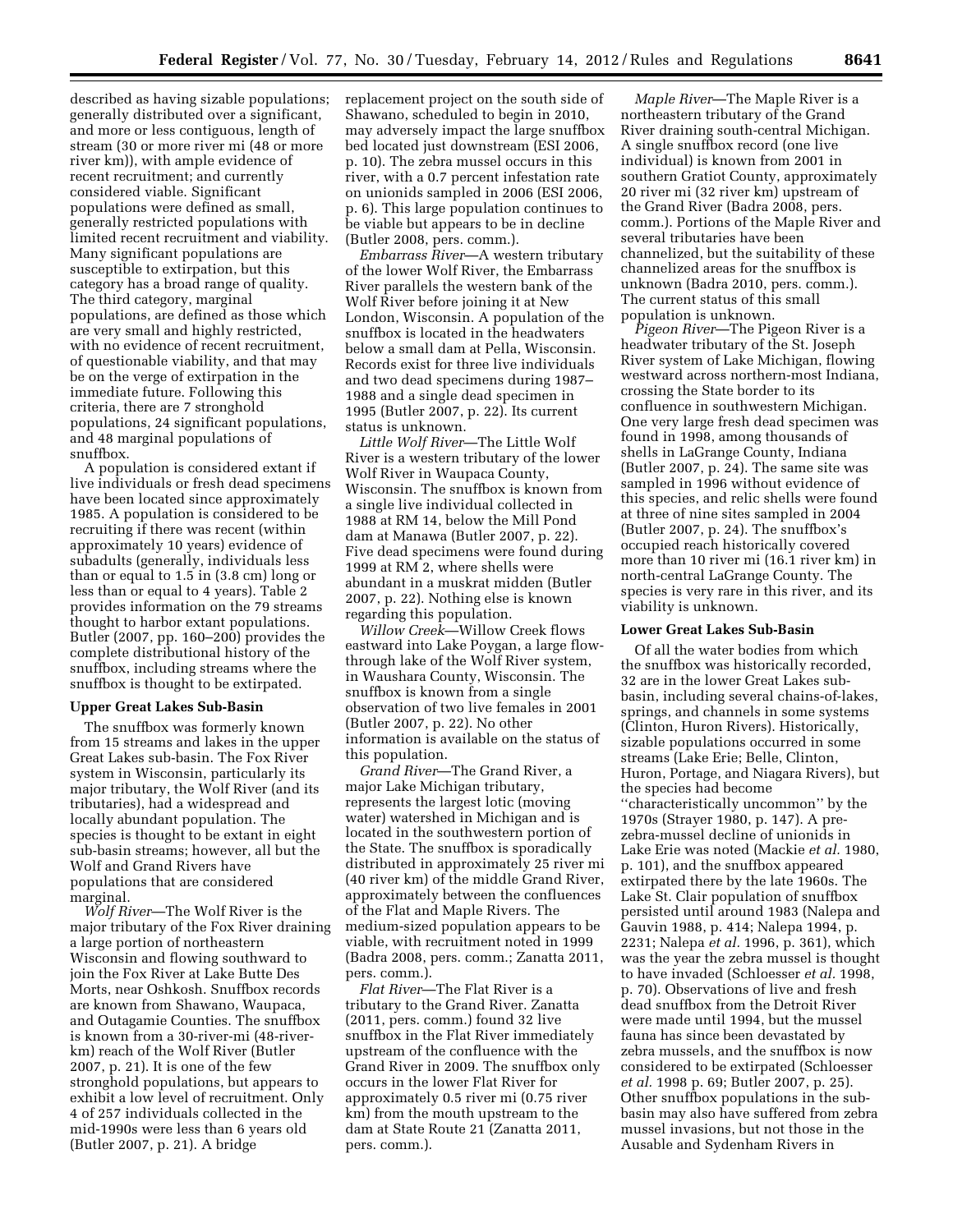Ontario. The lack of impounded area on these streams has likely prevented the introduction or the establishment of zebra mussels (Dextrase *et al.* 2000, p. 10; Ausable River Recovery Team 2005, p. 12). The snuffbox is considered extant in 10 streams of the lower Great Lakes sub-basin, including stronghold populations in the Sydenham and Ausable Rivers and sizable but reachlimited populations in the Clinton River and Davis Creek. A single fresh dead valve was reported in 1998, from among 24 sites sampled in the Thames River, but no evidence of the snuffbox was found at 16 Thames sites in 2004 (McGoldrick 2005, pers. comm.). Currently, the species is considered extant in Canada only in the Ausable and Sydenham Rivers (Morris and Burridge 2006, p. 9). Both of these populations are viable.

*Ausable River*—The Ausable River is a southeastern tributary of Lake Huron, draining southwestern Ontario, Canada. A survey conducted in 2008 found that a sizable population of snuffbox occurs in the lower portion of the stream in over 36 river mi (59 river km) (Zanatta 2011, pers. comm.). The size range of individuals found in the 2008 survey indicates recent recruitment in the viable population (Zanatta 2011, pers. comm.).

*Pine River*—A tributary of the St. Clair River, the Pine River flows south and is located in St. Clair County, in southeastern Michigan. Although apparently stable, the snuffbox population is small, very restricted in range, and has a low potential for viability (Badra 2002, pers. comm.; Badra and Goforth 2003, p. 23).

*Belle River*—The Belle River is another tributary of the St. Clair River in St. Clair County, flowing in a southeasterly direction. Records for the snuffbox date to the early 1960s, but all live and fresh dead records over the past 40 years have been from the same lower mainstem site. Historically, a sizable population was found in the Belle (65 specimens, 1965). In 2010, Zanatta (2010, pers. comm.) found four live individuals at one site and one fresh dead at another site. The Belle is located in a primarily agricultural watershed (Hoeh and Trdan 1985, p. 115), and is impacted by sedimentation and runoff. The population has declined to the point of being small, but shows evidence of recruitment and viability (Badra 2002, pers. comm.; Badra and Goforth 2003, p. 24; Sherman 2005, pers. comm.).

*Clinton River*—The Clinton River is an eastward flowing chain-of-lakes tributary of Lake St. Clair in southeastern Michigan. The snuffbox

population in the Clinton River is limited to around 10 river mi (16.2 river km) and lakeshore in the western suburbs of Pontiac, primarily between Cass and Loon Lakes. This population appears to be recruiting (Sherman Mulcrone 2004, p. 64; Zanatta 2011, pers. comm.) and viable, although apparently in decline since the early 1990s (Badra 2002, pers. comm.; Butler 2007, p. 27).

*Sydenham River*—The Sydenham River is a large, southeasterly flowing, eastern tributary of Lake St. Clair in extreme southwestern Ontario. The snuffbox was reported in the mid-1960s and early 1970s, but was overlooked during surveys in 1985 (except dead shells) and 1991 (Butler 2007, p. 28). During the 1997–1999 sampling, a total of 10 live and fresh dead individuals were found from 4 of 12 sites, including the 3 1960s sites (Metcalfe-Smith *et al.*  2003, p. 41). The snuffbox was recorded at a rate of 0.22 per hour of effort during 1997–1998 (Metcalfe-Smith *et al.* 2000, p. 728). More recent sampling found 57 live and fresh dead individuals from 21 collection events (some individuals may have been counted multiple times) at six sites during 2000–2002. The increase in numbers relative to historical collections may be attributed to more intensive sampling methods rather than to improving population size (Metcalfe-Smith *et al.* 2003, p. 46), thus making population trend assessments difficult (Morris and Burridge 2006, p. 12). This stronghold population is recruiting (Butler 2007, p. 28), viable, and is currently known from approximately 30 river miles (48 km) of the middle Sydenham.

*Huron River*—The Huron River is a major tributary of western Lake Erie draining a significant portion of southeastern Michigan. It is a complex system of flow-through chains-of-lakes and tributaries. The snuffbox is considered extant in two disjunct upper mainstem reaches. Individuals in the middle Huron River reach and in Davis Creek are considered a single population segment (Marangelo 2005a, pers. comm.).

Zebra mussels invaded the Huron River system in the early 1990s. Zebra mussel densities on individual mussels increased from less than 1 in spring 1995 to 245 in winter 1998 (Nichols *et al.* 2000, p. 72). Despite the increasing presence of zebra mussels, the Huron population is probably recruiting and viable (Butler 2007, p. 29).

*Davis Creek*—Davis Creek is a chainof-lakes in the upper Huron River system, primarily in southeastern Livingston County, Michigan. The snuffbox appears to be limited to the

lower 3 river mi (4.8 river km), comprising a single population with one of the extant Huron River population segments in this area. This viable population appears to be sizable and is experiencing recent recruitment (Marangelo 2005a, pers. comm.; Zanatta 2005, pers. comm.).

*South Ore Creek*—South Ore Creek is a northern tributary of the Huron River, forming a southward flowing chain-oflakes draining southeastern Livingston County, Michigan. The snuffbox was discovered in 1999, just upstream of Ore Lake, which is near the Huron River confluence (Butler 2007, p. 31). Three subadult snuffbox (two age 2, one age 3–4) were recorded. Despite the lack of additional information, the small population appears to be viable, based on recent recruitment.

*Portage River*—The Portage River is a chain-of-lakes in the northwestern portion of the Huron River system. Two University of Michigan Museum of Zoology (UMMZ) records suggest historical abundance (Badra 2002, pers. comm.). The species was reported as ''rare'' in the lower river during 1976– 78 (Strayer 1979, p. 94). At least 22 live, young (age 4 and younger) individuals were identified in 1998, at one of three sites upstream of Little Portage Lake and Portage Lake (Butler 2007, p. 31). The localized population appears to be medium-sized and viable.

*Grand River*—The Grand River is a 99-river-mi (159-river-km) tributary of Lake Erie, flowing north, then west to its confluence northeast of Cleveland, Ohio. Several museum snuffbox records date back to the 1800s. Dozens of fresh dead snuffbox were found washed up on the banks in the vicinity of the Interstate 90 crossing in Lake County, Ohio, following a major flood in 2006 (Butler 2007, p. 32). The species is known from approximately 12 river mi (19.3 river km) downstream of Harpersfield Dam (Huehner *et al.* 2005, p. 59; Zimmerman 2008a, pers. comm.). The sizable population was considered recruiting, based on the 1995 Huehner *et al.* (2005, p. 59) survey.

#### **Upper Mississippi River Sub-Basin**

The snuffbox was historically known from 17 streams in the upper Mississippi River sub-basin. Records exist for Mississippi River Pools (MRPs) 3–4, 5a–6, and 14–16 (Kelner 2003, p. 6), with early surveys summarized by van der Schalie and van der Schalie (1950, p. 456). The snuffbox was considered to be extirpated from the mainstem of the Mississippi River until 2010, when it was reintroduced (Havlik and Sauer 2000, p. 4; Davis and Pletta 2010, p. 2). Only 5 of 17 historical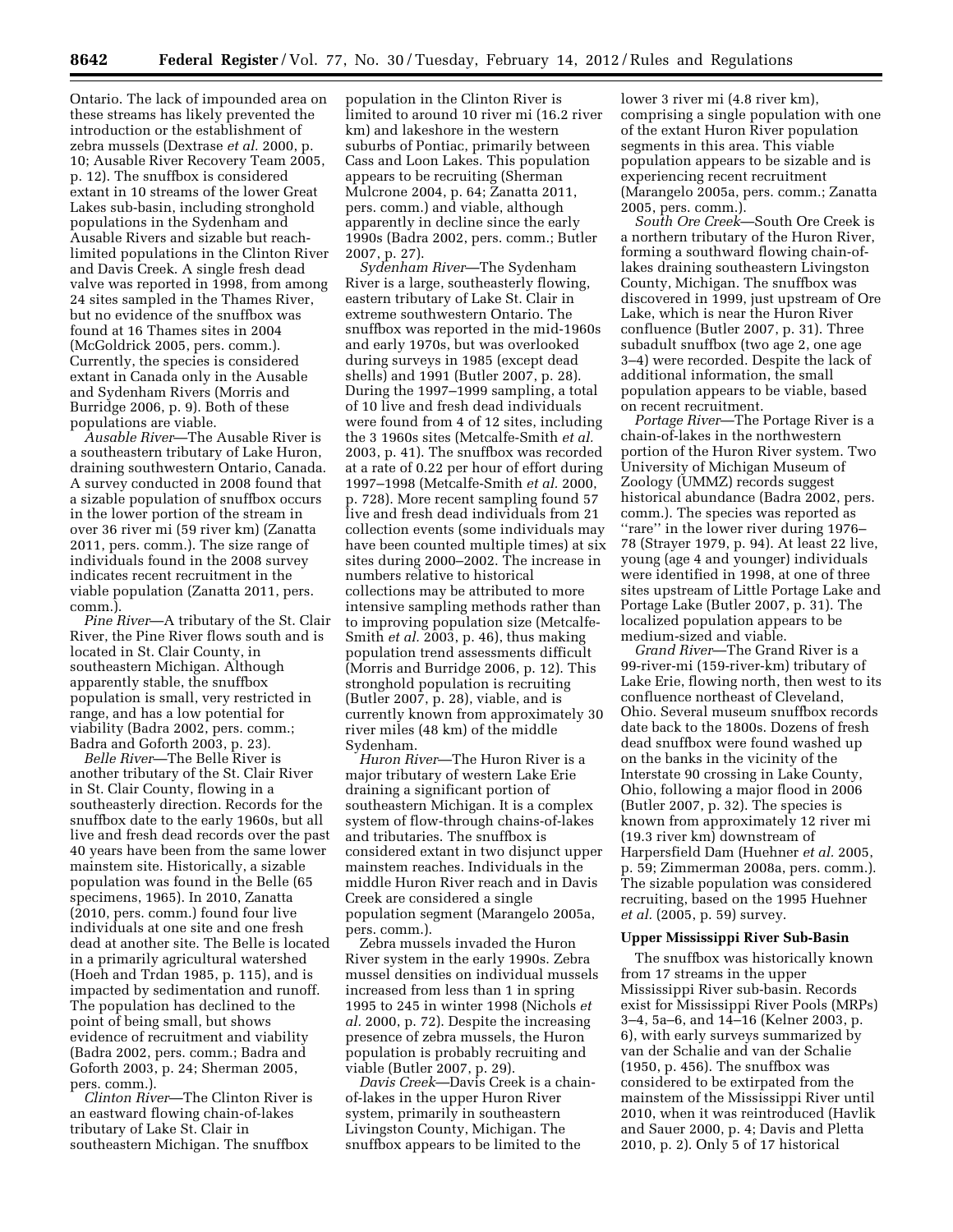populations remain, but they include two of the largest rangewide (St. Croix and Bourbeuse Rivers). Three populations, including the St. Croix, appear to be declining.

*Upper Mississippi River*—The Upper Mississippi River is the portion of the Mississippi River upstream of Cairo, Illinois. From the headwaters at Lake Itasca, Minnesota, the river flows approximately 1,250 miles (2,000 km) to Cairo, where it is joined by the Ohio River to form the Lower Mississippi River. The snuffbox was reported live in the upper river in the 1920s (Grier 1922, p. 15; Grier 1926, p. 119), but not from subsequent surveys (254 sites upstream of the Ohio River during 1930–1931 (UMMZ, Ellis 1931, pp. 1–10), MRPs 5–7 and 9 in 1965 (Finke 1966, Table 2; Thiel 1981, p. 16), MRPs 3–11 during 1977–79 (Thiel 1981, p. 16)). A reintroduction effort into the Mississippi River was initiated in 2010, when 200 logperch inoculated with snuffbox glochidia were placed into cages in Upper Pool 2 (Davis and Pletta 2010, p. 2: Delphey 2011, pers. comm.). It is not yet known if this reintroduction effort was successful.

*St. Croix River*—The St. Croix River is a major south-flowing tributary of the upper Mississippi River and forms the border between southeastern Minnesota and northwestern Wisconsin. Densities of juvenile snuffbox declined at eight sites between 1992 and 2002 (Hornbach *et al.* 2003, p. 344). Snuffbox density at Interstate Park declined significantly between 1988 and 2004 (WIDNR 2004). A flood in 2001 may have contributed to these declines in mussel density, but post-flood recruitment was also surprisingly low (WIDNR 2004). The St. Croix snuffbox population occurs from the Northern States Power Dam, at RM 54.2 to RM 36.8 (Heath 2005, pers. comm.); represents the species' northernmost occurrence; and despite recent observed declines, remains one of the most significant populations rangewide.

*Kankakee River*—The Kankakee River is a major, westward-flowing, upper Illinois River tributary with its headwaters in northwest Indiana and northeast Illinois. The snuffbox was reported over a century ago (Baker 1906, p. 63), but surveys in 1911 (43 sites; Wilson and Clark 1913, pp. 41–50), 1978 (13 sites; Suloway 1981, p. 236), 1975–2000 (18 samples from an unknown number of sites in Will County, Illinois; Sietman *et al.* 2001, p. 279), and 1999 (4 sites, Stinson *et al.*  2000, Appendix C) failed to find it. It was considered extirpated from the Kankakee by Cummings *et al.* (1988, p. 16), but single fresh dead specimens

in Illinois (Will County in 1988, Kankakee County in 1991) were subsequently found. Only relic shells have been found since 1991. The Kankakee River population, if extant, appears small, localized, and of doubtful viability.

*Meramec River*—The Meramec River is a 236-mi (380-km) tributary that flows northeasterly into the Mississippi River downstream of St. Louis and drains the northeastern slope of the Ozark Plateaus in east-central Missouri. Early species lists failed to report the snuffbox (Grier 1916, p. 518; Utterback 1917, p. 28). Buchanan (1980, p. 63) found fresh dead specimens at three sites and relic shells at two other sites sampled in 1977–78. Roberts and Bruenderman (2000, p. 85) sampled 42 sites in 1997, including 26 of Buchanan's (1980, p. 5) sites, and found fresh dead specimens at RM 33.5, 48.8, and 59.8; and one live individual at RM 39.8. The live individual (2.4 in (6.1 cm), approximately 6 years old) was reported from a reach where a die-off, perhaps attributable to disease, was reported in 1978 (Buchanan 1986, p. 44). There was an obvious decline of mussels in the system based on catchper-unit-effort data over the 20-year period (Roberts and Bruenderman 2000, p. 8). The Meramec snuffbox population is rare, sporadically distributed over approximately 26 river mi (41.8 river km), and of unknown viability.

*Bourbeuse River*—The Bourbeuse River is a 149-mi (240-km), northeasterly flowing, northern tributary of the Meramec River, joining it at RM 68. The snuffbox is currently distributed over about 60 river mi (96.6 river km) upstream of RM 16, plus a disjunct site at the mouth of the river. Although it was considered to have ''greatly declined'' by the late 1990s (Roberts and Bruenderman 2000, p. 15), post-2000 sampling indicates that the population is recruiting, viable, and improving (McMurray 2006, pers. comm.). The Bourbeuse, one of the few stronghold snuffbox populations rangewide, has been augmented with laboratory propagated juveniles since 2002 (McMurray 2006, pers. comm.).

#### **Lower Missouri River System**

The snuffbox was historically known from four streams in this system. The highly disjunct occurrences suggest that it was more widespread historically. All populations in the system are considered extirpated (Butler 2007, p. 36).

#### **Ohio River System**

Half of the water body occurrences for the snuffbox rangewide are known from the Ohio River system. The Ohio River

system once represented the largest block of available habitat for this species prior to the initiation of the navigational improvements in 1830 (Butler 2007, p. 36). Nearly the entire Ohio River mainstem is now impounded with a series of locks and dams (Butler 2007, p. 37). Sizable populations historically occurred in at least a dozen streams in the system. Today, only French Creek is considered to have a stronghold population, although nine others are also significant. Currently, the species is known from 45 of the 107 streams of historical occurrence.

*Ohio River*—The Ohio River is the largest eastern tributary of the Mississippi, with its confluence marking the divide between the upper and lower portions of the latter system. Numerous historical records are known from throughout the River. Recently, single fresh dead and live specimens have been reported from just below Belleville Lock and Dam, Ohio and West Virginia, in 1995 and 2001, respectively (ESI 2002, p. 27). Having persisted in this highly modified river may indicate that the small population exhibits at least a low level of viability.

*Allegheny River*—The 325-mi (523-km) Allegheny River drains northwestern Pennsylvania and a small portion of adjacent New York flowing south before joining the Monongahela River at Pittsburgh to form the Ohio River. Snuffbox collections are sporadically known since around 1900 in Pennsylvania from Forest County downstream to Armstrong County. The snuffbox is currently known from three disjunct sites over a 42-river-mi (67.6-river-km) reach centered in Venango County (Butler 2007, p. 37). Its occurrence in the lower Allegheny River and lower French Creek could be considered a single population segment. The viability status of the small population is unknown.

*French Creek*—French Creek is a major tributary of the middle Allegheny River with its headwaters in western New York and flowing south into northwestern Pennsylvania. The snuffbox is known from the length of the stream in Pennsylvania in Erie, Crawford, Mercer, and Venango Counties. Most records date since approximately 1970 (Dennis 1971, p. 97). Snuffbox collections made during 2002–2004 were summarized by Smith (2005, p. 3–9). Live and fresh dead specimens were found at 19 sites throughout the stream. The size of the L individuals indicated that multiple year classes were represented, including subadults. The species stretches for approximately 80 river mi (128.7 river km) from around RM 10, upstream. The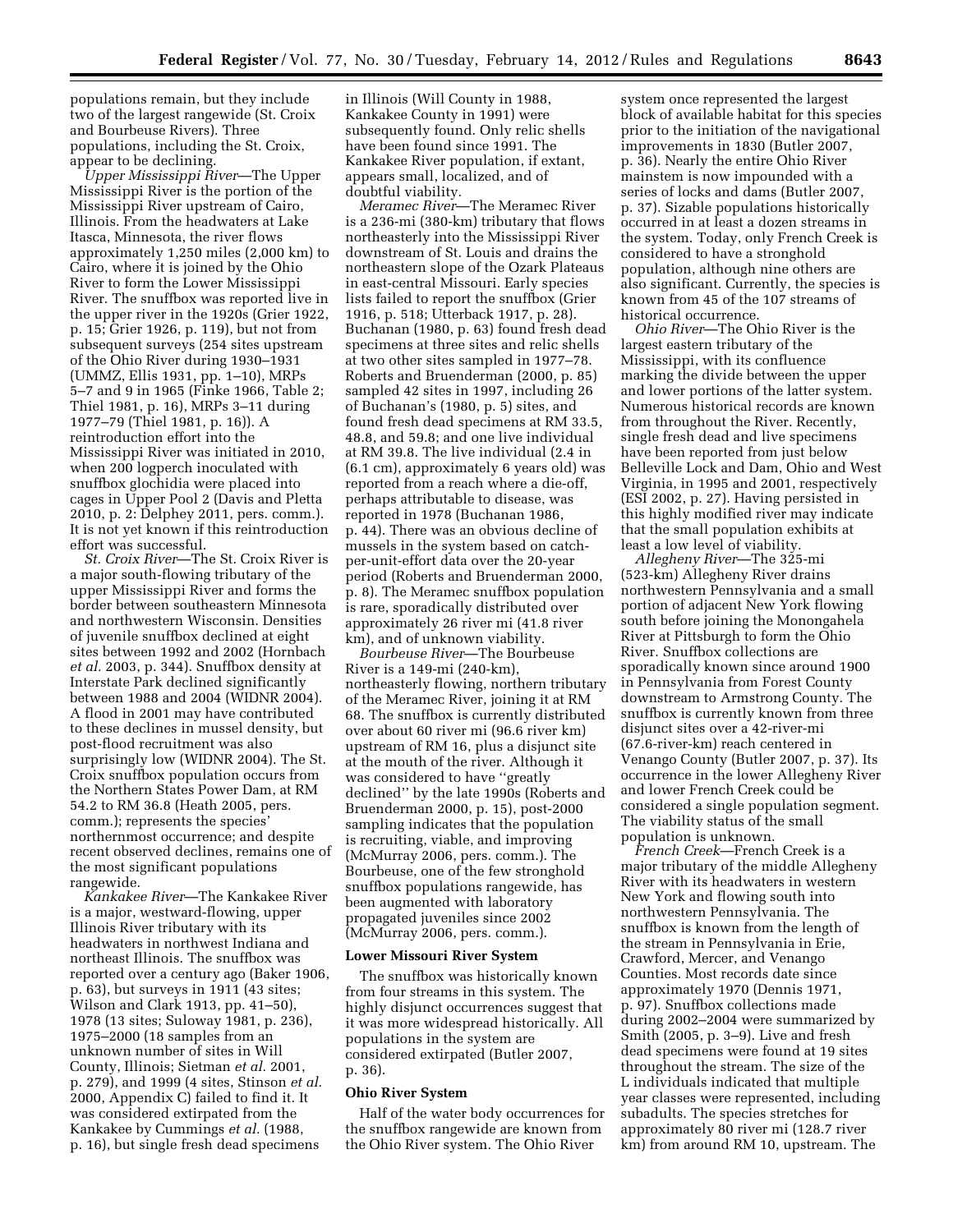population encompasses several of its tributary population segments as well, making it relatively more secure when compared to most of the other stronghold populations that are linearly distributed and, thus, more susceptible to stochastic events (Sydenham, Bourbeuse, and Clinch Rivers). The French Creek snuffbox population is considered large and viable (Evans 2003a, pers. comm.; Zimmerman 2008c, pers. comm.), appears stable, and may represent the best stronghold population rangewide.

*West Branch French Creek*—West Branch of French Creek follows a southerly course to its parent stream in Erie County, Pennsylvania. The only record for the snuffbox dates from 1993, but the number of specimens and shell condition are unknown (Evans 2003b, pers. comm.). Union City Lake isolates the upper French Creek and West Branch French Creek population segment from the main French Creek population. The snuffbox was not found at three sites sampled in 2006 (Smith 2006, pers. comm.). Zimmerman (2008c, pers. comm.) documented 38 live individuals at a site near Wattsburg, Pennsylvania. This population appears to be small and of unknown viability.

*Le Boeuf Creek*—Le Boeuf Creek is a small western tributary of upper French Creek flowing in a southerly direction just west of West Branch French Creek in Erie County. The first snuffbox collections in this creek were made 100 years ago (Ortmann 1909a, p. 188). Two fresh dead and 6 relic shells were reported in 1988 (Evans 2003b, pers. comm.), and 1 live, 16 fresh dead, and 8 relic specimens were found in 1991 (Butler 2007, p. 40). Three live individuals were found at a site in 2006 (Smith 2006, pers. comm.; Smith *et al.*  2009, p. 69). The snuffbox population has recently recruited and exhibits some level of viability, but appears to be very limited in extent.

*Woodcock Creek*—Woodcock Creek is an eastern tributary of upper French Creek in Crawford County, Pennsylvania. Until recently, the snuffbox was thought to be extirpated from this stream. In 2007, one live male was found at one of three sites sampled (Smith *et al.* 2009, pp. 84–85). Viability is unknown.

*Muddy Creek*—Muddy Creek is an eastern tributary of upper French Creek in Crawford County, Pennsylvania. The snuffbox was not discovered until the summer of 2003. Forty-two L individuals were reported from 11 of 20 lower river sites (Morrison 2005, pers. comm.; Mohler *et al.* 2006, pp. 581– 582). Low numbers were found at most sites, but 18 live individuals were

collected from a site near the mouth of the river. This occurrence is considered to be part of the more extensive French Creek snuffbox population. Zimmerman (2008c, pers. comm.) documented one live female in 2008. The population is medium-sized, occurs along 8 river mi (12.9 river km) of the lower mainstem, and is recruiting, as recent juveniles were recorded (Morrison 2005, pers. comm.; Mohler *et al.* 2006, p. 576).

*Conneaut Outlet*—This stream forms the outlet to Conneaut Lake, flowing in a southeasterly direction until its confluence with middle French Creek, Crawford County. The snuffbox was first reported by Ortmann (1909a, p. 188), and was rediscovered live in 1997, but without collection details (Butler 2007, p. 40). No specimens were found at a site sampled in 2006 (Smith 2006, pers. comm.). The snuffbox is considered rare in this stream and its viability is unknown.

*Little Mahoning Creek*—Little Mahoning Creek is a tributary of Mahoning Creek, a lower eastern tributary of the Allegheny River northeast of Pittsburgh. The snuffbox was discovered in 1991, when sampling produced two FD and one R specimen at 1 of 12 sites in the system (Butler 2007, p. 41). The lower 10 miles (16 km) of Little Mahoning Creek are subject to periodic inundation by a reservoir on Mahoning Creek (Butler 2010, pers. comm.). However, the impact of this periodic flooding on the snuffbox is not known. A 2007 survey failed to find any live or fresh dead snuffbox (Chapman and Smith 2008, p. 166). Viability is unknown.

*Shenango River*—The Shenango is a large tributary in the Beaver River system, a northern tributary of the upper Ohio River in west-central Pennsylvania. The snuffbox was reported from four sites on the Shenango in 1908 (Ortmann 1919, p. 328). Six live individuals were collected from three sites sampled in 2001–2002 between Jamestown and New Hamburg (about 25 river mi (40.2 river km)). Nelson and Villella (2010, p. 17) found 45 L individuals in 2010. The upper reach is considered the best habitat in the Shenango River. The population is small and has declined, although some recent reproduction is evident (Zimmerman 2008b, pers. comm.; Nelson and Villella 2010, p. 17).

*Little Shenango River*—The Little Shenango River is a small tributary of the upper Shenango River, Mercer County, Pennsylvania. This population was not located during limited surveys (Dennis 1971, p. 97; Bursey 1987, p. 42), but a single fresh dead museum record from 1991 exists. The species was

reported to be relatively abundant and reproducing in the lower portion in 2002 (Zimmerman 2008b, pers. comm.). Viability of the small population is unknown.

*Middle Island Creek*—Middle Island Creek is a small tributary of the Ohio River in northwestern West Virginia. The first snuffbox records were made at six sites in 1969, when the species was locally common in Doddridge, Tyler, and Pleasants Counties (Taylor and Spurlock 1981, p. 157). The snuffbox was later found at two sites in Tyler County in 1980, and the overall mussel population was considered to be ''thriving'' (Taylor and Spurlock 1981, p. 157). The most recent records are for three live individuals in 2009 at two sites and four live individuals in 2010 at three sites (Clayton 2011, pers. comm.). This snuffbox population has declined, is currently rare, and has questionable viability (Zimmerman 2008b, pers. comm.).

*McElroy Creek*—McElroy Creek is a tributary to Middle Island Creek in West Virginia. There are no historical records for the snuffbox in McElroy Creek. Clayton (2011, pers. comm.) reported finding one live individual in 2010 in Tyler County. The status of this snuffbox population is unknown.

*Muskingum River*—The Muskingum River is a large, southerly flowing, northern tributary of the upper Ohio River draining a significant portion of east-central Ohio. The snuffbox, which has a long collection history dating to the early 1800s, occurred along the entire mainstem and was locally abundant. Two live individuals and two fresh dead shells were found in 1979, but no live or fresh dead snuffbox were found in surveys conducted in 1979–81 (Stansbery and King 1983) and in 1992– 93 (Watters and Dunn 1993–94, p. 241). A single live male was located during sampling for a construction project in 2005 near Dresden, Ohio (Jones *et al.*  2005, p. 30). Viability of this population is unknown.

*Walhonding River*—The Walhonding River is a short (23.3 river mi (37.5 river km)), east flowing tributary of the Muskingum River in central Ohio, forming the latter river at its confluence with the Tuscarawas River, and formed by the confluence of the Mohican and Kokosing Rivers. The snuffbox historically occurred throughout the river. The extant snuffbox reach (RM 1.8–6.8) is downstream from Killbuck Creek. The population had apparently declined in range and size by the early 1990s, and possibly further since. A once productive site about 0.25 mi (0.40 km) downstream of the Killbuck Creek confluence yielded only a few mussels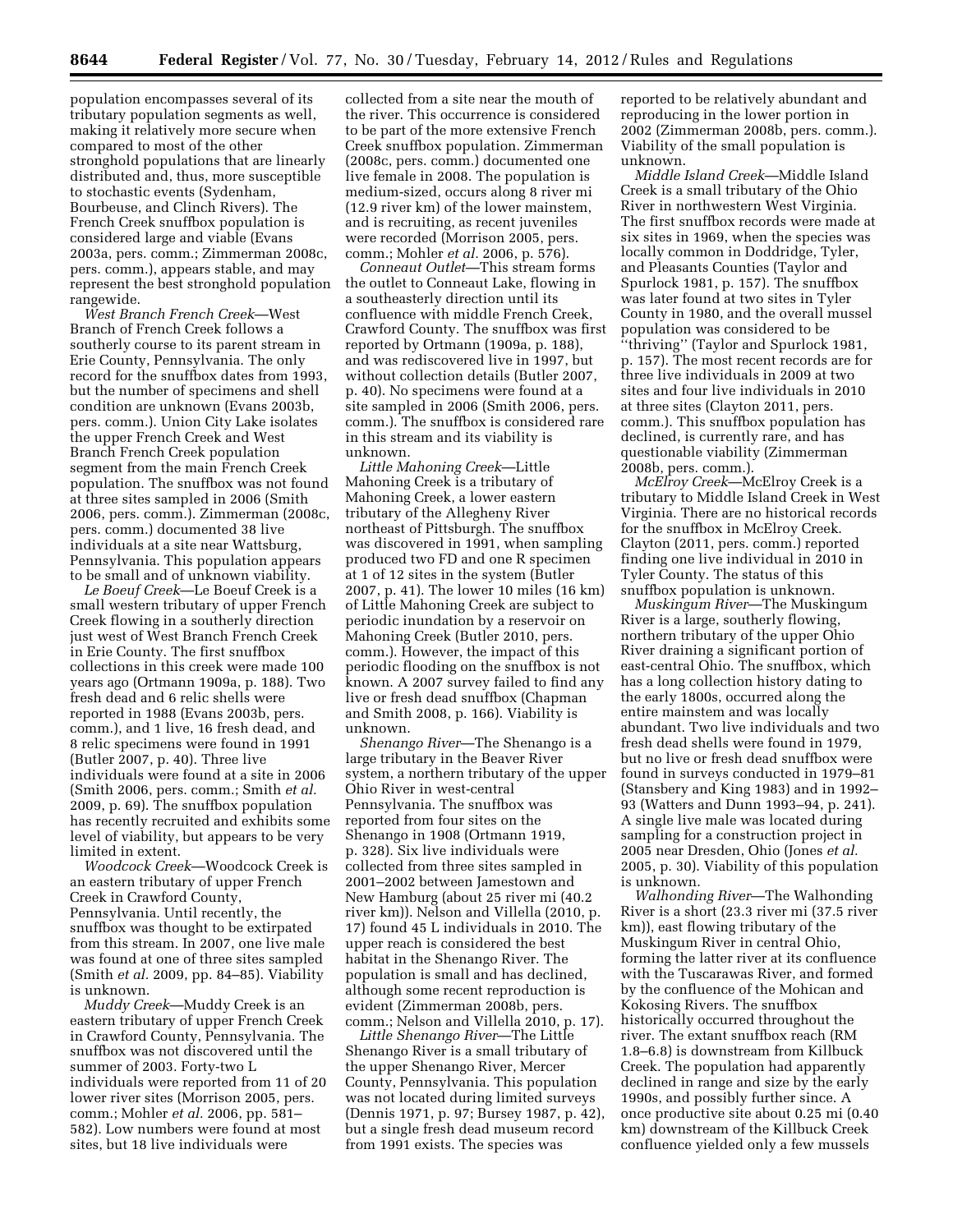of very common species in 2006, but no snuffbox (Butler 2007, p. 44). The Walhonding River population is considered small and of unknown viability.

*Killbuck Creek*—Killbuck Creek is a large tributary of the lower Walhonding River, flowing south from southern Medina County to Coshocton County and entering the latter at approximately RM 7. Live and fresh dead snuffbox were found by Hoggarth (1997, p. 33) at eight sites from RM 15 to the mouth. Its occurrence has become more sporadic in the last 10 years. In spring 2006, 4 live adults were found at 2 sites approximately 3 river mi (4.8 river km) apart, while 9 large live individuals and a single fresh dead specimen were collected near RM 13 during fall 2006 (Ahlstedt 2007, pers. comm.; Butler 2007, p. 45). Two large live males were collected in 2010 (Ahlstedt 2010, pers. comm.). A shrinking distribution, declining population size, and lack of evidence of recent recruitment suggest that the population may be losing viability and trending towards extirpation.

*Little Kanawha River*—The Little Kanawha River is a 169-mi (269-km) long tributary of the Ohio River in western West Virginia. Schmitt *et al.*  (1983, p. 137) reported snuffbox from three sites during a 1981–82 survey. Snuffbox were not documented again in the Little Kanawha River until 2010, when four live individuals, including at least one young mussel, were found at a site in Gilmer County, West Virginia (Clayton 2011, pers. comm.). Additionally, two fresh dead specimens were found in 2010, below Wells Dam near Elizabeth, Wirt County, West Virginia (Clayton 2011, pers. comm.). The current status of this snuffbox population is unknown.

*Hughes River*—The Hughes River is an 18-mile (29-km) long tributary of the Little Kanawha River in western West Virginia. Schmitt *et al.* (1983, p. 137) reported snuffbox during a 1981–82 survey. No additional snuffbox were found in the Hughes River until 2008, when one fresh dead specimen was found in Wirt County (Clayton 2011, pers. comm.). The current status of this snuffbox population is unknown.

*North Fork Hughes River*—The North Fork Hughes River is a westerly flowing tributary of the Hughes River in the lower Little Kanawha River system in northwestern West Virginia. The snuffbox was found at one of six North Fork sites sampled during a 1981–1982 survey of the Little Kanawha River system (Schmidt *et al.* 1983). A total of 41 live adult individuals (23 reported as gravid) were reported at 5 sites located

over a 1.5-mi (2.4-km) reach in North Fork State Park, Richie County, in 1993 (Butler 2007, p. 46). At least 10 live individuals were found at a site in the park in 1997 (Butler 2007, p. 46), and a single fresh dead specimen was collected at an additional site downstream in 2001 (Butler 2007, p. 46). This small snuffbox population is declining and currently restricted to less than 4 river mi (6.4 river km), but may be viable.

*Elk River*—The Elk River is a major, 181-mi (291-km) tributary in the lower Kanawha River system draining central West Virginia flowing west to the Kanawha at Charleston. The snuffbox went undetected in a 1920s survey (Butler 2007, p. 46). Ten live individuals were collected during 1991– 1995, the smallest being about 5 years old (Butler 2007, pp. 46–47). Collectively, 16 live individuals were identified at 8 sites in a 13-river-mi (20.9-river-km) reach in Kanawha County in 2002, and 4 live individuals were found at 4 sites in 2004 over a 16.8-river-mi (27-river-km) reach farther upstream (Douglas 2005, pers. comm.). This medium-sized population extends over 30 river mi (48.3 river km), is viable, and may have improved since the 1970s.

*Tygarts Creek*—Tygarts Creek is a small, north-flowing, southern tributary of the Ohio River in northeastern Kentucky. Thirteen snuffbox were reported from one of five sites sampled in 1977 (Taylor 1980, p. 90). Fresh dead specimens are also known from 1981 and 1987 (Cicerello 2003, pers. comm.). Nine live (Butler 2007, p. 47) and 36 fresh dead specimens were found at 2 sites, respectively, in 1988, while 1 live and 2 fresh dead were reported from at least 2 sites in 1995 (Cicerello 2003, pers. comm.). The overall mussel population appeared ''healthy'' in 1977 (Taylor 1980), but the small snuffbox population has recently declined, and its viability is unknown.

*Scioto River System*—The Scioto River system in central and southcentral Ohio is a major northern tributary of the upper Ohio River. The system was one of the most routinely sampled watersheds for mussels (mostly OSUM records), and historically harbored a large and thoroughly dispersed snuffbox population in the mainstem and 16 tributaries. The system was either exceptional for its snuffbox population, or it provided a general historical perspective of what researchers may have found if other systems had been as thoroughly sampled. Sizable populations were noted in at least the Olentangy River, Big Darby Creek, and Big Walnut Creek.

Development associated with the Columbus metropolitan area has taken a major toll on the aquatic fauna. Pollutants from the 1800s included wastes from sawmills, breweries, and slaughterhouses (Butler 2007, p. 48). Only a few fish species were found in the Scioto River 100 years ago (Trautman 1981, p. 33). Currently, 90 to 95 percent of the normal summer-fall flow in the river consists of wastewater treatment plant discharges (Yoder *et al.*  2005, p. 410). Museum records indicate that the snuffbox had completely disappeared from the mainstem by the 1970s. A series of reservoirs around Columbus fragmented habitat and eliminated or reduced populations (Olentangy and Scioto Rivers; Alum, Big Walnut and Deer Creeks). Currently, remnant populations remain in six streams, making the snuffbox precariously close to extirpation throughout this once rich system.

*Olentangy River*—The Olentangy River is a major headwater tributary of the Scioto River, draining central Ohio and flowing south to its confluence in Franklin County. OSUM snuffbox records date to the 1870s, although most are from the 1950s and 1960s. The snuffbox was reported from 15 of 31 mainstem sites collected during a 1960– 1961 survey, when it appeared ''fairly common'' in the lower river (Stein 1963, p. 138). A single live individual in southern Delaware County and two fresh dead specimens in eastern Marion County were found among 30 sites in 1989, with relic shells at 7 other sites (Hoggarth 1990, pp. 20–27). The small population has declined (Hoggarth 1990, p. 14), and its viability is unknown.

*Big Darby Creek*—Big Darby Creek is one of the major tributaries draining the northwestern portion of the Scioto River system in central Ohio. Dozens of large OSUM lots of snuffbox date to the late 1950s; six Pickaway County collections in 1962 alone had 250 live and fresh dead specimens. Watters (1990, p. 4; 1994, p. 100) surveyed 42 mainstem sites in 1986 and 49 sites in 1990. Combining the data from both years, 80 live and fresh dead snuffbox were collected at 22 sites (Watters 1994, p. 101). The population in 1990 occurred in a reach from approximately RM 11.5 to RM 42.5. The snuffbox was recruiting (Watters 1994, p. 101); four individuals during both 1986 and 1990 were 2 to 5 years of age. The overall population trend over the past 40 years has been downward. Between 1986 and 1990, the number of live and fresh dead specimens was reduced from 54 to 16, and the population's distribution declined from 17 to 8 sites. Two fresh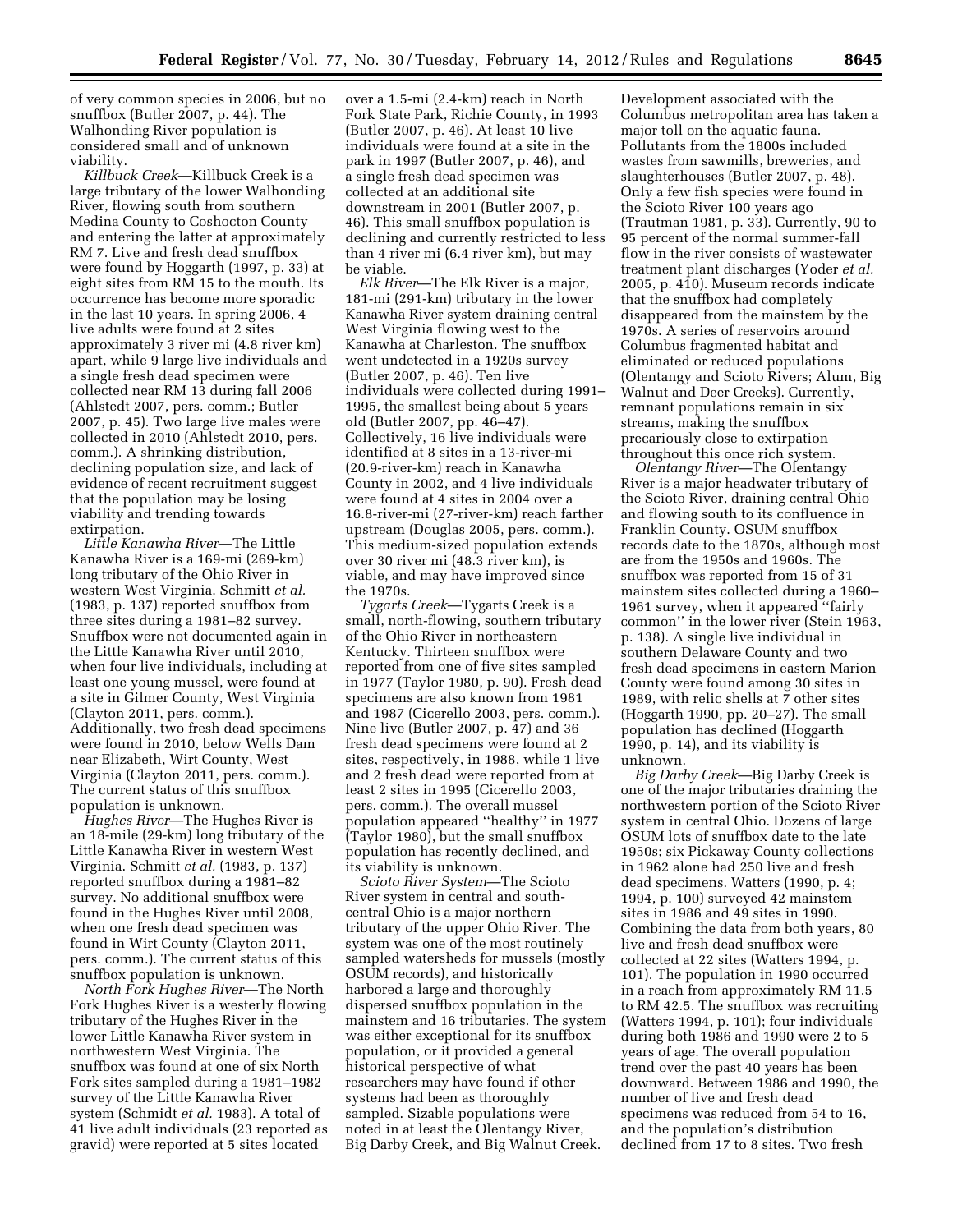dead specimens were found at sites in Franklin (1996) and Pickaway (2000) Counties, and three other sites produced only relic specimens (OSUM records). This historically large snuffbox population has declined to marginal status, and its viability is questionable.

*Little Darby Creek*—Little Darby Creek is the major tributary in the Big Darby Creek system, flowing in a southeasterly direction to its confluence in southwestern Franklin County, Ohio. The 25 OSUM lots for this species are small (fewer than 5 specimens per lot), date to the early 1960s, and represent lower mainstem sites in Madison County. Single fresh dead and relic specimens were collected in 1999, from a Union County site (OSUM 66740), where live individuals were collected in 1964 (Stein 1966, p. 23). This site yielded only relic specimens in 1990 (Watters 1990, Appendix A.11; 1994, p. 102). Overall, the snuffbox was historically known from 35 river mi (56 river km). The well-documented OSUM collection history illustrates the steady decline of a snuffbox population nearing extirpation.

*Salt Creek*—Salt Creek is an eastern tributary in the Scioto River system, south-central Ohio. All records (OSUM) were collected in the lower mainstem (Ross County) beginning in 1958. A single live individual from 1987 represents the last known record. The mussels in this system ''have been heavily impacted, apparently by the towns of Adelphi and Laurelville'' (Watters 1992, p. 78). The current status of this snuffbox population is unknown.

*Scioto Brush Creek*—Scioto Brush Creek is a small, western tributary of the lower Scioto River in Scioto County, south-central Ohio. The snuffbox was discovered here in the 1960s (Watters 1988a, p. 45). Three live and fresh dead specimens from 2 sites and relic shells from 2 other sites were collected during a 1987 survey covering 11 sites (Watters 1988a, pp. 210–220). The snuffbox population, collectively known from five fragmented sites along the lower two-thirds of stream, is small, and its viability is unknown.

*South Fork Scioto Brush Creek*— South Fork Scioto Brush Creek is a small tributary of Scioto Brush Creek, in the lower Scioto River system. A single snuffbox was found during a survey of five sites in 1987 (Watters 1988a, pp. 210–220). The South Fork and Scioto Brush Creek populations can be considered a single population unit; the viability of this unit is uncertain.

*Kinniconick Creek*—Kinniconick Creek is a small, southern tributary of the Ohio River in northeastern Kentucky. Snuffbox were reported live from 4 of 15 sites sampled in 1982, with relic shells from an additional 2 sites (Warren *et al.* 1984, pp. 48–49). Single fresh dead and live snuffbox were collected in 2001 and 2004, respectively, from sampling efforts at several sites (Butler 2007, p. 51), and a single fresh dead specimen was found while resurveying four sites in 2005 (Butler 2007, p. 51). The snuffbox declined in the past few decades, it is considered rare, and its viability is uncertain.

*Little Miami River*—The Little Miami River is a northern tributary of the Ohio River in southwestern Ohio, flowing south into the latter at the eastern fringe of the Cincinnati metropolitan area. Snuffbox records from the Little Miami date to the mid-1800s, but most collections are from the past several decades. Seven fresh dead specimens were found at 4 of 46 mainstem sites surveyed during 1990–1991, with 10 relic shells at 6 other sites (Hoggarth 1992, p. 265). The fresh dead specimens were found in approximately 20 river mi (32.2 river km), mostly in Warren County. Current viability of this small population is unknown.

*Licking River*—The Licking River is a southern tributary of the Ohio River in northeastern Kentucky, flowing in a northwesterly direction to its confluence across from Cincinnati. The snuffbox occurred at 13 of 60 historical mainstem sites below Cave Run Reservoir (Laudermilk 1993, p. 45) and a preimpoundment site in the reservoir footprint (Clinger 1974, p. 52). The population extended approximately 50 river mi (80.5 river km). All collections of snuffbox are small in number (Butler 2007, p. 52). A single live individual and a fresh dead specimen were found at 2 sites, and relic shells were reported from 7 other sites among 49 sites sampled in 1991 (Laudermilk 1993, p. 45). Single live and fresh dead snuffbox were collected in 1999 (Cicerello 2003, pers. comm.), and a single live individual was found in 2006 (Butler 2007, p. 53). At this location, the snuffbox has become very rare and sporadic in occurrence, and its viability is questionable.

*Slate Creek*—Slate Creek is a southern tributary of the Licking River below Cave Run Dam in east-central Kentucky. Historically, the snuffbox was considered ''extremely abundant throughout the stream'' (Taylor and Spurlock 1983) and collectively known from six sites (Laudermilk 1993, p. 45). Seventeen dead specimens were recorded from a site in 1987 (Cicerello 2003, pers. comm.). A single fresh dead and seven relic specimens were found at three sites sampled in 1991 (Butler

2007, p. 53), when it was considered ''occasional'' in distribution (Laudermilk 1993, p. 45). Twelve live individuals were found in 1992 (Cicerello 2003, pers. comm.). Subsequent sampling has produced no additional snuffbox; two sites and four sites yielded only relic specimens in 2001 and 2002, respectively (Cicerello 2005, pers. comm.). If extant, the population is marginal at best, with unlikely viability.

*Stillwater River*—The Stillwater River is a 67-mi (108-km), western tributary of the Great Miami River draining southwestern Ohio. The species was collectively known from eight sites throughout the river (Watters 1988a, pp. 59–71; OSUM records). One fresh dead specimen below Englewood Dam in Montgomery County was found among 18 sites surveyed in 1987, with relic shells from 5 other sites (Watters 1988a, pp. 59–71). No other information on the small population is available, and its viability is unknown.

*Middle Fork Kentucky River*—The Middle Fork is one of three headwater tributaries (with the North and South Forks) forming the Kentucky River, flowing in a northerly then westerly direction and draining a portion of southeastern Kentucky. The snuffbox was first reported in 1966. Three live individuals and a relic shell were found at three sites in 1996, and a single live individual was collected from another site in 1997 (Cicerello 2003, pers. comm.). All sites occur within a 10 river-mi (16-river-km) reach above Buckhorn Reservoir in Leslie County. This small population has unknown viability.

*Red Bird River*—The Red Bird River is a north-flowing headwater tributary of the South Fork Kentucky River in Clay County, southeastern Kentucky, forming the latter at its confluence with Goose Creek. Ten fresh dead specimens were recorded from two sites in 1988, and three live and one fresh dead snuffbox were collected from four sites in 1995 (Cicerello 2003, pers. comm.). This small population occurs sporadically in the lower 20 river mi (32 river km), and viability is unknown (Cicerello 2003, pers. comm.; 2006, pers. comm.).

*Red River*—The Red (or North Fork Red) River is a westerly flowing tributary of the upper Kentucky River in eastern Kentucky. No live snuffbox were found in surveys of the 9-river-mi (15 river-km) reach of the Wild River section during surveys of 1980, 1986, and 1991 (Houp 1980, p. 56; 1993, p. 96), but two fresh dead and one live snuffbox were found at three sites in 1988, while five live individuals were found in 1996 (Cicerello 2006, pers.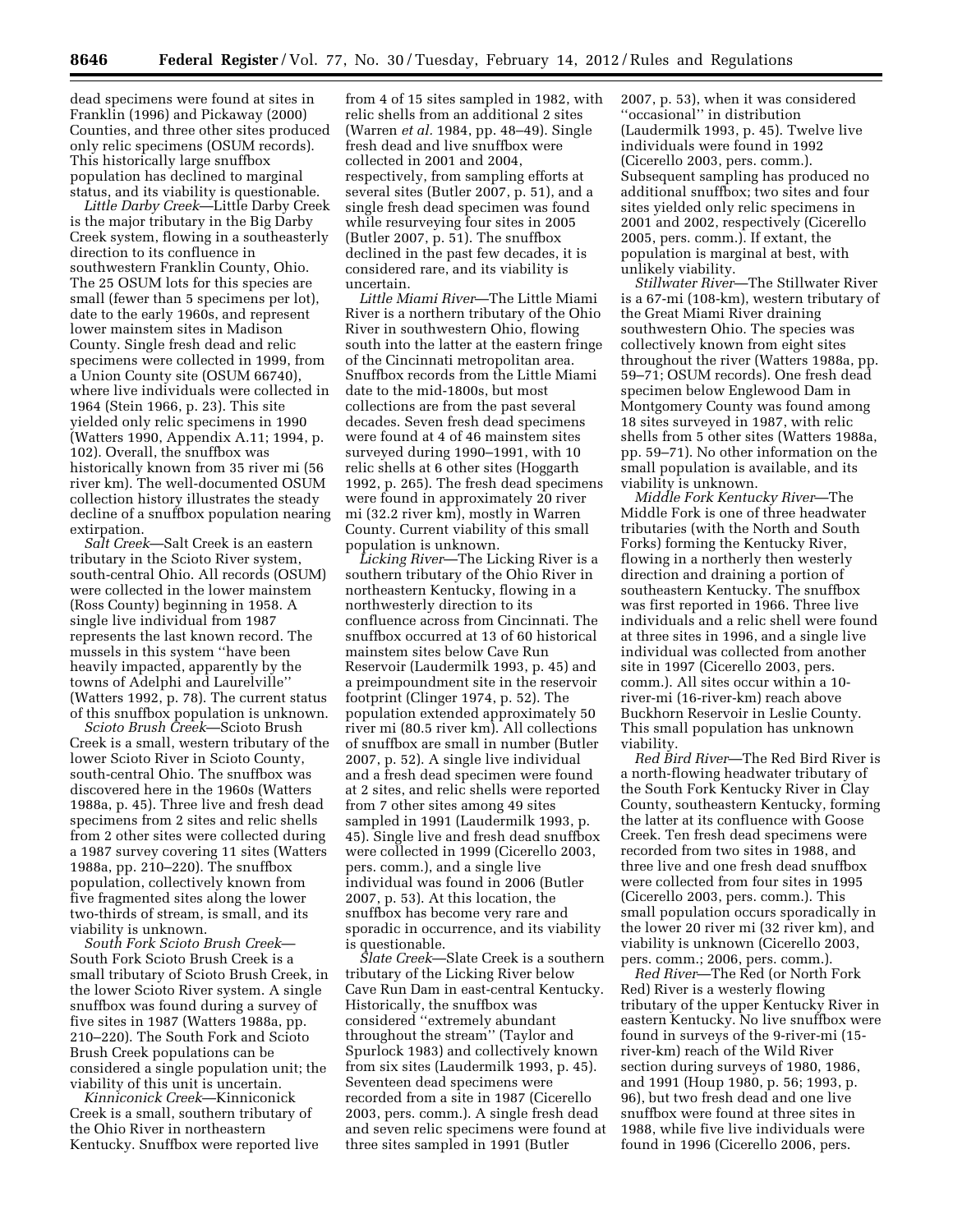comm.). Mostly males have been found since 2002, and they are being held in captivity for future culture efforts (Butler 2007, p. 55). A small population persists over a 10-river-mi (16-river-km) reach in the lower section of the Red River Gorge Geological Area of the Daniel Boone National Forest in Menifee, Wolfe, and Powell Counties (Cicerello 2006, pers. comm.). Viability of this population is unknown.

*Rolling Fork Salt River*—The Rolling Fork is a major southern tributary of the Salt River in central Kentucky, flowing in a northwesterly direction to join the Salt near its mouth. The snuffbox was first reported in 1958 (Rosewater 1959, p. 62). Seven fresh dead specimens and a single live subadult were collected in 1988, from four sites in Larue, Marion, and Nelson Counties (Cicerello 2003, pers. comm.; Haag 2006, pers. comm.). A survey of 12 mainstem and 30 tributary sites in the Rolling Fork system in 1998–1999 yielded no evidence of the snuffbox, prompting an investigator to consider it extirpated (Akers 2000, p. 13), but occasional specimens may still be found (Butler 2007, p. 55). The species is sporadically distributed over 40 river miles of the upper river (Cicerello 2006, pers. comm.). If it is still extant, the viability of this small population is unknown.

*Green River*—A major southern tributary of the lower Ohio River, the Green River flows in a westerly direction and drains west-central Kentucky. Ortmann (1926, p. 182) considered the snuffbox to be welldistributed over the system, but not abundant. Large museum collections of snuffbox were taken from Munfordville during 1961–1966, but only six relic shells were reported there in 1967. The snuffbox has been rare since. Five live and fresh dead snuffbox were collected at 4 of 42 sites during 1987–1989 sampling in Mammoth Cave National Park (Cicerello and Hannan 1990, pp. 16–17). Three live and six fresh dead snuffbox were reported in the upper Green River from 1984–1990 (Cicerello 2003, pers. comm.). A single live individual was collected in Taylor County in 1989 (Layzer 2009, pers. comm.), but no evidence of the snuffbox was reported at numerous other sites in 1999, 2000, 2001, and 2003 (Cicerello 2006, pers. comm.). Once abundant and occurring over 200 river mi (322 river km), the species has become exceedingly rare since the 1960s. Current snuffbox viability is unknown, and it may be nearing extirpation from the entire Green River system, where it was formerly known from eight tributaries.

*Wabash River system*—The Wabash River is the second largest sub-basin within the Ohio River system, the watershed of the 350-mi (563-km) river encompassing much of Indiana, westcentral Ohio, and southeastern Illinois. The mainstem and at least 27 streams had one of the largest snuffbox population clusters. The species persists today as seven small populations in the system; the viability of these populations is unknown (Butler 2007, p. 57).

*Salamonie River*—The Salamonie River is a southern tributary of the upper Wabash River, flowing in a northwesterly direction and draining east-central Indiana. Two historical museum records were found. Nine sites were surveyed during 1993–1994, without finding any evidence of the snuffbox (ESI 1995, p. 19). The snuffbox was rediscovered in 2004, above Salamonie Reservoir, where two live individuals at one site and fresh dead shells, including a very small juvenile, were found at another site 2 mi (3 km) away (Fisher 2005, pers. comm.). The small population is considered to be recruiting and viable at some level.

*Tippecanoe River*—The largest tributary of the upper Wabash River system, the Tippecanoe River drains north-central Indiana and flows westerly, then southerly before joining the Wabash near Lafayette. Nearly all records of the snuffbox were made in the past 20 years. Two weathered shells were found in the lower mainstem among 16 sites sampled in 1987 (Cummings *et al.* 1987, p. 25; Cummings and Berlocher 1990, p. 93) and 30 sites in 1991–1992 (ESI 1993, p. 68). One L individual and over 32 fresh dead specimens were found at a site at the upper end of Freeman Reservoir during a 1993 drawdown that may have contributed to their demise (Fisher 2003, pers. comm.). A single fresh dead specimen was found below Shafer Reservoir among 13 sites sampled in 2003 (ESI 2003, p. 9). The viability of this declining population is unknown, but it appears close to extirpation (Fisher 2003, pers. comm.).

*Embarras River*—The Embarras River is a southerly flowing, western tributary of the lower Wabash River in southeastern Illinois. Museum lots represent collections dating to 1956 and contain snuffbox from nine mainstem and two tributary sites. A total of 9 live and 15 fresh dead specimens were collected at four sites in 1986, in Coles and Douglas Counties (Cummings *et al.*  1988, p. 8). Although overall mussel abundance at the 21 sites sampled in both 1956 and 1986 dropped 86 percent, the snuffbox was one of only five

species that showed relatively stable population size over the 30-year period (Cummings *et al.* 1988, p. 9). Additional L and FD snuffbox from museum collections were recorded from single sites in 1988. Three L and eight FD snuffbox were found at two sites in 1992, and one live and three fresh dead were found at three of six sites surveyed during 2001–2002. Since 1986, the small snuffbox population has occurred sporadically at six sites over 50 river mi (80 river km) of the upper river. The species was reported as significant and viable by Butler (2007 pers. comm.), but it has declined to some extent. Recent surveys, however, documented only one live individual in 2005 and 5 live adult males in 2008, indicating that the Embarras River population may be closer to a marginal population than a significant one (Tiemann 2010, p. 53).

*Sugar Creek*—Sugar Creek is a tributary in the upper East Fork White River system, draining central Indiana east and south of Indianapolis. A single live individual from one site, fresh dead specimens from seven sites, and relic shells from an additional eight sites were reported in 1990 (Harmon 1992, pp. 40–41 1998). The snuffbox population occurred sporadically over 35 river mi (56 km) to near the mouth. Only relic shells were found while resampling some historical sites in 1995, 1998, and 2001 (Butler 2007, p. 59). It is questionable whether the population remains extant.

*Buck Creek*—Buck Creek is a southerly flowing, western tributary of Sugar Creek in the upper East Fork White River system east of Indianapolis. A fresh dead snuffbox was found near the mouth and relic specimens at an upstream site in 1990 (Harmon 1992, p. 41). Similar to the parent stream population in Sugar Creek, the snuffbox may already be extirpated in Buck Creek (Fisher 2003, pers. comm.).

*Muscatatuck River*—The Muscatatuck River is a large, westerly flowing tributary of the upper East Fork White River in southeastern Indiana. The snuffbox was first reported from the stream by Daniels (1903, p. 646). Fresh dead specimens (unknown number) were recorded at a site downstream from Graham Creek that was sampled in 1988 (Harmon 1989, p. 118). Status and viability of snuffbox in the Muscatatuck River are unknown.

*Graham Creek*—Graham Creek flows southwesterly to join Big Creek in forming the Muscatatuck River in the East Fork White River system in southeastern Indiana. The species was found fresh dead (numbers unknown) at six sites over 10 river mi (16 river km) of the lower stream in Jennings County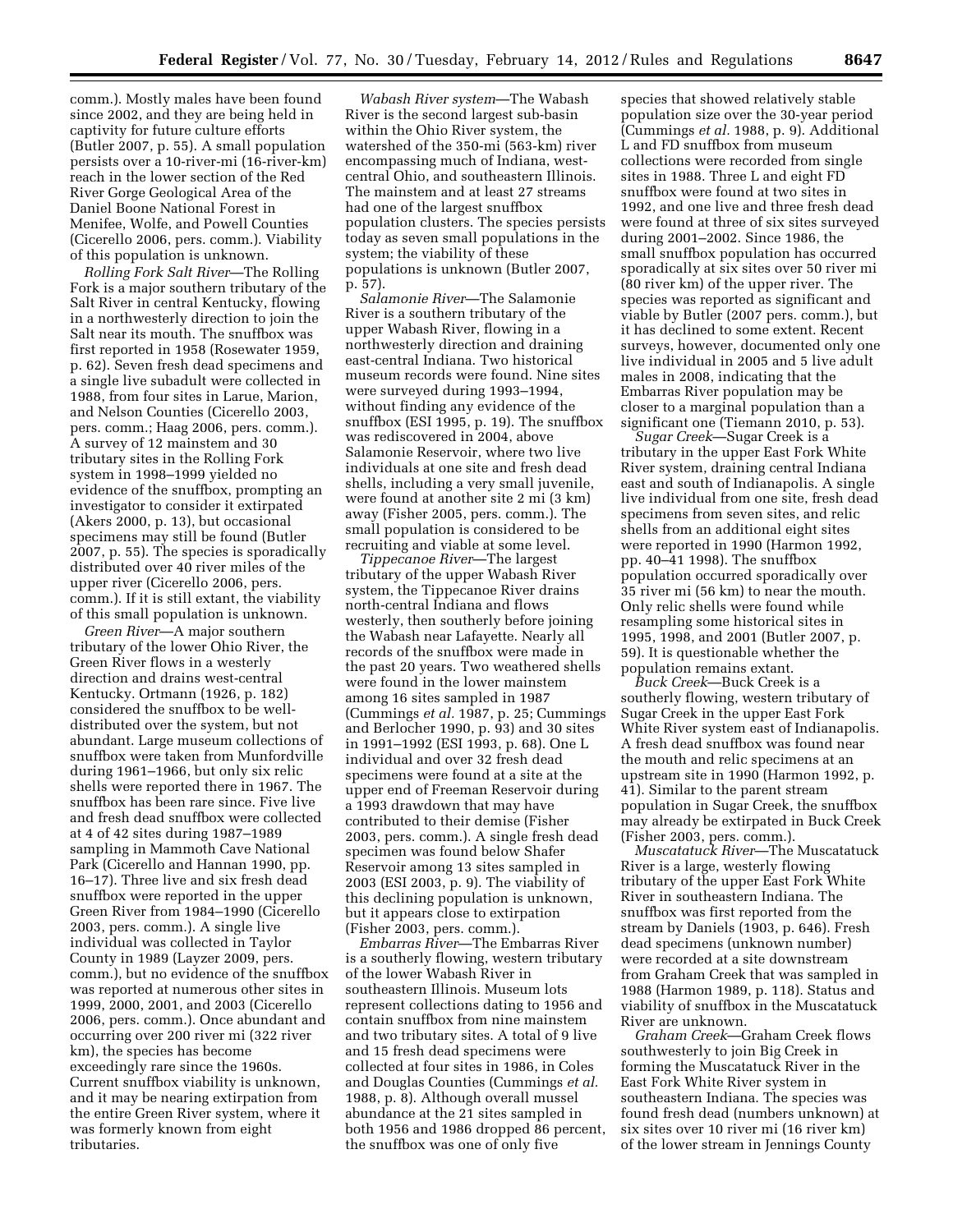in 1988 (Harmon 1989, p. 117), and a single fresh dead specimen was found in 1990 (Harmon 1998). Viability of these small populations is unknown.

*Cumberland River System*—Snuffbox populations are known from the mainstem Cumberland River and 6 of its tributaries. With few exceptions, most mainstem records were made prior to the 1920s, when the species was locally common (Wilson and Clark 1914, p. 45). The snuffbox is considered extirpated from the mainstem. Currently, a single tributary population may be extant, but is considered not viable. The species is likely to become extirpated from the entire river system in the foreseeable future.

*Buck Creek*—Buck Creek is a southerly flowing, northern tributary of the upper Cumberland River below Cumberland Falls in southeastern Kentucky. One dead valve was found at a site in 1981 (Clarke 1981b, Appendix), and two live and one fresh dead snuffbox were reported from three sites during 1983–1984 (Schuster *et al.* 1989, p. 82). The species was also reported live from a lower mainstem site among seven sites sampled from 1987–1990 (Layzer and Anderson 1992, p. 16). A recent survey found only relic shells at 3 of 23 sites (Hagman 2000, p. 21). If extant, the declining snuffbox population in Buck Creek is likely to become extirpated in the foreseeable future.

#### **Tennessee River System**

The Tennessee River is the largest tributary of the Ohio River, draining seven southeastern States and joining the Ohio near its mouth in western Kentucky. The snuffbox originally was known from throughout all but the lower section of river and 17 of its tributaries. Hundreds of miles of large river habitat on the mainstem have been lost under nine reservoirs, with additional dams on several tributaries (Clinch, Holston, and Elk Rivers) (Tennessee Valley Authority (TVA) 1971, p. 4). The loss of mussel resources has been substantial (Watters 2000, p. 262). Muscle Shoals, the 53-river-mi (85-river-km) reach in northwestern Alabama, historically harbored 69 mussel species, the most diverse mussel fauna ever known (Garner and McGregor 2001, p. 155). The construction of three dams (Wilson in 1925, Wheeler in 1930, and Pickwick Landing in 1940) inundated most of the mussel beds. No live snuffbox have been reported at Muscle Shoals for around 100 years (Garner and McGregor 2001, p. 162). The snuffbox may persist in the mainstem at a very low density and in only five tributaries. The Clinch River

maintains a stronghold population, but highly restricted populations persist in the other streams.

*Clinch River*—The 350-mi (563-km) Clinch River is a major tributary of the upper Tennessee River originating in southwestern Virginia, and flowing in a southwesterly direction to its confluence near Kingston in eastern Tennessee. No other river in North America has extant populations of more federally endangered (15) species of mussels than does the upper Clinch River above Norris Reservoir. The snuffbox was reported from nine sites by Ortmann (1918, pp. 601–606). Museum records from Hancock County, Tennessee, during 1965–1971 documented a very large population of snuffbox. The snuffbox is generally distributed from RM 170 to RM 195 in Hancock County, but is sporadic in Virginia (RM 213–235), where it has recently declined (Butler 2007, p. 62). The snuffbox population is recruiting, viable, and currently stable, although decreased in size and range from 40 years ago. The Clinch River ranks among the six stronghold snuffbox populations rangewide.

*Powell River*—The Powell River is the major tributary of the upper Clinch River flowing in a southwesterly direction parallel to and northwest of the Clinch River in southwestern Virginia and northeastern Tennessee. The snuffbox was reported at three sites by Ortmann (1918, pp. 597–598), five sites during 1973–1978 by Dennis (1981, p. 3), four sites from 1975–1978 by Ahlstedt and Brown (1979, p. 42), and four Virginia sites in 1988–1989 by Wolcott and Neves (1994, p. 7). Large collections attest to its former abundance. The species was found live and fresh dead in the Powell River, Tennessee, during 1989–1990 (Hubbs *et al.* 1991, Appendix A). Of twenty two sites sampled in the Powell River, Johnson (2010) collected seven L individuals among three sites between RM 80.4 and 95.3. The population has declined, viability is questionable, and its extirpation may be imminent (Butler 2007, p. 63).

*Tennessee River*—The snuffbox originally was known from all but the lower section of the river. Butler (2007, p. 61) reported the snuffbox as ''believed to be extirpated from the entire Tennessee River.'' However, Yokley (2002, p. 1) collected a single fresh dead male in 2002 at the U.S. 231 Bridge, Madison and Morgan Counties, Alabama. In 2006, one live female was found at the same location, although it was the only snuffbox out of 8,978 mussels collected at the site (Yokley 2006, p. 1). Nothing further is known

about the status of the snuffbox in the Tennessee River mainstem.

*Paint Rock River*—The Paint Rock River is a southerly flowing, northern tributary of the southern bend of the Tennessee River in northeastern Alabama and adjacent Tennessee. The snuffbox was first reported from one of six mainstem sites by Ortmann (1925, p. 359). No evidence of snuffbox was found in two surveys during 1965–1967 (Isom and Yokley 1973, p. 444) and a 1980 survey (Butler 2007, p. 64). Twelve live and fresh dead snuffbox were found at four sites between RMs 13 and 21 (Ahlstedt 1995–1996, p. 70). The species was again absent from 10 upper mainstem sites surveyed in 2002 (Godwin 2002, p. 9). Four fresh dead specimens of varying sizes were found at lower river sites in 2002 (Fraley 2003, pers. comm.; Smith 2005, pers. comm.) and 2003–2006 (Freeman 2006, pers. comm.). One live and 11 fresh dead specimens were found at RM 21 in 2005, and 2 live and 16 fresh dead were collected at RM 31 in 2007 (Gangloff 2007, pers. comm.). In July 2008, Freeman (2008, pers. comm.) observed multiple age classes (sizes) of fresh dead snuffbox in middens between RM 34.7 and 32.5. Fobian *et al.* (2008, p. 14) collected 21 live snuffbox at 7 sites and fresh dead specimens at 8 sites between RM 46.7 and 13.1. A stronghold snuffbox population exists between RMs 13 and 44, and is recruiting, viable, and has clearly improved since 1980.

*Elk River*—The Elk River is a large, northern tributary flowing 200 river mi (322 river km) in a southwesterly direction in the southern bend of the Tennessee River in south-central Tennessee and north-central Alabama. Snuffbox collections have been sporadic. The species was found at 2 sites in the mid-1960s (Isom *et al.* 1973, p. 440), and a single live individual was found among 108 sites sampled in 1980 (Ahlstedt 1983, p. 47). Single specimens were also reported from 4 sites sampled in the lower river in 1997 (Madison and Layzer 1998, Table 6) and 16 sites sampled in 1999 (Service 1999, p. 3). A very large fresh dead specimen was found at RM 51 among 4 sites sampled in 2001 (Hubbs 2002, p. 5; Butler 2007, p. 65). A single live and a fresh dead snuffbox were found at a site in Giles County during qualitative sampling events at five sites in 2005 (Ahlstedt *et al.* 2006). Ford (2008, pers. comm.) reported collecting a fresh dead specimen at Stairstep Shoals in Giles County, Tennessee, in July 2007. The small snuffbox population has recently recruited and exhibits some level of viability, and its numbers appear relatively stable in recent history.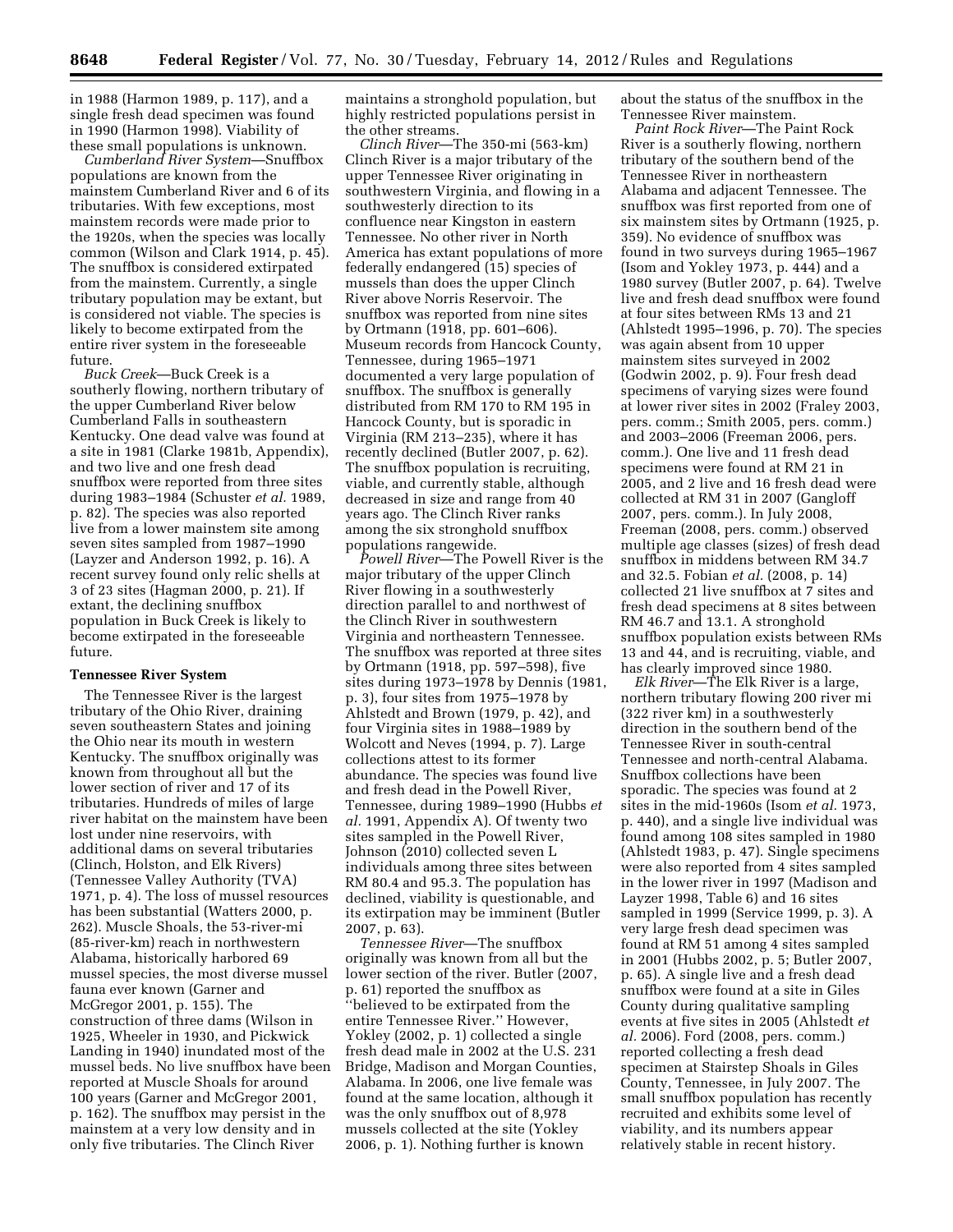*Duck River*—The Duck River is the downstream-most large tributary of the Tennessee River draining south-central Tennessee and flowing 285 river miles (459 river km) west to its confluence near the head of Kentucky Reservoir. The snuffbox historically occurred throughout the Duck River and, based on museum records, was locally common 40 to 50 years ago, but was absent in surveys from RM 180 downstream in the mid-1970s (Ahlstedt 1981, p. 62; Dennis 1984, p. 38). Two live individuals were collected from 2 of 99 sites surveyed in 1979 (Butler 2007, p. 66). A single live individual was discovered in Maury County among 72 sites sampled during 2000–2003 (Ahlstedt *et al.* 2004, p. 119), but none were found at 11 lower sites surveyed in 2000 (Schilling and Williams 2002, p. 409). The snuffbox is very rare, and its viability is uncertain.

#### **Lower Mississippi River Sub-Basin**

The Lower Mississippi River Subbasin includes 954 miles (1,535 km) of the Mississippi River from its confluence with the Ohio River at Cairo, Illinois, to its mouth in the Gulf of Mexico. The snuffbox is known from five streams in this system, four of which are tributaries to the White River.

*St. Francis River*—The St. Francis River is a major tributary of the lower Mississippi, with its headwaters in southeastern Missouri and flowing south into northeastern Arkansas. The only Arkansas records available for this 450-mi (724-km) river are from 1964, located approximately 1 mi southwest of Parkin in Cross County (Bates and Dennis 1983, p. 63; Harris *et al.* 2007, p. 10). Snuffbox records exist for Butler, Wayne, and Stoddard Counties, Missouri, where it was considered ''locally abundant'' (Oesch 1984, p. 235). The species is known from above Wappapello Reservoir, but was absent from Missouri surveys conducted below Wappapello Dam in 1983 (Bates and Dennis 1983, p. 63) and 1986 (Ahlstedt and Jenkinson 1991, p. 240). Twelve live snuffbox were sampled at sites in 2002 (Hutson and Barnhart 2004, pp. 84–85). Live individuals were found during collections at RM 172.1 in 2005 and 2006 (Butler 2007, p. 67). The snuffbox is restricted to a 10-mi (16-km) reach (RM 172.1–182.0) on the northeastern edge of the Ozark Plateaus in the vicinity of Sam A. Baker State Park, Wayne County (Hutson and Barnhart 2004, p. 85). This mediumsized snuffbox population appears to be stable and viable, but restricted in distribution.

*White River System*—The 690-mi (1,110-km) White River is a large

tributary system of the western bank of the Mississippi River. A snuffbox population once occurred in the mainstem and six of its larger tributaries. The last record from the mainstem in Arkansas is pre-1921 (Harris *et al.* 2007, p. 10). Highly restricted populations persist in four streams.

*Buffalo River*—The Buffalo River is a large, eastward-flowing tributary of the middle White River in north-central Arkansas. The snuffbox was not found during surveys in 1910 (26 sites; Meek and Clark 1912, p. 13) or 1995 (40 sites; Harris 1996, p. 9), but two live individuals were found at a single site among 60 sites surveyed in 2006 (Matthews 2007, pers. comm.). The small population occurs in the lower river in Marion County, and its viability is unknown.

*Black River*—The Black River is the largest tributary in the White River system, draining much of southeastern Missouri and northeastern Arkansas before flowing in a southerly direction into the White River near Newport, Arkansas. A long but sporadic collection history for the snuffbox appears in the 300-mi (483-km) Black River. A single, approximately 4-year-old live male was collected at RM 65.5, Wayne County, among 51 Missouri sites sampled in 2002 (Hutson and Barnhart 2004, p. 154). The species has become extirpated from the lower river on the Mississippi Embayment, including Arkansas. This population of snuffbox appears rare but viable at some level.

*Spring River*—The Spring River is a large tributary of the Black River that drains the eastern Ozark Plateaus in south-central Missouri and northeastern Arkansas. Based on pre-1986 records, the snuffbox was known in low numbers from at least four sites in approximately 20 river mi (34 river km) of the lowermost mainstem in Arkansas (Harris and Gordon 1987, p. 53). A single live adult male was found in Lawrence County in 2005, and represents the first live specimen found in Arkansas in more than 20 years (Butler 2007, p. 69). Further, 53 fresh dead snuffbox were collected in four large muskrat middens (Harris *et al.*  2007, p. 15). The extent of the population is not known, but it is probably limited to relatively few miles in the lower mainstem in Lawrence and Randolph Counties. This population appears small, and its status and viability are unknown.

*Strawberry River*—The Strawberry River is a western tributary of the Black River draining a portion of the southeastern Ozark Plateaus in northeastern Arkansas. The only

snuffbox records were from around 1983 and 1997 in the middle mainstem in Sharp County (Butler 2007, p. 69). No other details on these collections or the status of the population are known. Considering the dearth of records, the snuffbox appears to be very rare in the Strawberry River, and its viability is unknown.

# **Summary of Snuffbox Population Estimates and Status**

The snuffbox has declined rangewide and appears to be extant in 79 of 210 streams and lakes of historical occurrence, a 62 percent decline in occupied streams. Realistically, much more than 62 percent of the habitat historically available for this species no longer supports its populations. Habitat losses measured in the thousands of miles have occurred rangewide. As multiple streams may comprise single snuffbox population segments (for example, the French Creek system), the actual number of extant populations is somewhat less. Extant populations, with few exceptions, are highly fragmented and restricted to short reaches. The elimination of this species from scores of streams and thousands of miles of stream reaches indicates catastrophic population losses and a precipitous decline in overall abundance. It is reasonable to estimate that total range reduction and overall population losses for the snuffbox each approximate, if not exceed, 90 percent.

### **Public Comments**

In the proposed rule published on November 2, 2010 (75 FR 67552), we requested that all interested parties submit information that might contribute to development of a final rule. We reviewed all comments received for substantive issues and new information regarding the proposed listing of these two species, and we have addressed those comments below.

### **Summary of Comments and Recommendations**

During the open comment period for the proposed rule (75 FR 67552), we requested all interested parties submit comments or information concerning the proposed listing of the rayed bean and snuffbox. We contacted appropriate State and Federal agencies, Ontario's Department of Fisheries and Oceans, elected officials, scientific organizations, and other interested parties and invited them to comment.

During the comment period, we received a total of 16 comments from 4 State agencies, 2 Federal agencies (3 comments in total), 4 groups, and 5 individuals, including 2 peer reviewers.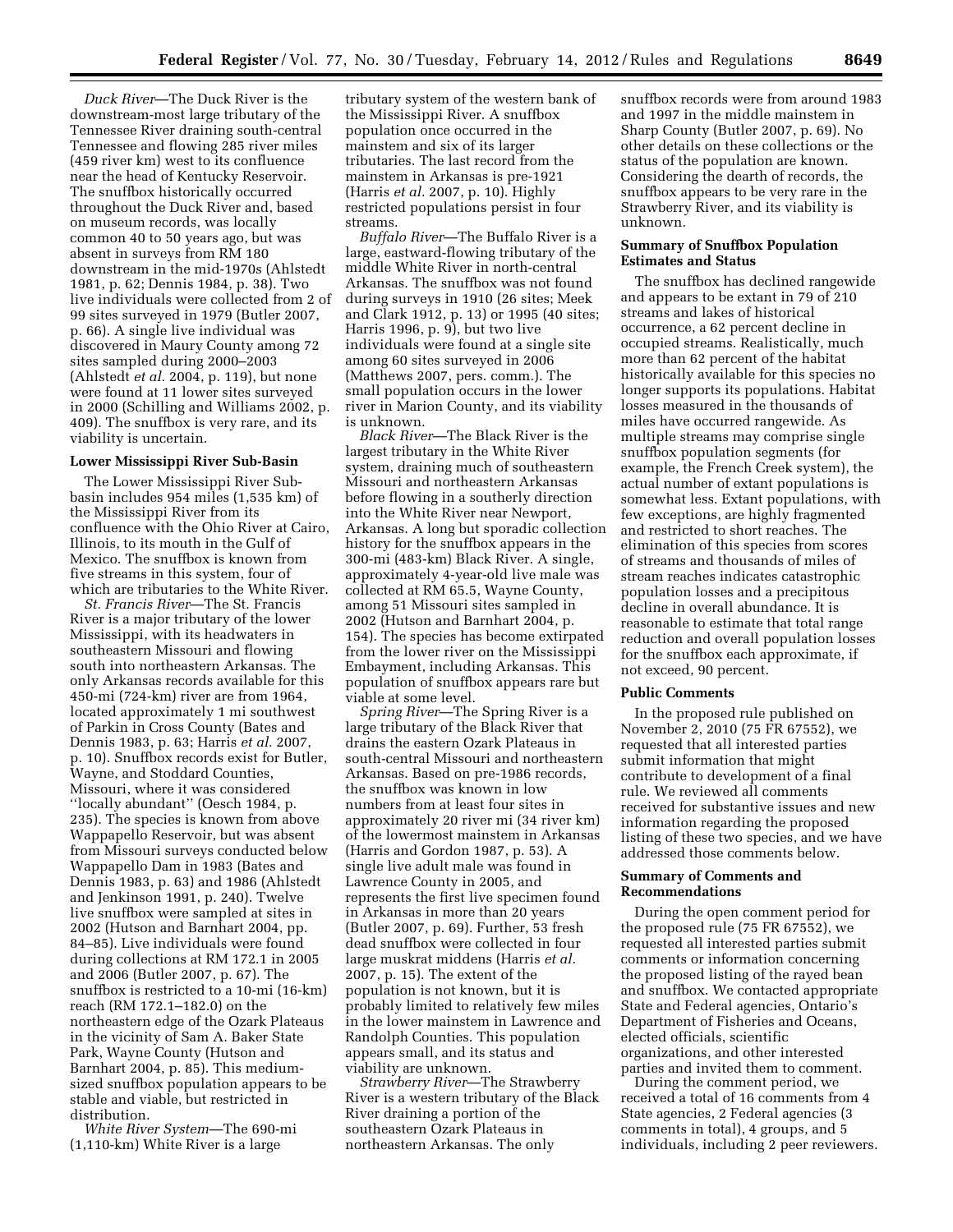We have read and considered all comments received for substantive issues and new data regarding these two mussels. We updated the rule where it was appropriate. For readers' convenience, we have combined similar comments into single comments and responses.

#### **Peer Review**

In accordance with our peer review policy published in the **Federal Register**  on July 1, 1994 (59 FR 34270), we requested the expert opinions of five knowledgeable individuals with expertise on freshwater mollusks. The purpose of such review is to ensure that the designation is based on scientifically sound data, assumptions, and analyses, including input of appropriate experts and specialists. We received written responses from two of the peer reviewers. Both peer reviewers stated that they supported the proposal to list both species as endangered.

#### **Peer Reviewer Comments**

(1) *Comment:* Peer reviewers provided updated information on rayed bean and snuffbox populations throughout the ranges of these species.

*Our Response:* The updates have been incorporated into this final rule, where appropriate.

(2) *Comment:* One peer reviewer provided information on recent genetic studies on snuffbox populations that suggests strong genetic isolation among populations.

*Our Response:* The new information has been incorporated into the rule in the section discussing listing Factor E: Other Natural or Manmade Factors Affecting Their Continued Existence. This information is important because it provides additional support to the thought that many snuffbox populations are potentially below the effective population size required to maintain genetic heterogeneity and population viability.

(3) *Comment:* One peer reviewer provided information on coal mining as a threat to both species throughout their ranges in Pennsylvania due to the discharge of acid mine drainage containing injurious substances (e.g., total dissolved solids and sulfates) from active and abandoned mines.

*Our Response:* The new information has been incorporated into the rule in the section discussing listing Factor A: The Present or Threatened Destruction, Modification, or Curtailment of Their Habitat or Range. We find that this additional information provides additional support for our determination that the rayed bean and snuffbox have declined as a result of

past destruction, modification, and or curtailment of their habitat or ranges and that this factor continues to threaten the continued existence of these species.

(4) *Comment:* One peer reviewer provided information on a January 1, 2011, State rulemaking in Pennsylvania that banned the use of all species of mussels as bait in Pennsylvania. Prior to this State rulemaking, individuals holding a valid Pennsylvania fishing license could collect up to 50 mussels per day for use as fish bait.

*Our Response:* The information has been incorporated into the rule in the section discussing listing Factor D: The Inadequacy of Existing Regulatory Mechanisms.

(5) *Comment:* One peer reviewer provided information on golden algae (*Prymnesium parvum*) as a threat to rayed bean and snuffbox populations in areas where water is withdrawn for shale gas drilling. Shale gas drilling has the potential to impact 23 of the 79 remaining snuffbox populations and 9 of the 32 remaining rayed bean populations.

*Our Response:* The information has been incorporated into the rule in the sections discussing listing Factor A: The Present or Threatened Destruction, Modification, or Curtailment of Their Habitat or Range and Factor E: Other Natural or Manmade Factors Affecting Their Continued Existence.

#### **Comments From States**

(6) *Comment:* The Pennsylvania Fish and Boat Commission and Virginia Department of Conservation and Recreation provided comments stating that they support the proposal to list both species.

*Our Response:* These comments support the Service's proposal. We are grateful for support of the States and recognize that State partnerships are essential for the conservation of these species.

(7) *Comment:* The Pennsylvania Fish and Boat Commission and the Wisconsin Department of Natural Resources provided information on State protection of these species in their respective States. The snuffbox was State listed as endangered in Pennsylvania on July 11, 2009. Listing of the rayed bean in Pennsylvania has been deferred, pending the results of additional survey efforts. The snuffbox has been listed as State endangered in Wisconsin since August 1, 1989.

*Our Response:* These comments support the Service's proposal. We are grateful for support of the States and recognize that partnerships are essential for the conservation of these species.

(8) *Comment:* The Pennsylvania Fish and Boat Commission, Wisconsin Department of Natural Resources Bureau of Endangered Species, Illinois Department of Natural Resources, and Virginia Department of Conservation and Recreation provided updated historical and current information on populations of both species in their States.

*Our Response:* We appreciate the submission of the updated information. The updates have been incorporated into this rule, where appropriate.

(9) *Comment:* The Pennsylvania Fish and Boat Commission provided information on a rayed bean reintroduction into the Duck River in Tennessee. In 2008, nearly 1,000 rayed bean were collected from the Allegheny River and reintroduced into the Duck River.

*Our Response:* We appreciate the submission of the updated information. The information has been incorporated into this rule, where appropriate.

(10) *Comment:* The Pennsylvania Fish and Boat Commission provided information on threats to both species from natural gas extraction from the Marcellus Shale formation. Current increases in natural gas extraction related to Marcellus Shale present a number of potential threats to the rayed bean and snuffbox, including the removal of large volumes of surface and groundwater for hydraulic fracturing (fracking), spills of untreated fracking flowback water, and development of infrastructure associated with natural gas extraction.

*Our Response:* We appreciate the submission of information on the potential threats of natural gas extraction as it supports our assumption that this activity could threaten multiple populations of both species. The information has been incorporated into this rule in the sections discussing listing Factor A: The Present or Threatened Destruction, Modification, or Curtailment of Their Habitat or Range and Factor E: Other Natural or Manmade Factors Affecting Their Continued Existence.

(11) *Comment:* The Wisconsin Department of Natural Resources Bureau of Endangered Species provided a comment regarding black carp (*Mylopharyngodon piceus*), a notorious molluscivore (mussel-eater), as a potential threat to these species due to its occurrence in the Illinois and Mississippi Rivers.

*Our Response:* We appreciate the submission of the updated information. Information on the black carp as a threat to these species has been incorporated into this rule in the section discussing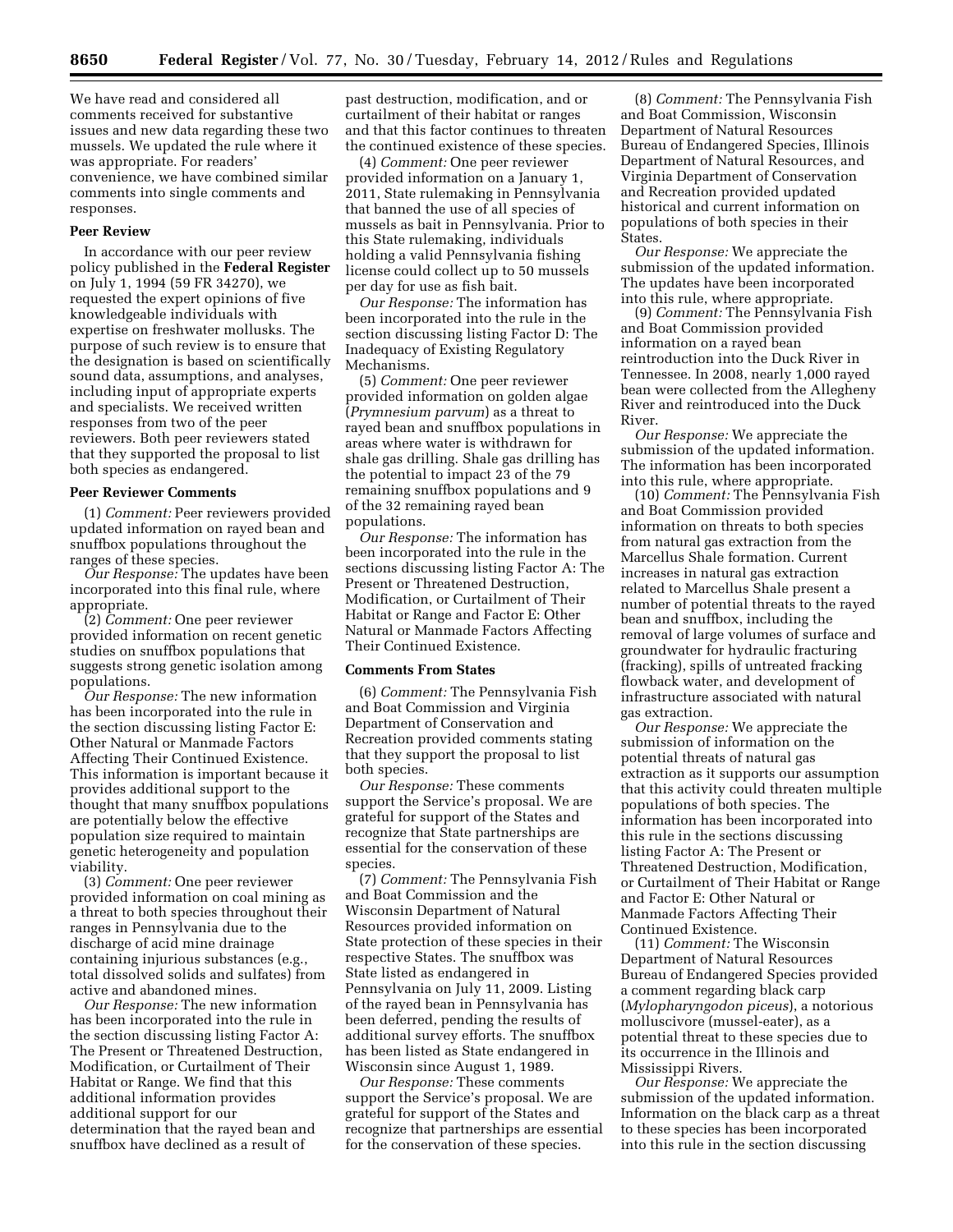listing Factor E: Other Natural or Manmade Factors Affecting Their Continued Existence.

(12) *Comment:* The Wisconsin Department of Natural Resources Bureau of Endangered Species provided a comment that the proposed rule did not discuss the significance of the host fish and that if the host fish are negatively impacted, the mussels are also negatively impacted.

*Our Response:* Discussion on the role of the host fish was included in the proposed rule in the Life History section and in the discussion of listing Factor A: The Present or Threatened Destruction, Modification, or Curtailment of Their Habitat or Range and Factor E: Other Natural or Manmade Factors Affecting Their Continued Existence.

(13) *Comment:* The Virginia Department of Conservation and Recreation was not aware of multiple historical records of the rayed bean in the Clinch River in Virginia.

*Our Response:* Seven records of the rayed bean from the Clinch River can be found at the Ohio State University Museum of Biological Diversity (OSUM) and the Museum of Fluviatile Mollusks (MFM). Two OSUM records exist for the Clinch River from 1965 in Russell and Scott Counties, Virginia. Three OSUM records also exist for the Clinch River in 1963 in Russell, Wise, and Scott Counties, Virginia. MFM holds two records for the rayed bean from the Clinch River from 1953 and 1955.

#### **Comments From Federal Agencies**

(14) *Comment:* The Natural Resources Conservation Service and Genoa National Fish Hatchery provided comments supporting the proposal to list both species.

*Our Response:* These comments support the Service's proposal. We are grateful for support of these Federal agencies and recognize that partnerships are essential for the conservation of these species.

(15) *Comment:* The Natural Resources Conservation Service provided comments encouraging agency partnerships with the Service to conserve both species.

*Our Response:* The Service seeks partnerships with all interested parties to conserve these species. We encourage the Natural Resources Conservation Service to be an active participant in the recovery planning and implementation process for these species.

(16) *Comment:* The Genoa National Fish Hatchery provided information on propagation of the snuffbox and recommends propagation as a tool for recovery of the species.

*Our Response:* The data will be incorporated into recovery planning for these species. We encourage the Genoa National Fish Hatchery to be an active participant in the recovery planning and implementation process.

#### **Comments From Groups**

(17) *Comment:* The Service received comments from three groups supporting the proposal to list both species.

*Our Response:* These comments support the Service's proposal. We are grateful for support of these nongovernmental organizations and recognize that partnerships are essential for the conservation of these species.

(18) *Comment:* Pennsylvania Biological Survey, Western Pennsylvania Conservancy, and The Nature Conservancy provided updated historical and current information on populations of both species in Pennsylvania, Virginia, and West Virginia.

*Our Response:* We appreciate the submission of the updated information. The updates have been incorporated into this rule, where appropriate.

(19) *Comment:* The Nature Conservancy, Pennsylvania Biological Survey, and Western Pennsylvania Conservancy provided information on threats to both species from natural gas extraction from the Marcellus Shale formation.

*Our Response:* We appreciate the submission of information on the potential threats of natural gas extraction as it supports our assumption that this activity could threaten multiple populations of both species. The information has been incorporated into this rule in the sections discussing listing Factor A: The Present or Threatened Destruction, Modification, or Curtailment of Their Habitat or Range and Factor E: Other Natural or Manmade Factors Affecting Their Continued Existence.

(20) *Comment:* Western Pennsylvania Conservancy provided information on the potential future threats to both species from natural gas extraction from the Utica Shale formation within the French Creek drainage.

*Our Response:* We appreciate the submission of information on the potential threats of natural gas extraction as it supports our assumption that this activity could threaten multiple populations of both species. The information has been incorporated into this rule in the sections discussing listing Factor A: The Present or Threatened Destruction, Modification, or Curtailment of Their Habitat or Range and Factor E: Other Natural or

Manmade Factors Affecting Their Continued Existence.

(21) *Comment:* American Rivers provided the Service with a list of 14 mussel references that reported on the species' ranges and populations.

*Our Response:* We appreciate the submission of the updated information. Information from these references has been incorporated into this rule, where appropriate.

(22) *Comment:* Pennsylvania Biological Survey provided information on sand and gravel extraction from the Allegheny River's navigational pools as a threat to the rayed bean.

*Our Response:* We appreciate the submission of information on this threat to the Allegheny River rayed bean population. The information has been incorporated into this rule in the section discussing listing Factor A: The Present or Threatened Destruction, Modification, or Curtailment of Their Habitat or Range.

(23) *Comment:* The Western Pennsylvania Conservancy provided a comment regarding black carp (*Mylopharyngodon piceus*) as a potential threat to these species as this species of carp specializes in the consumption of mollusks (snails and mussels).

*Our Response:* We appreciate the submission of information on this threat to mussels. Information on the black carp as a threat to these species has been incorporated into this rule in the section discussing listing Factor E: Other Natural or Manmade Factors Affecting Their Continued Existence.

(24) *Comment:* The Nature Conservancy provided information on current and foreseeable threats to both species from mountaintop removal mines in the Elk River drainage in West Virginia.

*Our Response:* We appreciate the submission of information on this threat to the Elk River snuffbox and rayed bean populations. The information has been incorporated into this rule in the section discussing listing Factor A: The Present or Threatened Destruction, Modification, or Curtailment of Their Habitat or Range.

(25) *Comment:* The Nature Conservancy provided information on current threats to both species from old deep coal mining operations still affecting water quality in some Elk River tributaries in West Virginia.

*Our Response:* We appreciate the submission of information on this threat to the Elk River snuffbox and rayed bean populations. The information has been incorporated into this rule in the section discussing listing Factor A: The Present or Threatened Destruction,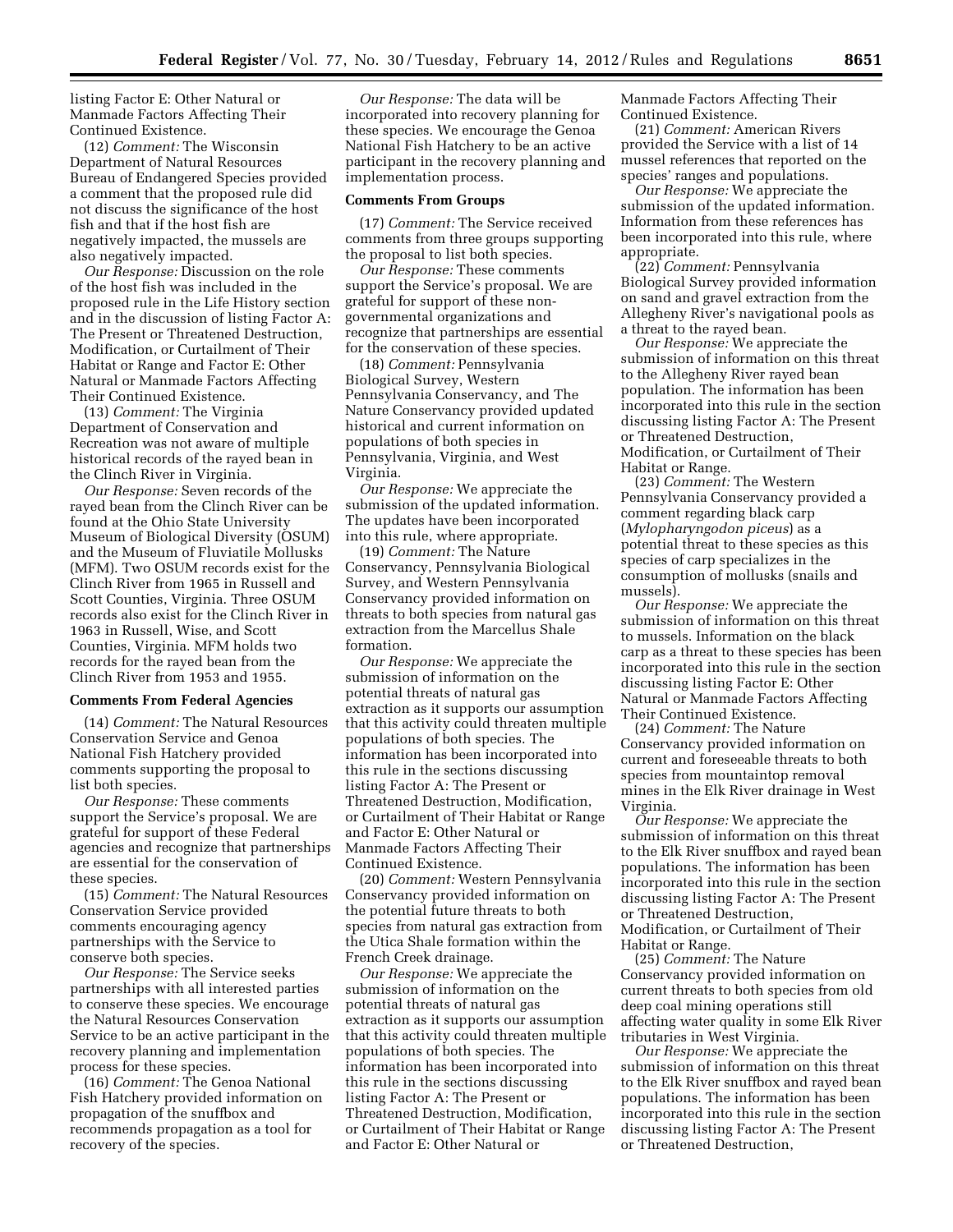Modification, or Curtailment of Their Habitat or Range.

#### **Comments From Individuals**

(26) *Comment:* The Service received two comments from individuals supporting the proposal to list both species.

*Our Response:* We are grateful for support of private citizens and recognize that partnerships are essential for the conservation of these species. These comments support the Service's proposal.

(27) *Comment:* The Service received information from one individual providing updated information on a population of snuffbox in Tygarts Creek in Kentucky.

*Our Response:* We appreciate the submission of the updated information. The information has been incorporated into this rule, where appropriate.

#### **Summary of Information Pertaining to the Five Factors**

Section 4 of the Act (16 U.S.C. 1533), and its implementing regulations at 50 CFR part 424, set forth the procedures for adding species to the Federal Lists of Endangered and Threatened Wildlife and Plants. Under section 4(a)(1) of the Act, we may determine a species to be endangered or threatened due to one or more of the following five factors: (A) The present or threatened destruction, modification, or curtailment of its habitat or range; (B) overutilization for commercial, recreational, scientific, or educational purposes; (C) disease or predation; (D) the inadequacy of existing regulatory mechanisms; or (E) other natural or manmade factors affecting its continued existence. Listing actions may be warranted based on any of the above threat factors, singly or in combination. Each of these factors is discussed below.

### *A. The Present or Threatened Destruction, Modification, or Curtailment of Their Habitat or Range*

Both species have experienced significant curtailment of their occupied habitats (see Background, above). The rayed bean has been eliminated from about 73 percent of the streams in which it historically occurred. This species has also been eliminated from long reaches of former habitat in hundreds of miles of the Maumee, Ohio, Wabash, and Tennessee Rivers, and from numerous stream reaches in their tributaries. The snuffbox has been eliminated from about 62 percent of the streams in which it historically occurred. Furthermore, extant populations, with few exceptions, are highly fragmented and restricted to

short reaches. Available records indicate that 32 percent of streams considered to harbor extant populations of the snuffbox are represented by only one or two recent L or FD individuals. The primary cause of range curtailment for both species has been modification and destruction of river and stream habitats, primarily by the construction of impoundments.

*Impoundment*—Impoundments result in the dramatic modification of riffle and shoal habitats and a resulting loss of mussel resources, especially in larger rivers. Neves *et al.* (1997, pp. 63–64) and Watters (2000, pp. 261–262) reviewed the specific effects of impoundments on freshwater mollusks. Dams interrupt a river's ecological processes by modifying flood pulses; controlling impounded water elevations; altering water flow, sediments, nutrients, and energy inputs and outputs; increasing depth; decreasing habitat heterogeneity; decreasing stability due to subsequent sedimentation; blocking host fish passage; and isolating mussel populations from fish hosts. Even small, low-head dams can have some of these effects on mussels.

The reproductive process of riverine mussels is generally disrupted by impoundments, making the rayed bean and snuffbox unable to successfully reproduce and recruit under reservoir conditions. Population losses due to impoundments have likely contributed more to the decline and imperilment of the rayed bean and snuffbox than has any other single factor. Neither species occurs in reservoirs lacking riverine characteristics, although both persist in some reaches of large rivers with dams (Ohio River and Allegheny River), they are restricted to sections retaining riverine characteristics (generally tailwaters). Both species, however, historically occurred in the wavewashed shallows of several glacial lakes, an environment very different from that found in impoundments.

Stream habitat throughout major portions of the range of both species has been impounded. The majority of the Tennessee and Cumberland River mainstems and many of their largest tributaries are now impounded. There are 36 major dams located in the Tennessee River system, and about 90 percent of the Cumberland River downstream of Cumberland Falls is either directly impounded by U.S. Army Corps of Engineers (Corps) structures or otherwise impacted by cold tailwater released from dams. Watters (2000, pp. 262–263) summarizes the tremendous loss of mussel species from various portions of the Tennessee and

Cumberland River systems. The rayed bean has been eliminated from the Tennessee River system and the snuffbox, once widespread throughout both systems, now persists in only five Tennessee River tributaries and one Cumberland River tributary.

This impoundment scenario is similar in many other parts of the range of the rayed bean and snuffbox, and includes numerous navigational locks and dams (Ohio, Allegheny, Muskingum and Green Rivers), major dams (Shenango, Elk, Walhonding, Scioto, Little Miami, Green, Nolin, Barren, Tippecanoe, Wabash, Mississinewa, Salamonie, and Duck Rivers), and low-head dams (Pine, Belle, Clinton, Huron, Maumee, Auglaize, Sandusky, Mahoning, Tuscarawas, Walhonding, Scioto, Olentangy, Wabash, Mississinewa, East Fork White, West Fork White, and Duck Rivers; and Middle Island, Big Walnut, Alum, Big Darby, Little Darby, Sugar, and Richland Creeks) that have contributed to the loss of the species' habitat. Sediment accumulations behind dams of all sizes generally preclude the occurrence of the rayed bean and snuffbox (Butler 2002, p. 22; Butler 2007, p. 73).

*Dredging and Channelization*— Dredging and channelization activities have profoundly altered riverine habitats nationwide. Hartfield (1993, pp. 131–141), Neves *et al.* (1997, pp. 71–72), and Watters (2000, pp. 268–269) reviewed the specific effects of channelization on freshwater mollusks. Channelization impacts a stream's physical (accelerated erosion, reduced depth, decreased habitat diversity, geomorphic instability, and riparian canopy loss) and biological (decreased fish and mussel diversity, changed species composition and abundance, decreased biomass, and reduced growth rates) characteristics (Hartfield 1993, p. 131; Hubbard *et al.* 1993, pp. 136–145). Channel construction for navigation has been shown to increase flood heights (Belt 1975, p. 189). This is partially attributed to a decrease in stream length and increase in gradient (Hubbard *et al.*  1993, p. 137). Flood events may thus be exacerbated, conveying into streams large quantities of sediment, potentially with adsorbed contaminants. Channel maintenance may result in profound impacts downstream (Stansbery 1970, p. 10), such as increases in turbidity and sedimentation, which may smother benthic (bottom-dwelling) organisms such as the rayed bean and snuffbox.

The only known rayed bean populations that remain in navigation channels are in the upper four navigation pools of the Allegheny River. Sand and gravel extraction from these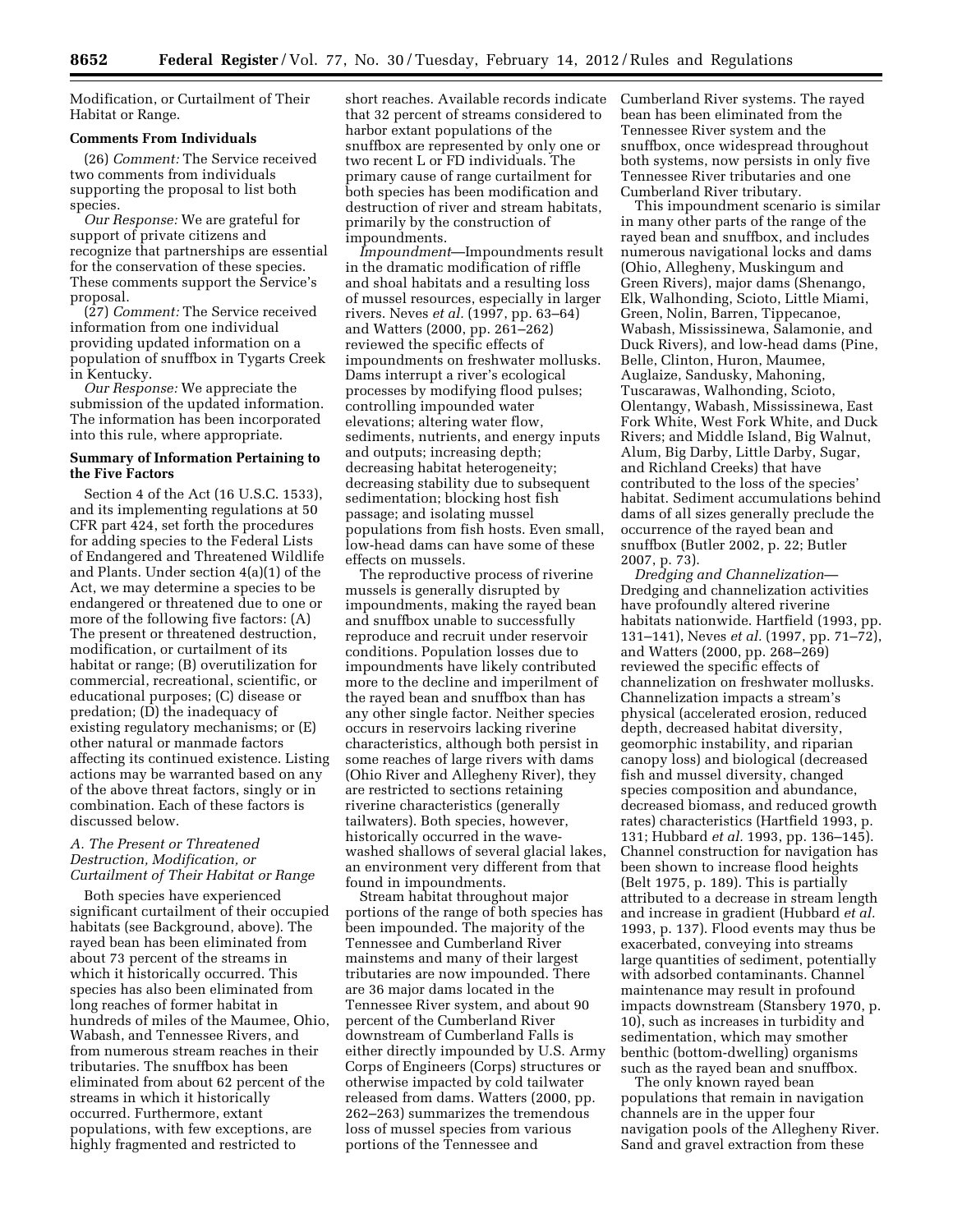pools continues to occur, and a recent study found evidence that habitat alteration and loss from sand and gravel dredging has had an adverse effect on the mussel fauna in the navigation pools of the Allegheny River (Walsh 2010, pers. comm.; Smith and Meyer 2010, p. 556). Activities associated with navigation channels may have contributed to the elimination of the rayed bean from the Ohio, lower Allegheny, and Muskingum Rivers, and potentially others. Channel maintenance operations for barge navigation have impacted habitat for the snuffbox in several large rivers. Impacts associated with barge traffic, which include construction of fleeting areas, mooring cells, docking facilities, and propeller wash, also disrupt habitat. Navigation maintenance activities may continue to adversely affect this species in the upper Ohio River. Hundreds of miles of streams containing rayed bean (Olentangy, Salamonie, Mississinewa, Vermilion, North Fork Vermilion, Embarras Rivers) and snuffbox (Grand, Kankakee, Sangamon, Kaskaskia, Olentangy, Salamonie, Mississinewa, Eel, Vermilion, North Fork Vermilion, Embarras, Paint Rock, and St. Francis Rivers; and Tonawanda, Killbuck, Chickamauga, and Bear Creeks) were dredged and channelized decades ago, and some populations have been eliminated from these streams. The entire length of the Kankakee River in Indiana was channelized by 1917. In addition, hundreds of drains (formed from ditching low-gradient creeks and swales) were created around 100 years ago in Illinois, Michigan, and other midwestern States. Stream channelizations were attempts to reduce flooding, drain low-lying areas, and ''improve'' storm flow runoff.

*Chemical Contaminants*—Chemical contaminants are ubiquitous throughout the environment and are considered a major threat in the decline of freshwater mussel species (Cope *et al.* 2008, p. 451; Richter *et al.* 1997, p. 1081; Strayer *et al.* 2004, p. 436; Wang *et al.* 2007, p. 2029). Chemicals enter the environment through both point and nonpoint discharges, including spills, industrial sources, municipal effluents, and agricultural runoff. These sources contribute organic compounds, heavy metals, pesticides, and a wide variety of newly emerging contaminants to the aquatic environment. As a result, water and sediment quality can be degraded to the extent that mussel populations are adversely impacted.

Chemical spills can be especially devastating to mussels because they may result in exposure of a relatively immobile species to extremely elevated

concentrations that far exceed toxic levels and any water quality standards that might be in effect. Some notable spills that released large quantities of highly concentrated chemicals resulting in mortality to mussels include: Massive mussel kills on the Clinch River at Carbo, Virginia, occurred from a power plant alkaline fly ash pond spill in 1967 and a sulfuric acid spill in 1970 (Crossman *et al.* 1973, p. 6); approximately 18,000 mussels of several species including 750 individuals from three endangered mussel species were eliminated from the upper Clinch River near Cedar Bluff, Virginia, in 1998, when an overturned tanker truck released 1,600 gallons (6,056 liters) of a chemical used in rubber manufacturing (Jones *et al.* 2001, p. 20; Schmerfeld 2006, p. 12); and an ongoing release starting in 1999 of sodium dimethyl dithiocarbamate, a chemical used to reduce and precipitate hexachrome, impacted approximately 10 river miles (16 km) of the Ohio River and resulted in an estimated loss of one million mussels, including individuals from two federally listed species (DeVault 2009, pers. comm.; Clayton 2008, pers. comm.). These are not the only instances where chemical spills have resulted in the loss of high numbers of mussels (Brown *et al.* 2005, p. 1457; Neves 1991, p. 252; Jones *et al.* 2001, p. 20; Schmerfeld 2006, pp. 12–13), but are provided as examples of the serious threat chemical spills pose to mussel species. The rayed bean and snuffbox are especially threatened by chemical spills because these spills can occur anywhere there are highways with tanker trucks, industries, or mines and where these overlap with rayed bean and snuffbox distribution. For example, a gas station close to the flood zone upstream of the rayed bean population in Cassadaga Creek makes the rayed bean extremely susceptible to a stochastic event, such as a toxic chemical spill.

Exposure of mussels to lower concentrations of contaminants more likely to be found in aquatic environments can also adversely affect mussels and result in the decline of freshwater mussel species. Such concentrations may not be immediately lethal, but, over time, can result in mortality, reduced filtration efficiency, reduced growth, decreased reproduction, changes in enzyme activity, and behavioral changes to all mussel life stages. Frequently, procedures which evaluate the 'safe' concentration of an environmental contaminant (for example, national water quality criteria) do not have data

for freshwater mussel species or exclude data that is available for freshwater mussels (March *et al.* 2007, pp. 2066– 2067, 2073).

Current research is now starting to focus on the contaminant sensitivity of freshwater mussel glochidia and newlyreleased juvenile mussels (Goudreau *et al.* 1993, pp. 219–222; Jacobson *et al.*  1997, p. 2390; Wang, 2007a, pp. 2041– 2046; Valenti 2005, pp. 1244–1245; Valenti 2006, pp. 2514–2517; March 2007, pp. 2068–2073) and juveniles (Bartsch *et al.* 2003, p. 2561; Augspurger *et al.* 2003, p. 2569; Mummert *et al.*  2003, p. 2549, Wang, 2007b, pp. 2053– 2055, Wang, 2007a, pp. 2041–2046, Valenti 2005, pp. 1244–1245; Valenti 2006, pp. 2514–2517; March 2007, pp. 2068–2073) to such contaminants as ammonia, metals, chlorine, and pesticides. The toxicity information presented in this section focuses on recent water-only laboratory acute (sudden and severe exposure) and chronic (prolonged or repeated exposure) toxicity tests with early life stages of freshwater mussels using the standard testing methodology published by the American Society for Testing and Materials (ASTM) (American Society for Testing and Materials 2008, pp. 1442– 1493). Use of this standard testing method generates consistent, reliable toxicity data with acceptable precision and accuracy (Wang *et al.* 2007a, p. 2035) and was used for toxicity tests on ammonia, copper, chlorine, and select pesticides (Augspurger *et al.* 2007, p. 2025; Bringolf *et al.* 2007a, p. 2087; Bringolf *et al.* 2007c, p. 2101; Wang *et al.* 2007a, p. 2029; Wang *et al.* 2007b, p. 2036; Wang *et al.* 2007c, p. 2048). Use of these tests has documented that while mussels are sensitive to some contaminants, they are not universally sensitive to all contaminants (Augspurger *et al.* 2007, pp. 2025–2026).

One chemical that is particularly toxic to early life stages of mussels is ammonia. Sources of ammonia include agricultural sources (animal feedlots and nitrogenous fertilizers), municipal wastewater treatment plants, and industrial waste (Augspurger *et al.* 2007, p. 2026), as well as precipitation and natural processes (decomposition of organic nitrogen) (Goudreau *et al.* 1993, p. 212; Hickey and Martin 1999, p. 44; Augspurger *et al.* 2003, p. 2569; Newton 2003, p. 1243). Therefore, ammonia is considered a limiting factor for survival and recovery of some mussel species due to its ubiquity in aquatic environments and high level of toxicity, and because the highest concentrations typically occur in sediment pore water where mussels are found (Augspurger *et al.* 2003, p. 2574). In addition, studies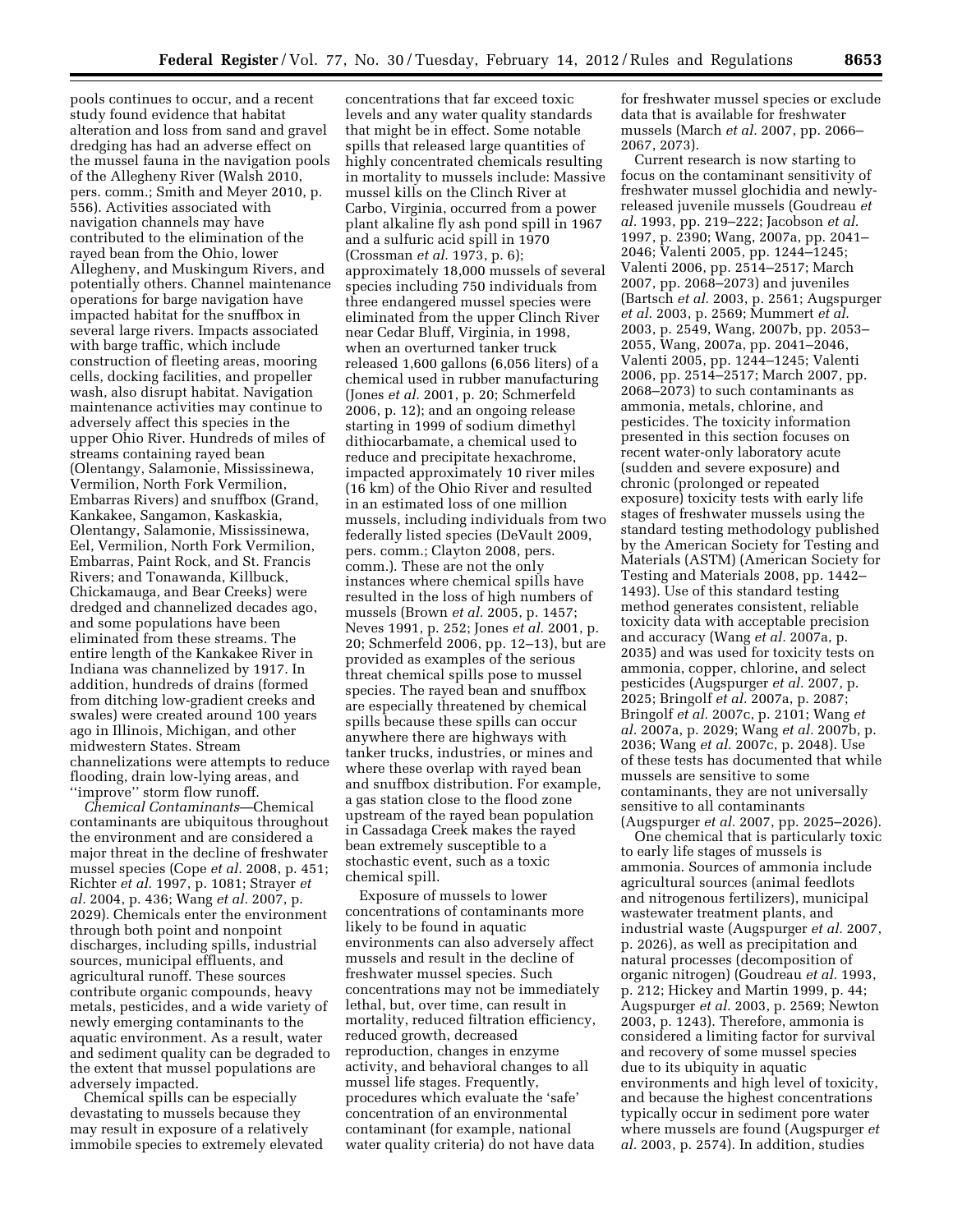have shown that ammonia concentrations increase with increasing temperature and low-flow conditions (Cherry *et al.* 2005, p. 378; Cooper *et al.*  2005, p. 381), which may be exacerbated by the effects of climate change, and may cause ammonia to become more problematic for juvenile mussels. The Environmental Protection Agency's (EPA's) established ammonia water quality criteria (EPA 1985, pp. 94–99) may not be protective of mussels (Augspurger *et al.* 2003, p. 2572; Sharpe 2005, p. 28) under current and future climate conditions.

Mussels are also affected by metals (Keller and Zam 1991, p. 543), such as cadmium, chromium, copper, mercury, and zinc, which can negatively affect biological processes such as growth, filtration efficiency, enzyme activity, valve closure, and behavior (Naimo 1995, pp. 351–355; Keller and Zam 1991, p. 543; Jacobson *et al.* 1997, p. 2390; Valenti *et al.* 2005, p. 1244). Metals occur in industrial and wastewater effluents and are often a result of atmospheric deposition from industrial processes and incinerators. Glochidia and juvenile freshwater mussels have recently been studied to determine the acute and chronic toxicity of copper to these life stages (Wang 2007a, pp. 2036–2047; Wang 2007b, pp. 2048–2056). The chronic values determined for copper ranged from 8.5 to 9.8 micrograms per liter (ug/L) for survival and from 4.6 to 8.5 ug/L for growth of juveniles. These chronic values are below the EPA's 1996 chronic water quality criterion of 15 ug/L (hardness 170 mg/L) for copper (Wang 2007b, pp. 2052–2055). March (2007, pp. 2066, 2073) identifies that copper water quality criteria and modified State water quality standards may not be protective of mussels.

Mercury is another heavy metal that has the potential to negatively affect mussel populations, and it is receiving attention due to its widespread distribution and potential to adversely impact the environment. Mercury has been detected throughout aquatic environments as a product of municipal and industrial waste and atmospheric deposition from coal-burning plants. One study evaluated the sensitivity of early life stages of mussels to mercury (Valenti 2005, p. 1242). This study determined that, for the mussel species used (rainbow mussel, *Villosa iris*), glochidia were more sensitive to mercury than were juvenile mussels, with the median lethal concentration value of 14 ug/L compared to 114 ug/ L for the juvenile life stage. The chronic toxicity tests conducted determined that juveniles exposed to mercury greater

than or equal to 8 ug/L exhibited reduced growth. These observed toxicity values are greater than EPA's Criteria Continuous Concentration and Criteria Maximum Concentration, which are 0.77 ug/L and 1.4 ug/L, respectively. Based on these data, we find that EPA's water quality standards for mercury should be protective of juvenile mussels and glochidia, except in cases of illegal dumping, permit violations, or spills. However, impacts to mussels from mercury toxicity may be occurring in some streams. According to the National Summary Data reported by States to the EPA, 3,770 monitored waters do not meet EPA standards for mercury in the United States (*<http://iaspub.epa.gov>*, accessed 6/28/2010). Acute mercury toxicity was determined to be the cause of extirpation of a diverse mussel fauna for a 70-mile (112-km) portion of the North Fork Holston River (Brown *et al.*  2005, pp. 1455–1457).

In addition to ammonia, agricultural sources of chemical contaminants include two broad categories that have the potential to adversely impact mussel species: nutrients and pesticides. Nutrients (such as nitrogen and phosphorus) can impact streams when their concentrations reach levels that cannot be assimilated, a condition known as over-enrichment. Nutrient over-enrichment is primarily a result of runoff from livestock farms, feedlots, and heavily fertilized row crops (Peterjohn and Correll 1984, p. 1471). Over-enriched conditions are exacerbated by low-flow conditions, such as those experienced during typical summer-season flows and that might occur with greater frequency and magnitude as a result of climate change. Bauer (1988, p. 244) found that excessive nitrogen concentrations can be detrimental to the adult freshwater pearl mussel (*Margaritifera margaritifera*), as was evident by the positive linear relationship between mortality and nitrate concentration. Also, a study of mussel lifespan and size (Bauer 1992, p. 425) showed a negative correlation between growth rate and eutrophication, and longevity was reduced, as the concentration of nitrates increased. Nutrient over-enrichment can result in an increase in primary productivity, and the subsequent respiration depletes dissolved oxygen levels. This may be particularly detrimental to juvenile mussels that inhabit the interstitial spaces in the substrate where lower dissolved oxygen concentrations are more likely than on the sediment surface where adults tend to live (Sparks and Strayer 1998, pp. 132–133).

Elevated concentrations of pesticides frequently occur in streams due to pesticide runoff, overspray application to row crops, and lack of adequate riparian buffers. Agricultural pesticide applications often coincide with the reproductive and early life stages of mussels, and thus impacts to mussels due to pesticides may be increased (Bringolf *et al.* 2007a, p. 2094). Little is known regarding the impact of currently used pesticides to freshwater mussels even though some pesticides, such as glyphosate (Roundup®), are used globally. Recent studies tested the toxicity of glyphosate, its formulations, and a surfactant (MON 0818) used in several glyphosate formulations, to early life stages of the fatmucket (*Lampsilis siliquoidea*), a native freshwater mussel (Bringolf *et al.* 2007a, p. 2094). Studies conducted with juvenile mussels and glochidia determined that the surfactant (MON 0818) was the most toxic of the compounds tested and that fatmucket glochidia were the most sensitive organism tested to date (Bringolf *et al.*  2007a, p. 2094). Roundup®, technical grade glyphosate isopropylamine salt, and isopropylamine were also acutely toxic to juveniles and glochidia (Bringolf *et al.* 2007a, p. 2097). The impacts of other pesticides, including atrazine, chlorpyrifos, and permethrin, on glochidia and juvenile life stages have also recently been studied (Bringolf *et al.* 2007b, p. 2101). This study determined that chlorpyrifos was toxic to both fatmucket glochidia and juveniles (Bringolf *et al.* 2007b, p. 2104). The above results indicate the potential toxicity of commonly applied pesticides and the threat to mussel species as a result of the widespread use of these pesticides. All of these pesticides are commonly used throughout the range of the rayed bean and snuffbox. A potential, but undocumented, threat

to freshwater mussel species, including rayed bean and snuffbox, are contaminants referred to as ''emerging contaminants'' that are being detected in aquatic ecosystems at an increasing rate. Pharmaceuticals, hormones, and other organic contaminants have been detected downstream from urban areas and livestock production (Kolpin *et al.*  2002, p. 1202). A large potential source of these emerging contaminants is wastewater being discharged through both permitted (National Pollutant Discharge Elimination System (NPDES)) and nonpermitted sites throughout the country. Permitted discharge sites are ubiquitous in watersheds with rayed bean and snuffbox populations, providing ample opportunities for contaminants to impact the species (for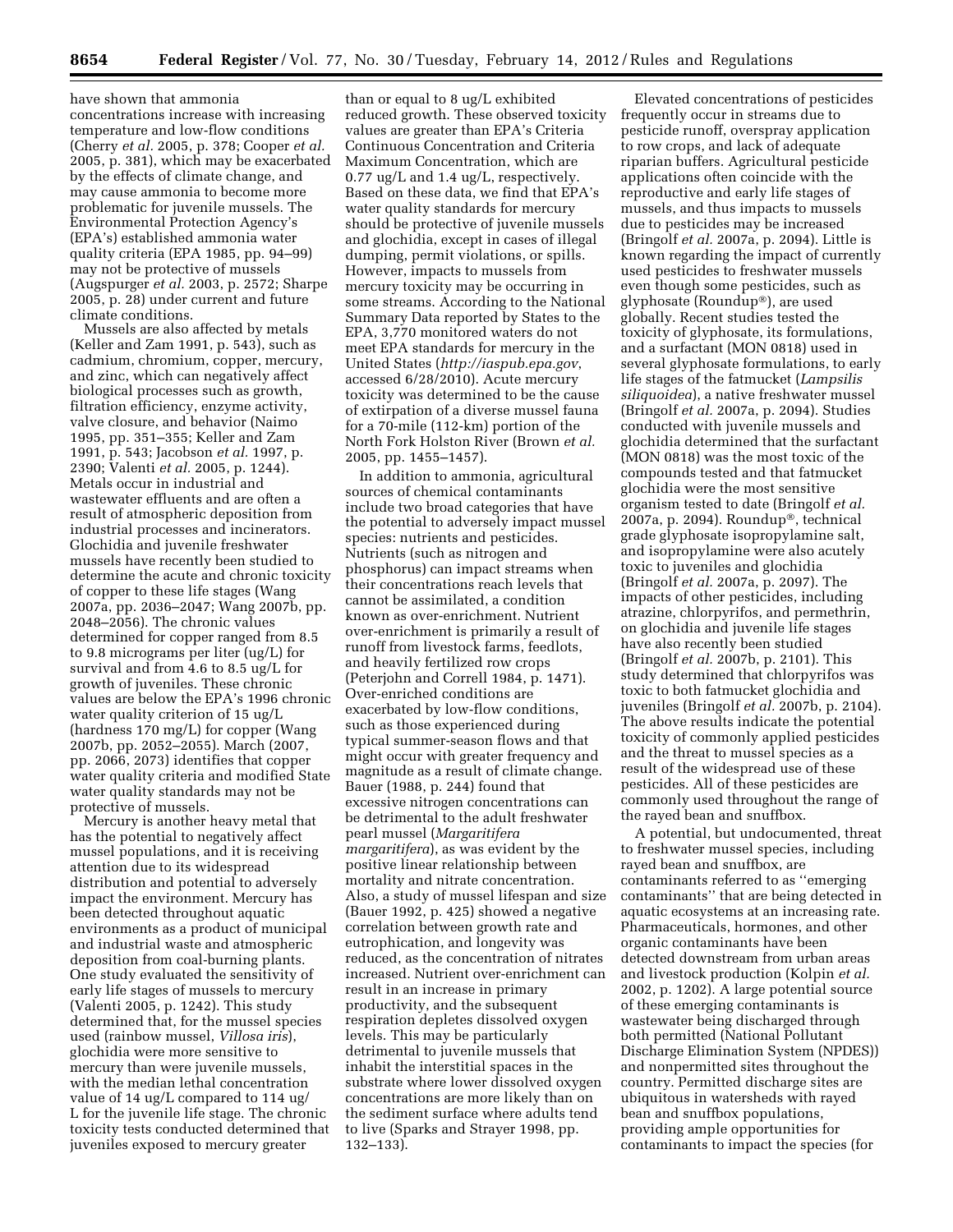example, there are more than 250 NPDES sites in the Meramec River, Missouri system, which harbors a declining population of snuffbox) (Roberts and Bruenderman 2000, p. 78).

The information presented in this section represents some of the threats from chemical contaminants that have been documented, both in the laboratory and field, and demonstrates that chemical contaminants pose a substantial threat to the rayed bean and snuffbox. This information indicates the potential for contaminants to contribute to declining rayed bean and snuffbox populations—from spills that are immediately lethal to species, to chronic contaminant exposure, which results in death, reduced growth, or reduced reproduction of rayed bean and snuffbox.

*Mining*—The low pH commonly associated with coal mine runoff can reduce glochidial encystment rates, thus impacting mussel recruitment (Huebner and Pynnönen 1992, p. 2350). Additionally, adverse impacts from heavy-metal-rich drainage from coal mining and associated sedimentation have been documented in portions of historical rayed bean and snuffbox habitat in the upper Ohio River system in western Pennsylvania (Ortmann 1909c, p. 97), West Virginia, and southeastern Ohio. Likewise, coal mining has impacted rayed bean habitat in the upper Tennessee River system, Virginia (Kitchel *et al.* 1981, p. 21), and snuffbox habitat in eastern Kentucky (lower Ohio and Mississippi River systems in southeastern Illinois and western Kentucky; upper Cumberland River system in southeastern Kentucky and northeastern Tennessee; and upper Tennessee River system in southwestern Virginia) (Ortmann 1909c, p. 103; Neel and Allen 1964, pp. 428–430; Kitchel *et al.* 1981, p. 21; Anderson *et al.* 1991, pp. 6–7; Gordon 1991, p. 2; Bogan and Davis 1992, p. 2; Layzer and Anderson 1992, pp. 91–94; Ahlstedt and Tuberville 1997, p. 75; Milam *et al.* 2000, p. 53; Warren and Haag 2005, p. 1394). Acid mine drainage was implicated in the mussel die-off in the Little South Fork Cumberland River, Kentucky (Anderson *et al.* 1991, pp. 6–7; Layzer and Anderson, 1992, p. 94; Ahlstedt and Saylor 1995–96, pp. 92–93; Warren and Haag 2005, p. 1394). Tailings (the materials left over after extracting the desirable component of an ore) pond failures have also impacted aquatic resources (Powell River, Virginia; Butler 2007, p. 83). A decline of the snuffbox and other imperiled mussels in the Powell River was blamed on coalmining impacts (Ahlstedt and Tuberville 1997, p. 75). Increased

mining activities in the upper Clinch River system are resulting in ''blackwater'' events (Jones and Neves 2004, p. 2). Anecdotal evidence suggests that coal fines (very small coal particles) are increasing in the Clinch River reach that harbors a stronghold snuffbox population (Butler 2007, p. 84). A coalfired power plant planned for the upper Clinch River in Virginia would further increase mining in the Clinch and Powell watersheds.

Currently, active coal mining activities occur in the range of both species in the Elk River in West Virginia and Dunkard Creek, a tributary to the Monongahela River that straddles the Pennsylvania and West Virginia State lines (Douglas 2010, pers. comm.). The coal mining threat to the rayed bean and snuffbox in the Elk River in West Virginia includes new and scheduledto-expand mountaintop removal mines in large tributaries to the Elk (Cimarolli and Beaty 2011, pers. comm.). Additionally, deep mining operations are still affecting water quality in some Elk River tributaries in West Virginia and in Dunkard Creek (Cimarolli and Beaty 2011, pers. comm.; Welte 2001, pers. comm.). In 2009, a golden algae bloom caused an aquatic life kill in 43 mi (69 km) of Dunkard Creek, eliminating the stream's mussel community, which included the snuffbox (USEPA 2009, p. 5). The algal bloom was associated with a spike in conductivity (dissolved impurities) thought to be associated with a discharge from an underground mine (USEPA 2009, p. 5; Anderson and Kreeger 2010, p. 9). If coal mining activities are reinitiated in western Pennsylvania, they could also become a threat to populations of both species in the lower French Creek and the Allegheny River.

Instream and alluvial (clay, silt, sand, or other material deposited by running water) gravel mining has been implicated in the destruction of several mussel populations (Hartfield 1993, pp. 135–136; Brown and Curole 1997, pp. 239–240). Negative impacts associated with gravel mining include stream channel modifications (altered habitat, disrupted flow patterns, sediment transport), water quality modifications (increased turbidity, reduced light penetration, increased temperature), macroinvertebrate population changes (elimination, habitat disruption, increased sedimentation), and changes in fish populations (impacts to spawning and nursery habitat, food web disruptions) (Kanehl and Lyons 1992, pp. 26–27; Roell 1999, p. 5). Gravel mining may continue to be a localized threat to rayed bean and snuffbox

populations (Allegheny River (Pennsylvania), Kankakee, Bourbeuse, Walhonding, Elk (Tennessee), and Strawberry Rivers; Big Darby and Buck (Kentucky) Creeks).

Other mining activities that impact snuffbox populations include mining for metals (lead, cadmium, zinc) in Missouri. Mining has been implicated in the decline of mussels from the upper St. Francis River (Hutson and Barnhart 2004, pp. 86–87). Lead and barite mining is common in the Big River, a Meramec River tributary. A tailingspond blowout discharged 81,000 cubic yards of mine tailings in 1977 that impacted approximately 80 river mi (129 river km) (Buchanan 1980, p. 9; Roberts and Bruenderman 2000, p. 24). As of 2000, high levels of heavy metals were still detected in the system (Roberts and Bruenderman 2000, p. 24) and may continue to hinder stream recovery. Forty-five tailings ponds and numerous tailings piles remain in the watershed (Roberts and Bruenderman 2000, p. 24).

Oil and gas production may have contributed to the decline of the rayed bean and snuffbox in certain drainages (Sangamon River in the upper Mississippi River system; Slippery Rock and Connoquenessing Creeks in the upper Ohio River system; Green, Kentucky, Salamonie, and Mississinewa Rivers in the lower Ohio River system) (Ortmann 1909c, p.104; Schanzle and Cummings 1991, p. 1; ESI 1995, p. 39; Cicerello 1999, p. 11). Pollutants include brines (salt water), high levels of potassium, and numerous organic compounds (Imlay 1971, p. 39). An increasing demand for domestic energy resources is expected to accelerate oil and gas exploration in certain rayed bean and snuffbox streams in the foreseeable future.

Oil and natural gas resources are present in some of the watersheds that are known to support rayed bean and snuffbox, including the Allegheny River, Middle Island Creek, and the Elk River. Exploration and extraction of these energy resources can result in increased siltation, fluctuating levels of water flow, and altered water quality even at a distance from the mine or well field. Suspended sediments can interfere with mussel respiration and feeding. Low water levels can expose mussels to the atmosphere, which can result in stress and mortality, especially during cold or hot conditions. Rayed bean and snuffbox habitat in larger streams can be threatened by the cumulative effects of multiple mines and well fields (USFWS 2008, p. 11).

Oil and gas resources extraction has increased dramatically in recent years,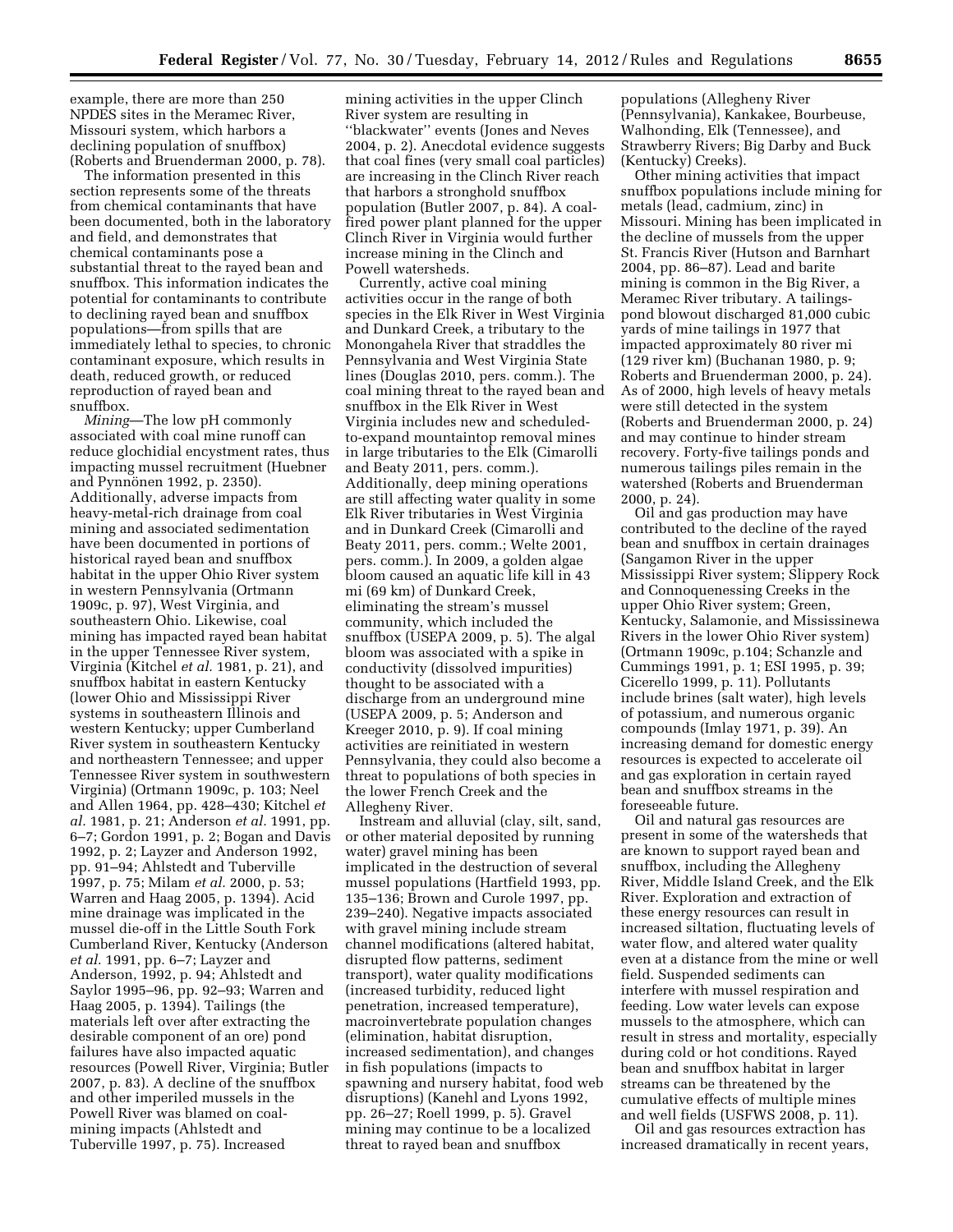particularly in Pennsylvania and West Virginia (USFWS 2008, p. 10; Urban 2010, pers. comm.; Walsh 2010, pers. comm.; Bier 2011, pers. comm.). Although oil and gas extraction generally occurs away from the river, extensive road networks are required to construct and maintain wells. These road networks frequently cross or occur near tributaries, contributing sediment to the receiving waterway. In addition, the construction and operation of wells may result in the discharge of brine (salt water), which can cause acute toxicity and mortality of mussels if mussel tolerance levels are exceeded (Anderson and Kreeger 2010, p. 8). Point source discharges are typically regulated; however, nonpoint inputs such as silt and other contaminants may not be sufficiently regulated, particularly those originating some distance from a waterway. In 2006, the Pennsylvania Department of Environmental Protection issued more than 3,700 permits for oil and gas wells and 98 citations for permit violations at 54 wells (Hopey 2007, p. 1; USFWS, 2008, p. 12).

One issue of particular concern is the increase in natural gas extraction from the Marcellus Shale formation. The Marcellus formation is a black shale that is found from southern New York, across Pennsylvania, and into western Maryland, West Virginia, and eastern Ohio (Marcellus Formation 2011, p. 2). This shale contains significant quantities of natural gas that is now being extracted using new drilling technologies and because of an increased demand for natural gas (Soeder and Kappel 2009, p. 1). In order to extract the natural gas from the shale, large volumes of water are needed to drill and hydraulically fracture the rock. After the drilling and fracturing is completed, the water must be removed from the well before the gas can flow. Extensive water withdrawals associated with the Marcellus Shale wells can dewater mussel beds and reduce habitat suitability (Douglas 2010, pers. comm.). Concerns about the availability of water supplies needed for gas production and questions about wastewater disposal have been raised by water-resource agencies and citizens throughout the Marcellus Shale gas development region (Soeder and Kappel 2009, pp. 3–4).

Below the Marcellus Shale lies the Utica Shale, which also holds a significant amount of natural gas (*<http://geology.com>*2011). The Utica Shale is thicker than the Marcellus, it is more geographically extensive, and it has already proven its ability to support commercial production (*[http://](http://geology.com)  [geology.com](http://geology.com)* 2011). Extraction of natural gas from the Utica Shale would employ

the same drilling and fracturing methods as with Marcellus Shale and, therefore, the same potential impacts on surface water. Natural gas extraction in the Marcellus and Utica Shales has the potential to negatively impact rayed bean and snuffbox populations throughout New York, Pennsylvania, West Virginia, eastern Ohio, and Ontario, Canada.

*Siltation*—Excessive sedimentation affects an estimated 28 percent of all U.S. streams (Judy *et al.* 1984, p. 38), including the majority of the streams with extant rayed bean and snuffbox populations. Sedimentation has been implicated in the decline of mussel populations nationwide and is a threat to rayed bean and snuffbox (Kunz 1898, p. 328; Ellis 1936, pp. 39–40; Marking and Bills 1979, p. 204; Vannote and Minshall 1982, p. 4105–4106; Dennis 1984, p. 212; Wolcott and Neves 1990, pp. 74–75; Brim Box 1999, p. 79; Fraley and Ahlstedt 2000, p. 194; Poole and Downing 2004, pp. 119–120). Specific biological impacts include reduced feeding and respiratory efficiency due to clogged gills, disrupted metabolic processes, reduced growth rates, limited burrowing activity, and physical smothering (Ellis 1936, pp. 39–40; Stansbery 1971, p. 6; Imlay 1972, p. 76; Marking and Bills 1979, p. 210; Vannote and Minshall 1982, p. 4105; Waters 1995, p. 7).

Studies indicate that excessive sediment level impacts are sublethal, with detrimental effects not immediately apparent (Brim Box and Mossa 1999, p. 101). Physical habitat effects include altered suspended and bed material loads, and bed sediment composition associated with increased sediment production and run-off; clogged interstitial habitats and reduced interstitial flow rates and dissolved oxygen levels; changed channels in form, position, and degree of stability; altered depth or width-depth ratio that affects light penetration and flow regime; aggraded (filling) or degraded (scouring) channels; and changed channel positions that dewater mussel beds (Vannote and Minshall 1982, p. 4105; Gordon *et al.* 1992, pp. 296–297; Kanehl and Lyons 1992, pp. 26–27; Brim Box and Mossa 1999, p. 102).

Interstitial spaces in the substrate provide essential habitat for juvenile mussels. When they are clogged, interstitial flow rates and spaces may become reduced (Brim Box and Mossa 1999, p. 100), thus reducing juvenile habitat availability. The rayed bean burrows deep into interstitial substrates, making it particularly susceptible to degradation of this habitat. Sediment may act as a vector for delivering

contaminants, such as nutrients and pesticides, to streams. Juveniles can readily ingest contaminants adsorbed to silt particles during normal feeding activities. These factors may explain, in part, why so many mussel populations, including those of the rayed bean and snuffbox, appear to be experiencing recruitment failures.

Agricultural activities produce the most significant amount of sediment that enters streams (Waters 1995, pp. 17–18). Neves *et al.* (1997, p. 65) stated that agriculture (including both sediment and chemical runoff) affects 72 percent of the impaired river miles in the country. Unrestricted access by livestock is a significant threat to many streams and their mussel populations (Fraley and Ahlstedt 2000, p. 193). Soil compaction for intensive grazing may reduce infiltration rates and increase runoff, and trampling of riparian vegetation increases the probability of erosion (Armour *et al.* 1991, pp. 8–10; Trimble and Mendel 1995, pp. 238–239; Brim Box and Mossa 1999, p. 103).

The majority of extant rayed bean and snuffbox populations are threatened by some form of agricultural runoff (e.g., nutrients, pesticides, and sediment). The Maumee River system, for example, has a drainage area that contains approximately 89 percent agricultural land (Sanders 2002, p. 10.1). The decline of rayed bean and snuffbox in this system may be largely attributed to stream habitat impacts resulting from intensive farming and associated runoff. The rayed bean and snuffbox once occurred in the Maumee River mainstem, as well as in up to nine of its tributaries. Currently, the snuffbox is extirpated from the Maumee River system and the rayed bean is only found in distinct but small reaches of the St. Joseph River, Fish Creek, Swan Creek, and Blanchard River. All of these remaining populations (which comprise about 20 percent of all remaining rayed bean populations rangewide) are currently threatened by ongoing agricultural activities. This scenario is echoed across the remaining extant range of the rayed bean and snuffbox.

*Other Activities Affecting Rayed Bean and Snuffbox Habitat*—Activities associated with urbanization can be detrimental to stream habitats (Couch and Hamilton 2002, p. 1) and were summarized by Feminella and Walsh (2005, pp. 585–587). Developmental activities may impact streams and their mussel fauna where adequate streamside buffers are not maintained and erosion of impacted land is allowed to enter streams (Brainwood *et al.* 2006, p. 511). Types of development may include highway construction, parking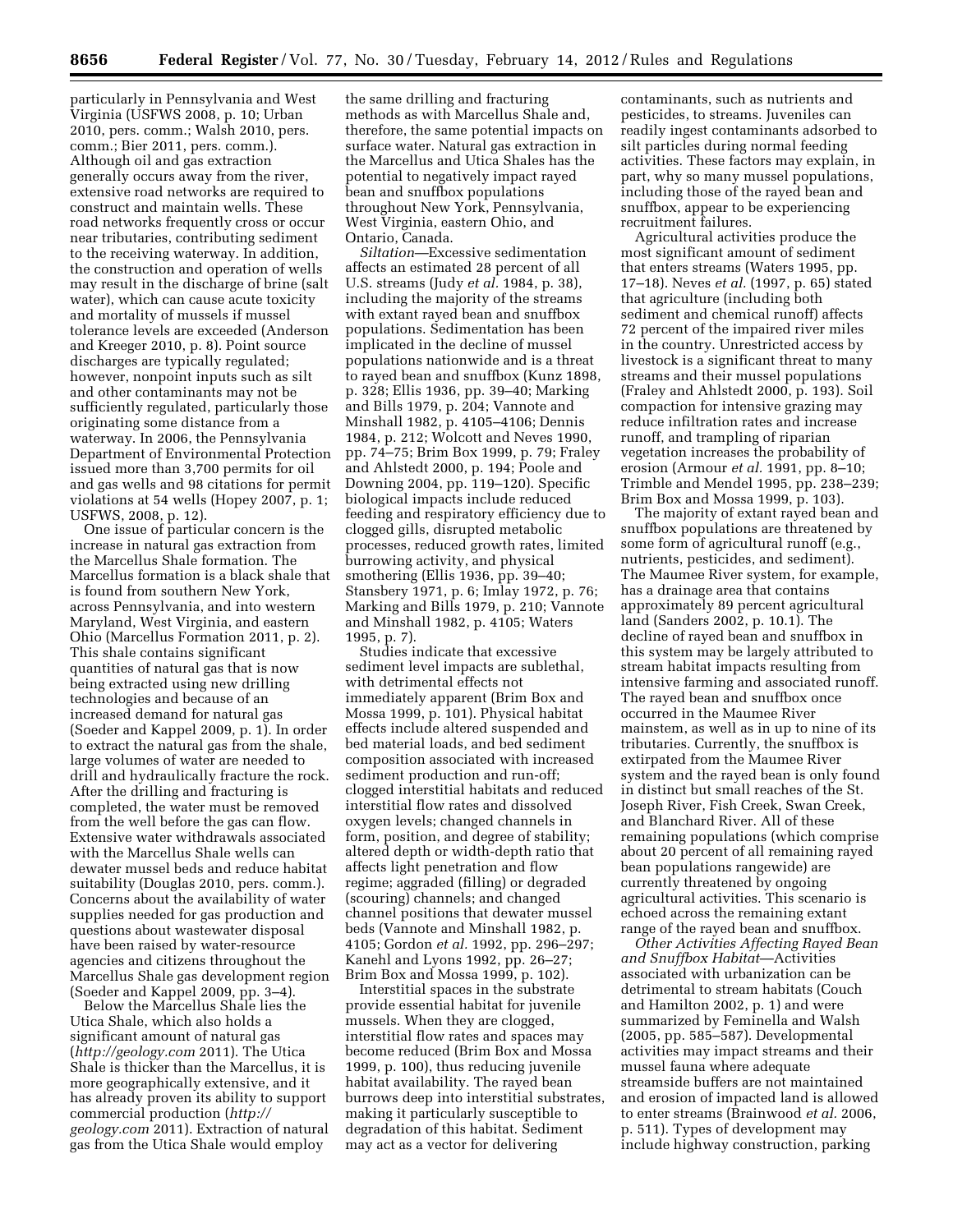lots, building construction, general infrastructure (e.g., utilities, sewer systems), and recreation facilities. Factors impacting rayed bean and snuffbox populations in urban and suburban areas include lawn care chemicals (Conners and Black 2004, pp. 366–367), sedimentation, toxic effluents, domestic sewage, road salts, and general runoff.

Impervious surfaces are detrimental to mussel habitat by altering various hydrological factors, including: Increased volumes of flow, annual flow rates, peak flows and duration, and temperature; decreased base flow; and changes in sediment loadings (Galli 1991, p. 28; EPA 1997, p. 4; DeWalle *et al.* 2000, p. 2655; Myers-Kinzie *et al.*  2002, p. 822). These factors result in flooding, erosion, channel widening, altered streambeds, channel instability, riparian and instream habitat loss, and loss of fish populations (EPA 1997, p. 4). As little as 10 percent of a watershed being impervious can cause channel instability and a host of other stream habitat effects (Booth 1991, p. 98; Booth and Reinelt 1993, p. 549). Impervious surfaces may reduce sediment input into streams but result in channel instability by accelerating stormwater runoff, which increases bank erosion and bed scouring (Brim Box and Mossa 1999, p. 103). Stream channels become highly unstable as they respond to increased flows by eroding a groove in the bottom of the channel (incising), which increases the force of the water against the channel (shear stress) and bed mobilization (Doyle *et al.* 2000, p. 156). Hydrological variability influences the distribution of mussels in streams, with distinct communities associated with hydrologically flashy and hydrologically stable streams (Di Maio and Corkum 1995, p. 669). High shear stress, peak flows, and substrate movement limit mussel communities, reduce abundance (particularly for juveniles), and increasingly dislodge mussels and move them downstream (Layzer and Madison 1995, p. 337; Myers-Kinzie *et al.* 2002, p. 822; Gangloff and Feminella 2007, p. 70). Recruitment is also significantly reduced in high discharge years (Howard and Cuffey 2006, p. 688). Most rayed bean and snuffbox streams have been impacted by general developmental activities and increased impervious surface levels (Butler 2002, p. 25; Butler 2007, p. 88).

All rayed bean or snuffbox streams are crossed by bridges and roads. Effects from these structures were reviewed by Wheeler *et al.* (2005). Categories of impacts include primary effects (construction), secondary effects (post-

construction), and indirect effects (development associated with highway presence) (Angermeier *et al.* 2004, pp. 21–24). Culverts act as barriers to fish passage (Wheeler *et al.* 2005, p. 149), particularly by increasing flow velocity (Warren and Pardew 1998, p. 637). Stream channels become destabilized when culverted or improperly bridged by interrupting the transport of woody debris, substrate, and water (Wheeler *et al.* 2005, p. 152).

Anthropogenic activities can lower water tables, making rayed bean, snuffbox, and other mussel populations susceptible to depressed flow levels. Water withdrawals for irrigation, municipal, and industrial water supplies are an increasing concern. United States water consumption doubled from 1960 to 2000 and is likely to increase further (Naiman and Turner 2000, p. 960). Therefore, we anticipate water withdrawals and potential stream dewatering to be a threat to rayed bean and snuffbox in the foreseeable future.

Summary of Factor A: We have identified a number of threats to the habitat of the rayed bean and snuffbox which have operated in the past, are impacting the species now, and will continue to impact the species in the foreseeable future. On the basis of this analysis, we find that the present and threatened destruction, modification, or curtailment of the species' habitats are a threat to the rayed bean and snuffbox throughout all of their range. Based on our analysis of the best available data, we determine that the present or threatened destruction, modification, or curtailment of rayed bean or snuffbox habitat will not change in the foreseeable future. The decline of the freshwater mussels in the eastern United States is primarily the result the long-lasting effects of habitat alterations such as impoundments, channelization, chemical contaminants, mining, and sedimentation. Although efforts have been made to restore habitat in some areas, the long-term effects of large-scale and wide-ranging habitat modification, destruction, and curtailment will last far into the foreseeable future.

# *B. Overutilization for Commercial, Recreational, Scientific, or Educational Purposes*

The rayed bean and snuffbox are not commercially valuable species. Rare species like the rayed bean and snuffbox may increasingly be sought by lay and experienced collectors. Most stream reaches inhabited by these species are restricted, and the populations are generally small. Although scientific collecting is not thought to represent a significant threat, localized populations

could become impacted and possibly extirpated by over-collecting, particularly if this activity is unregulated. Native Americans were known to harvest the rayed bean for food, but because of its size, utilization rates were very low (Bogan 1990, p. 134). Localized declines of snuffbox from use as bait by fishermen have been noted (Cumberland River; Wilson and Clark 1914, p. 45), although it is unlikely that exploitation activities have eliminated any snuffbox populations.

On the basis of the best scientific and commercial data available, we find that overutilization for commercial, recreational, scientific, or educational purposes is currently not a threat to the rayed bean or snuffbox in any portion of their range or likely to become a significant threat in the foreseeable future.

# *C. Disease or Predation*

Little is known about diseases in freshwater mussels (Grizzle and Brunner 2007, p. 2). However, mussel die-offs have been documented in rayed bean and snuffbox streams (Neves 1986, p. 9), and some researchers believe that disease may be a factor contributing to the die-offs (Buchanan 1986, p. 53; Neves 1986, p. 11). Mussel parasites include water mites, trematodes, oligochaetes, leeches, copepods, bacteria, and protozoa (Grizzle and Brunner 2007, p. 2). Generally, parasites are not suspected of being a major limiting factor (Oesch 1984, p. 16), but a study provides contrary evidence. Reproductive output and physiological condition were negatively correlated with mite and trematode abundance, respectively (Butler 2007, p. 88). Stressors that reduce fitness may make mussels more susceptible to parasites (Butler 2007, p. 90). Furthermore, nonnative mussels may carry diseases and parasites that are potentially devastating to native mussel fauna, including rayed bean and snuffbox (Strayer 1999b, p.88).

The muskrat (*Ondatra zibethicus*) is cited as the most prevalent mussel predator (Kunz 1898, p. 328; Hanson *et al.* 1989, p. 15). Muskrat predation may limit the recovery potential of endangered mussels or contribute to local extirpations of previously stressed populations, according to Neves and Odom (1989, p. 940), but they consider it primarily a seasonal or localized threat. The snuffbox ranked fourth among 12 species in a St. Croix River muskrat midden (shell pile), being nearly four times more abundant than in quantitative surveys (Tyrrell and Hornbach 1998, p. 304). Mussel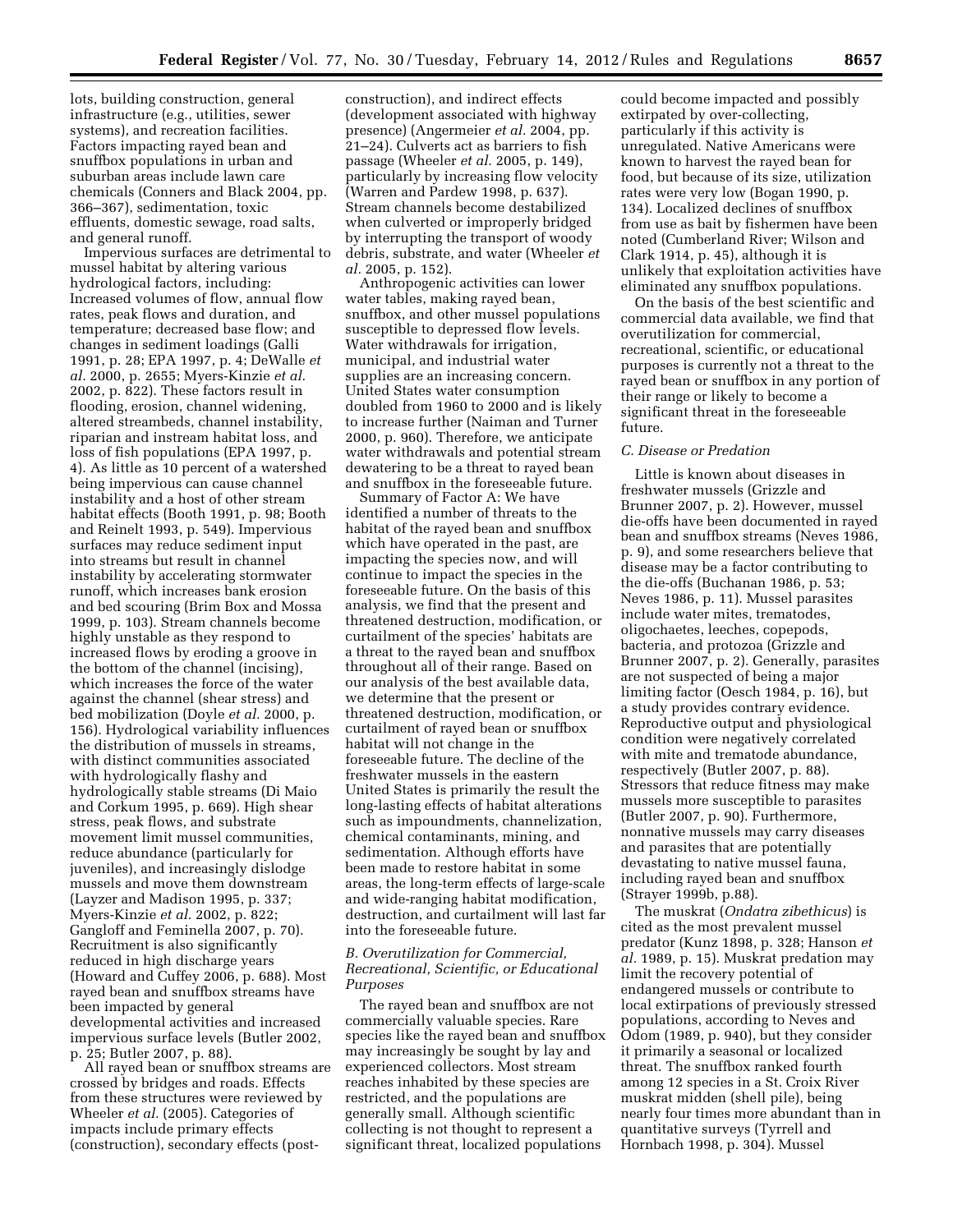numbers were too low to determine selectivity indices or statistics.

Muskrats were not thought to be a threat to the rayed bean by West *et al.*  (2000, pp. 255–256), due to their general selection of mussels larger than 1.4–1.6 in (3.6–4.1 cm) long (Convey *et al.* 1989, p. 656; Hanson *et al.* 1989, p. 24). Neves and Odom (1989, pp. 938–939) also noted that muskrats did not select for small mussels. Nevertheless, some muskrat predation on the rayed bean has recently been documented in Cassadaga Creek, New York, but is generally considered insignificant (Butler 2002, p. 26).

Other mammals (raccoon (*Procyon lotor*), mink (*Mustela vison*), river otter (*Lutra canadensis*), striped skunk (*Mephitis mephitis*), hog (*Sus scrofa*), rat (*Rattus* spp.)), amphibians (hellbender (*Cryptobranchus alleganiensis*)), turtles, aquatic birds, and fishes (freshwater drum (*Aplodinotus grunniens*), redear sunfish (*Lepomis microlophus*)) feed on mussels (Kunz 1898, p. 328; Meek and Clark 1912, p. 6; Neck 1986, p. 64; Tyrrell and Hornbach 1998, p. 301). Hydra, non-biting midge larvae, dragonfly larvae, crayfish, and especially flatworms are invertebrate predators on newly metamorphosed juveniles (Zimmerman and Neves 2003, p. 28; Klocker and Strayer 2004, p. 174). However, the overall threat posed by these predators on the rayed bean and snuffbox is not considered significant.

Studies indicate that, in some localized areas, disease and predation may have negative impacts on mussel populations. However, based on our analysis of the best available scientific and commercial data available, we find that neither disease nor predation is a significant threat to the overall status of rayed bean or snuffbox, and we determine that these are not likely to become significant threats in the foreseeable future.

# *D. The Inadequacy of Existing Regulatory Mechanisms*

Most States with extant rayed bean and snuffbox populations prohibit collection of mussels without a State collecting permit. However, enforcement of this permit requirement is difficult. Until recently, it was legal to collect 50 mussels per day for use as fish bait in Pennsylvania. This practice was banned by a Pennsylvania Fish and Boat Commission final rulemaking, effective January 1, 2011 (Welte 2011, pers. comm.; 40 Pennsylvania Bulletin 7233).

Sources of nonpoint source pollution include timber clearcutting, clearing of riparian vegetation, urbanization, road construction, and other practices that

allow bare earth to enter streams (The Nature Conservancy 2004, p. 13). Current Federal and State laws do not adequately protect rayed bean and snuffbox habitat from nonpoint source pollution, as the laws to prevent sediment entering waterways are poorly enforced. Best management practices for sediment and erosion control are often recommended or required by local ordinances for construction projects; however, compliance, monitoring, and enforcement of these recommendations are often poorly implemented. Furthermore, there are currently no requirements within the scope of Federal environmental laws to specifically consider the rayed bean or snuffbox during Federal activities, or to ensure that Federal projects will not jeopardize their continued existence.

Point source discharges within the range of the rayed bean and snuffbox have been reduced since the inception of the Clean Water Act (33 U.S.C. 1251 *et seq.*), but this may not provide adequate protection for filter-feeding organisms that can be impacted by extremely low levels of contaminants (see *Chemical Contaminants* discussion under Factor A). There is no specific information on the sensitivity of the rayed bean and snuffbox to common industrial and municipal pollutants and very little information on other freshwater mussels. Therefore, it appears that a lack of adequate research and data prevents existing regulations, such as the Clean Water Act (administered by the EPA and the U.S. Army Corps of Engineers), from being fully used or effective.

Despite these existing regulatory mechanisms, the rayed bean and snuffbox continue to decline due to the effects of habitat destruction, poor water quality, contaminants, and other factors. We find that these regulatory measures have been insufficient to significantly reduce or remove the threats to the rayed bean and snuffbox and, therefore, that the inadequacy of existing regulatory mechanisms is a threat to these species throughout all of their range.

Based on our analysis of the best available scientific and commercial data, we do not find that the aforementioned regulations, which currently do not offer adequate protection to the rayed bean and snuffbox, will be improved in the foreseeable future.

# *E. Other Natural or Manmade Factors Affecting Their Continued Existence*

Other factors have played a role in the decline of rayed bean and snuffbox populations. Reduced numbers of host

fish have an indirect impact by contributing to reduced recruitment (Watters 1996, p. 83; Khym and Layzer 2000, p. 183). Factors associated with climate change likely to affect regional mussel populations include changes in stream temperature regimes and precipitation levels that may indirectly result in reduced habitat and declines in host fish stocks (Hastie *et al.* 2003, p. 44). Remedial (such as flood control structures) and preventative (for example, more renewable energy from hydroelectric facilities to reduce greenhouse gas emissions) measures to address climate change issues (Hastie *et al.* 2003, p. 45) may impact rayed bean and snuffbox populations in the future.

*Population Fragmentation and Isolation*—The majority of the remaining populations of the rayed bean and snuffbox are generally small and geographically isolated. The patchy distributional pattern of populations in short river reaches makes them much more susceptible to extirpation from single catastrophic events, such as toxic chemical spills (Watters and Dunn 1993–94, p. 257). Furthermore, this level of isolation makes natural repopulation of any extirpated population unlikely without human intervention. Population isolation prohibits the natural interchange of genetic material between populations, and small population size reduces the reservoir of genetic diversity within populations, which can lead to inbreeding depression (Avise and Hambrick 1996, p. 461).

The Scioto River system provides a good example of the impacts of population fragmentation and isolation. Historically, the rayed bean and snuffbox were widespread and locally abundant in the mainstem and numerous tributaries. The Scioto River became highly contaminated over a century ago (Trautman 1981, p. 33; Yoder *et al.* 2005, p. 410), and these species eventually died out in the mainstem and most tributaries. The population segments that persist have become increasingly isolated due to impoundments and other factors; all are very small, highly fragmented, and appear to be on a trend towards extirpation.

Many rayed bean and snuffbox populations are potentially below the effective population size (EPS) required to maintain genetic heterogeneity and population viability (Soulé 1980, p. 162). The EPS is the number of individuals in a population who contribute offspring to the next generation. Isolated populations eventually die out when population size drops below the EPS or below the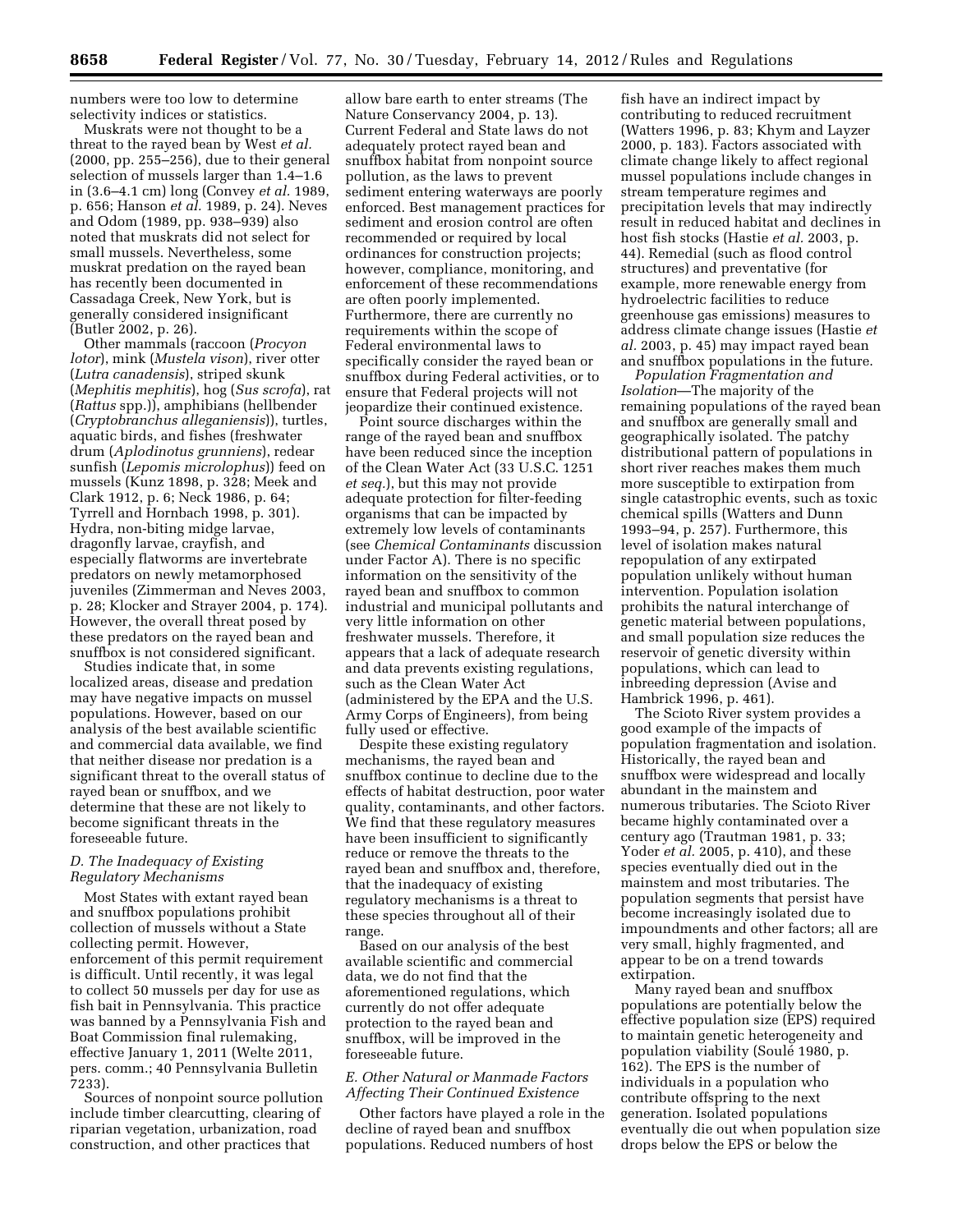number of individuals needed to sustain the population. Recruitment reduction or failure is a potential problem for many small rayed bean and snuffbox populations rangewide, a condition likely exacerbated by their reduced range and increasingly isolated populations. Evidence of recruitment has not been documented in many populations, indicating that recruitment reduction or outright failure is possible. Many populations of both species may be experiencing the bottleneck effect of not attaining EPS. This is supported by research by Zanatta and Murphy (2008, pp. 378–381) that suggests strong genetic isolation among snuffbox populations. Small, isolated, below-EPS-threshold populations of shortlived species (most host fishes) theoretically die out within a decade or so, while below-threshold populations of long-lived species (like the rayed bean and snuffbox) might take decades to die out, even given years of total recruitment failure.

We find that fragmentation and isolation of small, remaining populations of the rayed bean and snuffbox are current and ongoing threats to both species throughout all of their range that will continue into the foreseeable future.

*Exotic Species*—Various exotic or nonnative species of aquatic organisms are firmly established in the range of the rayed bean and snuffbox. The exotic species that poses the most significant threat to the rayed bean and snuffbox is the zebra mussel (*Dreissena polymorpha*). The invasion of the zebra mussel poses a threat to the mussel fauna in many regions, and species extinctions are expected as a result of its continued spread in the eastern United States (Ricciardi *et al.* 1998, p. 616). Strayer (1999b, pp. 77–80) reviewed in detail the mechanisms by which zebra mussels impact native mussels. The primary means of impact is direct fouling of the shells of live native mussels. Zebra mussels attach in large numbers to the shells of live native mussels and are implicated in the loss of entire native mussel beds. Fouling impacts include impeding locomotion (both laterally and vertically), interfering with normal valve movements, deforming valve margins, and locally depleting food resources and increasing waste products. Heavy infestations of zebra mussels on native mussels may overly stress the animals by reducing their energy stores. Zebra mussels may also reduce food concentrations to levels too low to support native mussel reproduction, or even survival, in extreme cases.

Another way zebra mussels may impact native mussels is by filtering native mussel sperm and possibly glochidia from the water column, thus reducing reproductive potential. Habitat for native mussels may also be degraded by large deposits of zebra mussel pseudofeces (undigested waste material passed out of the incurrent siphon) (Vaughan 1997, p. 11).

Zebra mussels are thoroughly established in the Great Lakes drainages and much of the Ohio River system, overlapping much of the current range of the rayed bean and snuffbox. Zebra mussels have eliminated populations of the rayed bean in Lakes Erie and Tippecanoe and the Detroit River. The greatest current potential for zebra mussels to impact the rayed bean and snuffbox are in the Lake St. Clair drainages, Allegheny River, Tippecanoe River, French Creek, and Lake Maxinkuckee. In addition, there is longterm potential for zebra mussel invasions into other systems that currently harbor rayed bean and snuffbox populations. Significant, but highly fluctuating, zebra mussel populations remain largely restricted to navigational waterways, although smaller streams have also had their native mussel fauna virtually eliminated by zebra mussels (Martel *et al.* 2001, p. 2188). However, zebra mussels are not always a serious threat to rayed bean and snuffbox (Tippecanoe River, Fisher 2005, pers. comm.; Clinton River, Butler 2007, p. 94; French Creek, Butler 2007, p. 94). At least two of the stronghold snuffbox populations (Wolf River and French Creek) presently have low numbers of zebra mussels.

The Asian clam (*Corbicula fluminea*) has spread throughout the range of the rayed bean and snuffbox since its introduction in the mid-1900s. Asian clams compete with native mussels, especially juveniles, for food, nutrients, and space (Neves and Widlak 1987, p. 6; Leff *et al.* 1990, p. 415) and may ingest sperm, glochidia, and newly metamorphosed juveniles of native mussels (Strayer 1999b, p. 82; Yeager *et al.* 2001, p. 257). Dense Asian clam populations actively disturb sediments that may reduce habitat for juvenile mussels (Strayer 1999b, p. 82).

Asian clam densities vary widely in the absence of native mussels or in patches with sparse mussel concentrations, but clam density is never high in dense mussel beds, indicating that the clam is unable to successfully invade small-scale habitat patches with high unionid biomass (Vaughn and Spooner 2006, p. 335). The invading clam therefore appears to preferentially invade sites where

mussels are already in decline (Strayer 1999b, p. 82; Vaughn and Spooner 2006, p. 332) and does not appear be a causative factor in the decline of mussels in dense beds. However, an Asian clam population that thrives in previously stressed, sparse mussel populations can exacerbate unionid imperilment through competition and impeding mussel population expansion (Vaughn and Spooner 2006, p. 335).

The round goby (*Neogobius melanostomus*) is another exotic fish species released into the Great Lakes that is well established and likely to spread through the Mississippi River system (Strayer 1999b, pp. 87–88). This species is an aggressive competitor of similar sized benthic fish (sculpins, darters), as well as a voracious carnivore despite its size (less than 10 in (25.4 cm) in length) that preys on a variety of foods, including small mussels and fishes that could serve as glochidial hosts (Strayer 1999b, p. 88; Janssen and Jude 2001, p. 325). Round gobies may therefore have indirect effects on the rayed bean and snuffbox through negative impacts to their host fishes.

The black carp (*Mylopharyngodon piceus*) is native to eastern Asia and a potential threat to the rayed bean and snuffbox (Strayer 1999b, p. 89). Nico *et al.* (2005) prepared a risk assessment of this species and summarized all known aspects of its ecology, life history, and intentional introduction (since the 1970s) into North America. A molluscivore, the black carp has been known to feed on unionids (bivalve mussels) and is proposed for widespread use by aquaculturists to control snails, the intermediate host of a trematode (flatworm) parasite infesting catfish in culture ponds. They are the largest of the Asian carp species, reaching 5 feet (1.5 meters) in length and achieving a weight in excess of 150 pounds (68 kilograms (kg)) (Nico *et al.*  2005, p. 25). Foraging rates for a 4-yearold fish average 3 or 4 pounds (1.4–1.8 kg) a day, indicating that a single individual could consume 10 tons (9,072 kg) of native mollusks over its lifetime (MICRA 2005, p. 1). Several black carp escaped from an aquaculture facility in Missouri during a flood in 1994, and a fish was caught a few years later in southern Illinois. The escape of nonsterile black carp is considered imminent by conservation biologists (Butler 2007, pp. 95–96). The black carp was officially added to the Federal list of injurious wildlife species on October 18, 2007 (72 FR 59019).

Another exotic species that has the potential to impact the rayed bean and snuffbox is *Didymosphenia geminate,* a diatom commonly known as ''didymo''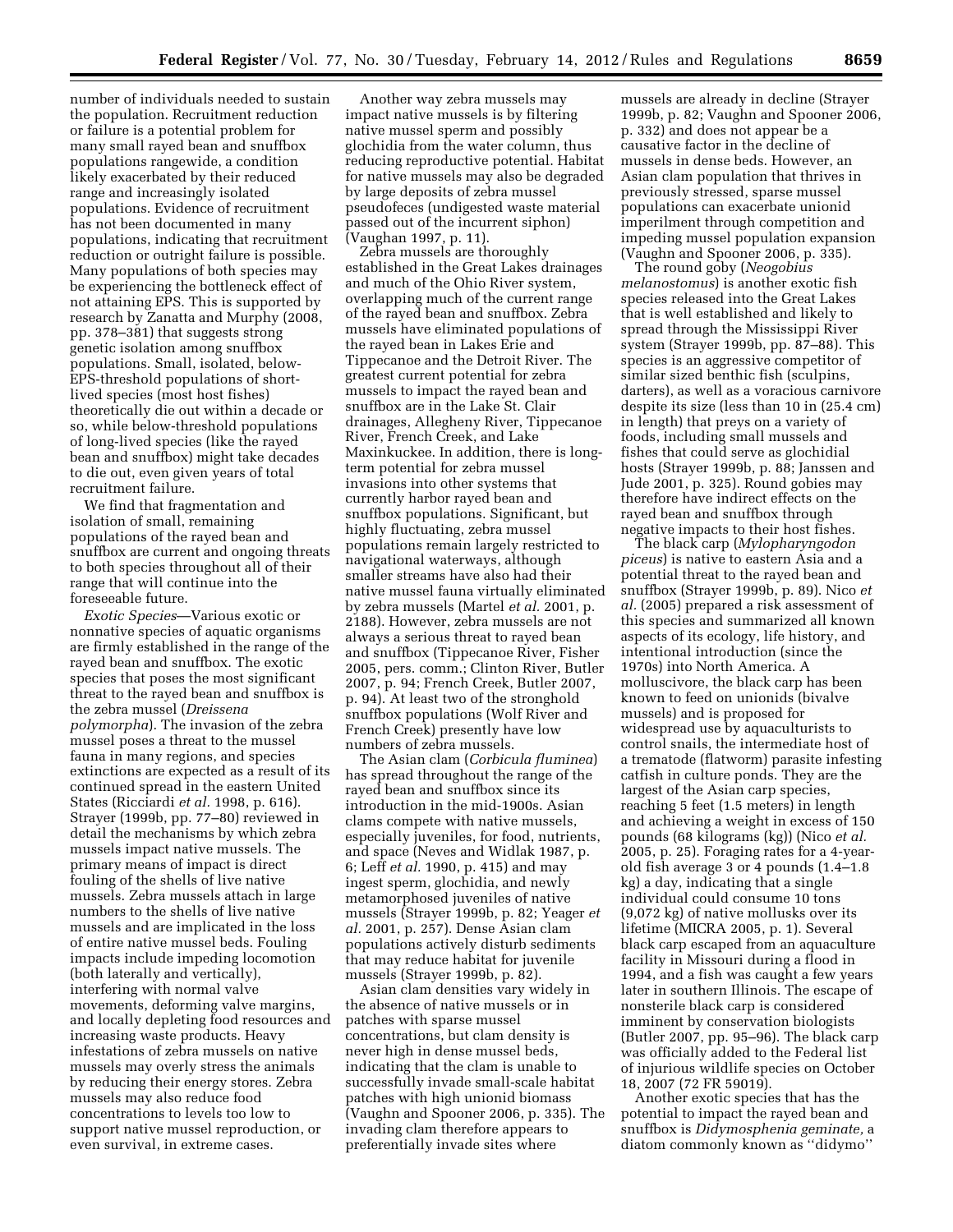or ''rock snot.'' This species, native to portions of North America, has recently expanded its range, and has begun occurring in large nuisance blooms that can dominate stream surfaces by covering 100 percent of the substrate (USFWS 2010, pp. 17–18). Such dramatic alterations to streambed surfaces alone has the potential to directly affect embedded mussels and indirectly affect the ability of mussels to complete their life cycles by modifying the habitat of their host fish. Didymo has been found in the Elk River in West Virginia, a stream that currently supports both a snuffbox and rayed bean population. The extent of the didymo range in the Elk River currently appears to be upstream of the rayed bean and snuffbox occurrences. However, the potential for didymo to spread downstream poses a threat to both mussel species.

Another exotic species that has recently been found within the range of the snuffbox is golden algae (*Prymnesium parvum*) (USEPA 2009, p. 2). Golden algae is a saltwater algae with blooms associated with increased salinity. In 2009, an aquatic life kill in Dunkard Creek in Pennsylvania and West Virginia was attributed to bloom of this algae in response to high levels of total dissolved solids, possibly stemming from briny discharges from an underground coal mine (USEPA 2009, pp. 1–3). The toxic event is thought to have eliminated the snuffbox from Dunkard Creek (Clayton 2009, pers. comm.; USEPA 2009, p. 5).

Additional exotic species will invariably become established in the United States in the foreseeable future (Strayer 1999b, pp. 88–89). These include *Limnoperna fortunei,* a biofouling mussel (an animal that undesirably accumulates on wetted surfaces), from southeast Asia that has already spread to Japan and South America, and ''probably will have strong effects'' on native mussels (Strayer 1999b, p. 89). Furthermore, exotic species could carry diseases and parasites that may be devastating to the native biota. Because of our ignorance of mollusk diseases and parasites, ''it is imprudent to conclude that alien diseases and parasites are unimportant'' (Strayer 1999b, p. 88). Exotic species, such as those described above, are an ongoing threat to the rayed bean and snuffbox—a threat that is likely to increase as these exotic species expand their occupancy within the range of the rayed bean and snuffbox.

Summary of Factor E: The majority of the remaining populations of the rayed bean and snuffbox are generally small and geographically isolated, making

natural repopulation of extirpated populations unlikely without human intervention. Furthermore, many of the remaining populations are likely below the EPS, making future extirpations likely within the foreseeable future. In addition, various exotic species are well established with the range of the rayed bean and snuffbox. Exotic species, including the zebra mussel, Asian clam, round goby, and black carp, threaten the rayed bean and snuffbox, or their host fish, or both, through mechanisms such as habitat modification, competition, and predation.

#### *Summary of Threats*

The decline of the rayed bean and snuffbox (described by Butler 2002, 2007) is primarily the result of habitat loss and degradation (Neves 1991, p. 252). These losses have been well documented since the mid-19th century (Higgins 1858, p. 551). Chief among the causes of decline are impoundments, channelization, chemical contaminants, mining, and sedimentation (Neves 1991, pp. 260–261; 1993, pp. 4–5; Williams *et al.* 1993, p. 7; Neves *et al.* 1997, pp. 60– 72; Watters 2000, p. 269). These stressors have had profound impacts on rayed bean and snuffbox populations and their habitat.

Current Federal and State laws do not adequately protect rayed bean and snuffbox from non-point source pollution. The lack of information on the sensitivity of the rayed bean and snuffbox to point source discharges of common industrial and municipal pollutants prevents existing regulations, such as the Clean Water Act, from being fully used or effective. Despite the existing regulatory mechanisms, the rayed bean and snuffbox continue to decline due to the effects of habitat destruction, poor water quality, contaminants, and other factors.

The majority of the remaining populations of the rayed bean and snuffbox are generally small and geographically isolated (Butler 2002, p. 26; 2007, p. 92). The patchy distributional pattern of populations in short river reaches makes those populations much more susceptible to extirpation from single catastrophic events, such as toxic chemical spills (Watters and Dunn 1993–94, p. 257). Furthermore, this level of isolation makes natural repopulation of any extirpated population virtually impossible without human intervention. Various nonnative species of aquatic organisms are firmly established in the range of the rayed bean and snuffbox; however, the exotic species that poses the most significant threat to the rayed bean and snuffbox is the zebra mussel

(*Dreissena polymorpha*) (Butler 2002, p. 27; 2007, p. 93).

#### **Determination**

Section 3 of the Act defines an endangered species as any species that is ''in danger of extinction throughout all or a significant portion of its range'' and a threatened species as any species that ''is likely to become an endangered species within the foreseeable future throughout all or a significant portion of its range.'' We find that the rayed bean and snuffbox are presently in danger of extinction throughout their entire range, based on the immediacy, severity, and extent of the threats described above. Although there are ongoing attempts to alleviate some threats, there appear to be no populations without current significant threats and many threats are without obvious or readily available solutions. On the basis of the best available scientific and commercial data, the rayed bean and snuffbox meet the definition of endangered species under the Act, rather than threatened species, because the significant threats are occurring now, making these species in danger of extinction at the present time. Therefore, endangered status is appropriate for the rayed bean and snuffbox in accordance with sections 3(6) and 4(a)(1) of the Act.

Under the Act and our implementing regulations, a species may warrant listing if it is endangered or threatened throughout all or a significant portion of its range. Threats to the rayed bean and snuffbox occur throughout their ranges. Therefore, we assessed the status of the species throughout their entire ranges. The threats to the survival of the species occur throughout the species' ranges and are not restricted to any particular significant portion of those ranges. Accordingly, our assessment and determination applies to the species throughout their entire ranges.

# **Available Conservation Measures**

Conservation measures provided to species listed as endangered or threatened under the Act include recognition, recovery actions, requirements for Federal protection, and prohibitions against certain practices. Recognition through listing results in public awareness and conservation by Federal, State, Tribal, and local agencies, private organizations, and individuals. The Act encourages cooperation with the States and requires that recovery actions be carried out for all listed species. The protection required by Federal agencies and the prohibitions against certain activities are discussed, in part, below.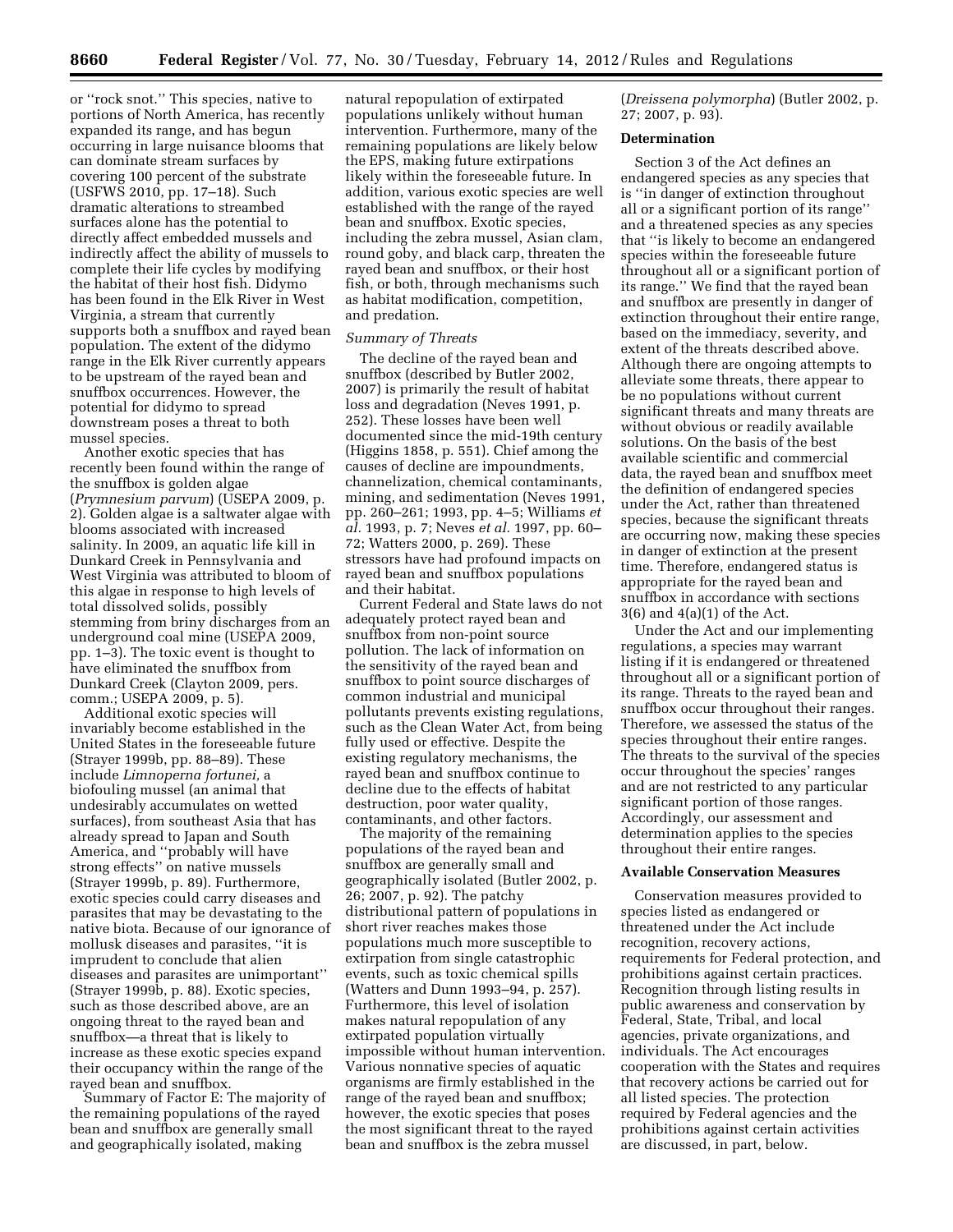The primary purpose of the Act is the conservation of endangered and threatened species and the ecosystems upon which they depend. The ultimate goal of such conservation efforts is the recovery of these listed species, so that they no longer need the protective measures of the Act. Subsection 4(f) of the Act requires the Service to develop and implement recovery plans for the conservation of endangered and threatened species. The recovery planning process involves the identification of actions that are necessary to halt or reverse the species' decline by addressing the threats to its survival and recovery. The goal of this process is to restore listed species to a point where they are secure, selfsustaining, and functioning components of their ecosystems.

Recovery planning includes the development of a recovery outline shortly after a species is listed, preparation of a draft and final recovery plan, and revisions to the plan as significant new information becomes available. The recovery outline guides the immediate implementation of urgent recovery actions and describes the process to be used to develop a recovery plan. The recovery plan identifies sitespecific management actions that will achieve recovery of the species, measurable criteria that guide when a species may be downlisted or delisted, and methods for monitoring recovery progress. Recovery plans also establish a framework for agencies to coordinate their recovery efforts and provide estimates of the cost of implementing recovery tasks. Recovery teams (comprised of species experts, Federal and State agencies, non-government organizations, and stakeholders) are often established to develop recovery plans. When completed, the recovery outline, draft recovery plan, and the final recovery plan will be available on our Web site (*[http://www.fws.gov/](http://www.fws.gov/endangered)  [endangered](http://www.fws.gov/endangered)*), or from our Columbus Ecological Services Field Office (see **FOR FURTHER INFORMATION CONTACT**).

Implementation of recovery actions generally requires the participation of a broad range of partners, including other Federal agencies, States, Tribal, nongovernmental organizations, businesses, and private landowners. Examples of recovery actions include habitat restoration (e.g., restoration of native vegetation), research, captive propagation and reintroduction, and outreach and education. The recovery of many listed species cannot be accomplished solely on Federal lands because their range may occur primarily or solely on non-Federal lands. To achieve recovery of these species

requires cooperative conservation efforts on private, State, and Tribal lands.

Once a species is listed, funding for recovery actions will be available from a variety of sources, including Federal budgets, State programs, and cost share grants for non-Federal landowners, the academic community, and nongovernmental organizations. Additionally, under section 6 of the Act, we would be able to grant funds to the States of Illinois, Indiana, Kentucky, Michigan, New York, Ohio, Pennsylvania, Tennessee, Virginia, and West Virginia for management actions promoting the conservation of the rayed bean and to the States of Alabama, Arkansas, Illinois, Indiana, Iowa, Kansas, Kentucky, Michigan, Minnesota, Mississippi, Missouri, New York, Ohio, Pennsylvania, Tennessee, Virginia, West Virginia, and Wisconsin for the conservation of the snuffbox. Information on our grant programs that are available to aid species recovery can be found at: *[http://www.fws.gov/grants.](http://www.fws.gov/grants)* 

Please let us know if you are interested in participating in recovery efforts for these species. Additionally, we invite you to submit any new information on these species whenever it becomes available and any information you may have for recovery planning purposes. Please send it to the street address provided in the **ADDRESSES** section.

Section 7(a) of the Act requires Federal agencies to evaluate their actions with respect to any species that is proposed or listed as endangered or threatened and with respect to its critical habitat, if any is being designated. Regulations implementing this interagency cooperation provision of the Act are codified at 50 CFR part 402. Section 7(a)(4) requires Federal agencies to confer informally with us on any action that is likely to jeopardize the continued existence of a proposed species or result in destruction or adverse modification of proposed critical habitat. If a species is listed subsequently, section 7(a)(2) of the Act requires Federal agencies to ensure that activities they authorize, fund, or carry out are not likely to jeopardize the continued existence of such species or to destroy or adversely modify its critical habitat. If a Federal action may affect a listed species or its critical habitat, the responsible Federal agency must enter into formal consultation with us.

Federal agency actions that may require conference or consultation as described in the preceding paragraph include the issuance of permits for reservoir construction, stream alterations, wastewater facility

development, water withdrawal projects, pesticide registration, agricultural assistance programs, mining, road and bridge construction, and Federal loan programs. Activities will trigger consultation under section 7 of the Act if they may affect the rayed bean or snuffbox, or both species, addressed in this final rule.

## *Jeopardy Standard*

Prior to and following listing and designation of critical habitat, if prudent and determinable, the Service applies an analytical framework for jeopardy analyses that relies heavily on the importance of core area populations to the survival and recovery of the species. The section 7(a)(2) analysis is focused not only on these populations but also on the habitat conditions necessary to support them.

The jeopardy analysis usually expresses the survival and recovery needs of the species in a qualitative fashion without making distinctions between what is necessary for survival and what is necessary for recovery. Generally, if a proposed Federal action is incompatible with the viability of the affected core area populations(s), inclusive of associated habitat conditions, a jeopardy finding is considered to be warranted, because of the relationship of each core area population to the survival and recovery of the species as a whole.

### *Section 9 Take*

The Act and implementing regulations set forth a series of general prohibitions and exceptions that apply to all endangered and threatened wildlife. With this final rule listing the rayed bean and snuffbox as endangered, these prohibitions are applicable to the rayed bean and snuffbox. The prohibitions of section 9(a)(2) of the Act, codified at 50 CFR 17.21 for endangered wildlife, in part, make it illegal for any person subject to the jurisdiction of the United States to take (includes harass, harm, pursue, hunt, shoot, wound, kill, trap, capture, or collect, or to attempt any of these), import or export, deliver, receive, carry, transport, or ship in interstate or foreign commerce in the course of commercial activity, or sell or offer for sale in interstate or foreign commerce any listed species. It also is illegal to possess, sell, deliver, carry, transport, or ship any such wildlife that has been taken illegally. Further, it is illegal for any person to attempt to commit, to solicit another person to commit, or to cause to be committed, any of these acts. Certain exceptions apply to our agents and State conservation agencies.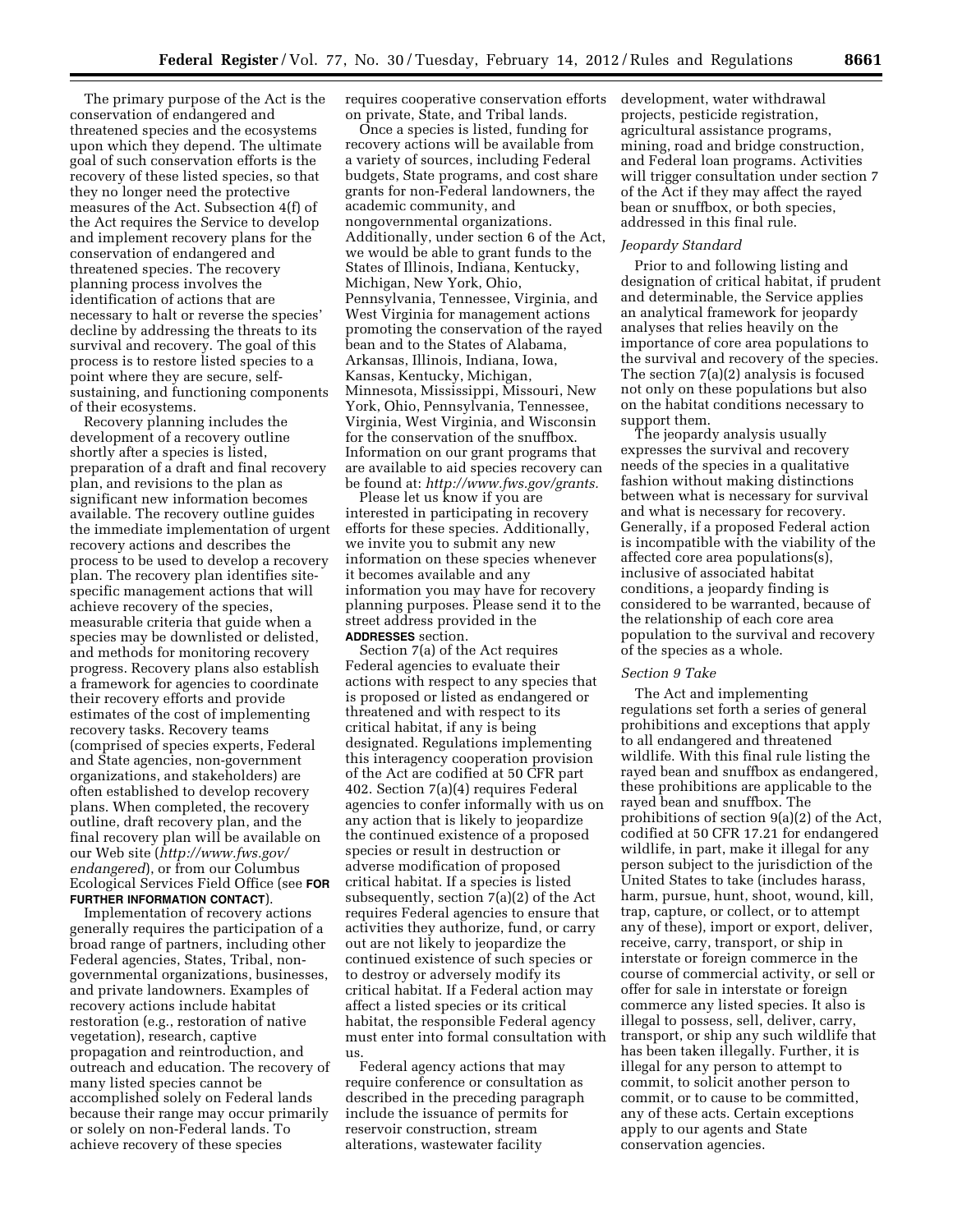We may issue permits to carry out otherwise prohibited activities involving endangered wildlife under certain circumstances. We codified the regulations governing permits for endangered species at 50 CFR 17.22. Such permits are available for scientific purposes, to enhance the propagation or survival of the species, or for incidental take in the course of otherwise lawful activities.

It is our policy, published in the **Federal Register** on July 1, 1994 (59 FR 34272), to identify, to the maximum extent practicable at the time a species is listed, those activities that would or would not constitute a violation of section 9 of the Act and associated regulations at 50 CFR 17.21. The intent of this policy is to increase public awareness of the effect of this final listing on proposed and ongoing activities within a species' range. We determine, based on the best available data, that the following actions will not result in a violation of the provisions of section 9 of the Act, provided these actions are carried out in accordance with existing regulations and permit requirements:

(1) Activities authorized, funded, or carried out by Federal agencies (e.g., bridge and highway construction, pipeline construction, hydropower licensing), when such activities are conducted in accordance with the consultation and planning requirements for listed species under section 7 of the Act.

(2) Any action carried out for scientific research or to enhance the propagation or survival of the rayed bean or snuffbox that is conducted in accordance with the conditions of a 50 CFR 17.22 permit.

(3) Any incidental take of rayed bean or snuffbox resulting from an otherwise lawful activity conducted in accordance with the conditions of an incidental take permit issued under 50 CFR 17.22. Non-Federal applicants may design a habitat conservation plan (HCP) for the species and apply for an incidental take permit. HCPs may be developed for listed species and are designed to minimize and mitigate impacts to the species to the greatest extent practicable.

We determine that the following activities would be likely to result in a violation of section 9 of the Act; however, possible violations are not limited to these actions alone:

(1) Unauthorized killing, collecting, handling, or harassing of individual rayed bean or snuffbox, or both species, at any life stage.

(2) Sale or offer for sale of rayed bean or snuffbox in addition to delivering, receiving, carrying, transporting, or

shipping in interstate or foreign commerce any rayed bean or snuffbox.

(3) Unauthorized destruction or alteration of the species' habitat (instream dredging, channelization, impoundment, streambank clearing, discharge of fill material) that actually kills or injures individual rayed bean or snuffbox by significantly impairing their essential behavioral patterns, including breeding, feeding, or sheltering.

(4) Violation of any discharge or water withdrawal permit within these species' occupied ranges that results in the death or injury of individual rayed bean or snuffbox by significantly impairing their essential behavioral patterns, including breeding, feeding, or sheltering.

(5) Discharge or dumping of toxic chemicals or other pollutants into waters supporting the species that actually kills or injures individual rayed bean or snuffbox by significantly impairing their essential behavioral patterns, including breeding, feeding, or sheltering.

We will review other activities not identified above on a case-by-case basis to determine whether they may be likely to result in a violation of section 9 of the Act. We do not consider these lists to be exhaustive and provide them as information to the public.

You should direct questions regarding whether specific activities may constitute a future violation of section 9 of the Act to the Field Supervisor of the Service's Columbus Ecological Services Field Office (see **ADDRESSES** section). Requests for copies of regulations regarding listed species and inquiries about prohibitions and permits should be addressed to the U.S. Fish and Wildlife Service, Ecological Services Division, 5600 American Blvd. West, Suite 990, Bloomington, MN 55437 (Phone 612–713–5350; Fax 612–713– 5292).

#### **Critical Habitat**

#### *Background*

Critical habitat is defined in section 3 of the Act as:

(i) The specific areas within the geographical area occupied by a species, at the time it is listed in accordance with the Act, on which are found those physical or biological features

(I) essential to the conservation of the species and

(II) that may require special management considerations or protection; and

(ii) Specific areas outside the geographical area occupied by a species at the time it is listed, upon a determination that such areas are essential for the conservation of the species.

''Conservation'' is defined in section 3 of the Act as meaning the use of all methods and procedures needed to bring the species to the point at which listing under the Act is no longer necessary.

Critical habitat receives protection under section 7 of the Act through the prohibition against Federal agencies carrying out, funding, or authorizing the destruction or adverse modification of critical habitat. Section 7(a)(2) requires consultation on Federal actions that may affect critical habitat. The designation of critical habitat does not affect land ownership or establish a refuge, wilderness, reserve, preserve, or other conservation area. Such designation does not allow the government or public to access private lands. Such designation does not require implementation of restoration, recovery, or enhancement measures by non-Federal landowners. Where a landowner seeks or requests Federal agency funding or authorization for an action that may affect a listed species or critical habitat, the consultation requirements of section 7(a)(2) of the Act would apply, but even in the event of a destruction or adverse modification finding, the Federal action agency's and the applicant's obligation is not to restore or recover the species, but to implement reasonable and prudent alternatives to avoid destruction or adverse modification of critical habitat.

For inclusion in a critical habitat designation, the habitat within the geographical area occupied by the species at the time it was listed must contain the physical and biological features essential to the conservation of the species, and be included only if those features may require special management considerations or protection. Critical habitat designations identify, to the extent known using the best scientific and commercial data available, habitat areas that provide essential life cycle needs of the species (areas on which are found the physical and biological features (PBFs) laid out in the appropriate quantity and spatial arrangement for the conservation of the species). Under the Act and regulations at 50 CFR 424.12, we can designate critical habitat in areas outside the geographical area occupied by the species at the time it is listed only when we determine that those areas are essential for the conservation of the species and that designation limited to those areas occupied at the time of listing would be inadequate to ensure the conservation of the species.

Section 4 of the Act requires that we designate critical habitat on the basis of the best scientific and commercial data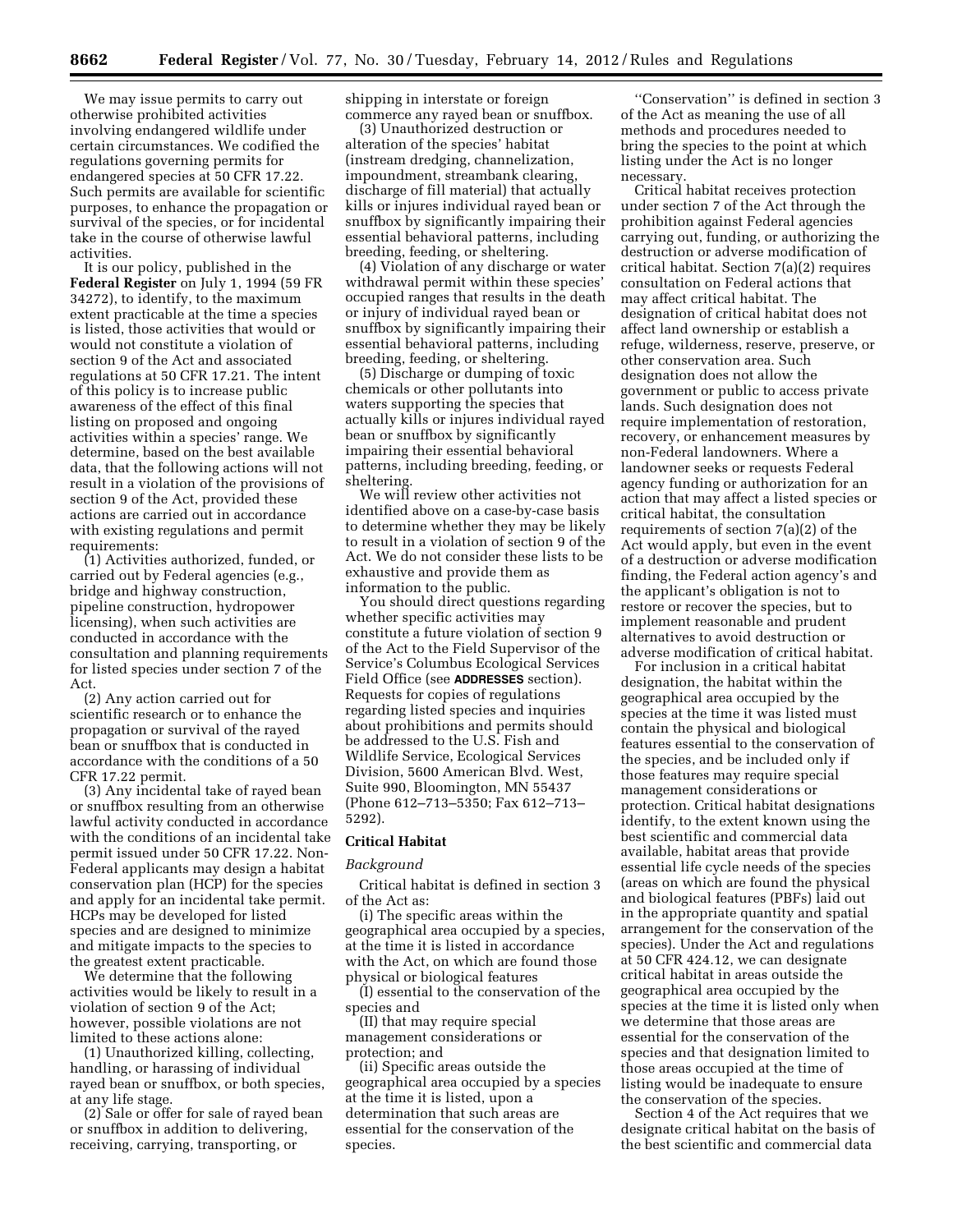available. Further, our Policy on Information Standards Under the Endangered Species Act (published in the **Federal Register** on July 1, 1994 (59 FR 34271)), the Information Quality Act (section 515 of the Treasury and General Government Appropriations Act for Fiscal Year 2001 (Pub. L. 106–554; H.R. 5658)), and our associated Information Quality Guidelines, provide criteria, establish procedures, and provide guidance to ensure that our decisions are based on the best scientific data available. They require our biologists, to the extent consistent with the Act and with the use of the best scientific data available, to use primary and original sources of information as the basis for recommendations to designate critical habitat.

When we are determining which areas should be designated as critical habitat, our primary source of information is generally the information developed during the listing process for the species. Additional information sources may include the recovery plan for the species, articles in peer-reviewed journals, conservation plans developed by States and counties, scientific status surveys and studies, biological assessments, or other unpublished materials and expert opinion or personal knowledge.

Habitat is often dynamic, and species may move from one area to another over time. Furthermore, we recognize that critical habitat designated at a particular point in time may not include all of the habitat areas that we may later determine are necessary for the recovery of the species. For these reasons, a critical habitat designation does not signal that habitat outside the designated area is unimportant or may not be required for recovery of the species.

Areas that are important to the conservation of the species, but are outside the critical habitat designation, will continue to be subject to conservation actions we implement under section 7(a)(1) of the Act. Areas that support populations are also subject to the regulatory protections afforded by the section 7(a)(2) jeopardy standard, as determined on the basis of the best available scientific information at the time of the agency action. Federally funded or permitted projects affecting listed species outside their designated critical habitat areas may still result in jeopardy findings in some cases. Similarly, critical habitat designations made on the basis of the best available information at the time of designation will not control the direction and substance of future recovery plans, habitat conservation plans (HCPs), or

other species conservation planning efforts if new information available at the time of these planning efforts calls for a different outcome.

#### *Prudency Determination*

Section 4(a)(3) of the Act, as amended, and implementing regulations (50 CFR 424.12), require that, to the maximum extent prudent and determinable, we designate critical habitat at the time we determine that a species is endangered or threatened. Our regulations (50 CFR 424.12(a)(1)) state that the designation of critical habitat is not prudent when one or both of the following situations exist: (1) The species is threatened by taking or other human activity, and identification of critical habitat can be expected to increase the degree of threat to the species, or (2) such designation of critical habitat would not be beneficial to the species.

There is currently no imminent threat of take attributed to collection or vandalism under Factor B (overutilization for commercial, recreational, scientific, or educational purposes) for the rayed bean or snuffbox, and identification of critical habitat is not expected to initiate such a threat. In the absence of finding that the designation of critical habitat would increase threats to a species, if there are any benefits to a critical habitat designation, then a prudent finding is warranted. The potential benefits include: (1) Triggering consultation under section 7(a)(2) of the Act in new areas for actions in which there may be a Federal nexus where it would not otherwise occur because the species may not be present; (2) focusing conservation activities on the most essential habitat features and areas; (3) increasing awareness of important habitat areas among State or county governments, or private entities; and (4) preventing inadvertent harm to the species.

Critical habitat designation includes the identification of the physical and biological features of the habitat essential to the conservation of each species that may require special management and protection. As such, these designations will provide useful information to individuals, local and State governments, and other entities engaged in activities or long-range planning that may affect areas essential to the conservation of the species. Conservation of the rayed bean and snuffbox and essential features of their habitats will require habitat management, protection, and restoration, which will be facilitated by disseminating information on the

locations and the key physical and biological features of those habitats. In the case of the rayed bean and snuffbox, these aspects of critical habitat designation would potentially benefit the conservation of the species. Therefore, as we have determined that the designation of critical habitat will not likely increase the degree of threat to these species and may provide some measure of benefit, we find that designation of critical habitat is prudent for the rayed bean and snuffbox. However, a designation of critical habitat would be limited to lands within the jurisdiction of the United States and not include stream reaches in Canada (50 CFR 424.12(h)).

#### *Critical Habitat Determinability*

As stated above, section 4(a)(3) of the Act requires the designation of critical habitat concurrently with the species' listing ''to the maximum extent prudent and determinable.'' Our regulations at 50 CFR 424.12(a)(2) state that critical habitat is not determinable when one or both of the following situations exist:

(i) Information sufficient to perform required analyses of the impacts of the designation is lacking, or

(ii) The biological needs of the species are not sufficiently well known to permit identification of an area as critical habitat.

When critical habitat is not determinable, the Act provides for an additional year to publish a critical habitat designation (16 U.S.C. 1533(b)(6)(C)(ii)).

In accordance with sections  $3(5)(A)(i)$ and 4(b)(1)(A) of the Act and regulations at 50 CFR 424.12, in determining which areas to propose as critical habitat, we must consider those physical and biological features essential to the conservation of the species. These include, but are not limited to:

(1) Space for individual and population growth and for normal behavior;

(2) Food, water, air, light, minerals, or other nutritional or physiological requirements:

(3) Cover or shelter;

(4) Sites for breeding, reproduction, and rearing (or development) of offspring; and

(5) Habitats that are protected from disturbance or are representative of the historical, geographical, and ecological distribution of a species.

We are currently unable to identify the physical and biological features essential for the conservation of the rayed bean and snuffbox because information on those features for these species is not known at this time. The apparent poor viability of the species'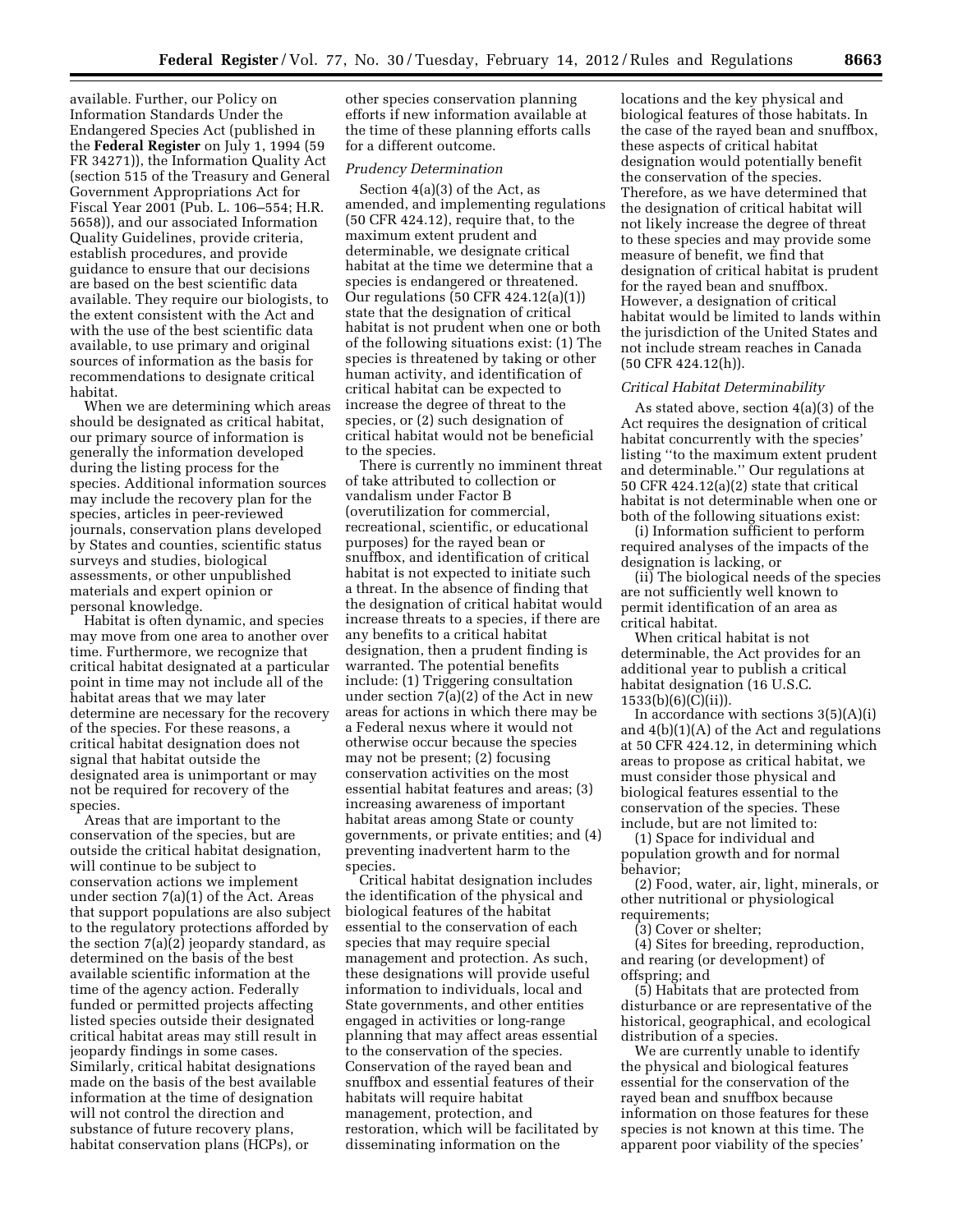occurrences observed in recent years indicates that current conditions are not sufficient to meet the basic biological requirements of these species in many rivers. Because the rayed bean and snuffbox have not been observed for decades in many of their historical locations, and much of the habitat in which they still persist has been drastically altered, the optimal conditions that would provide the biological or ecological requisites of these species are not known. Although we can surmise that habitat degradation from a variety of factors has contributed to the decline of these species, we do not know specifically what essential physical or biological features of that habitat are currently lacking for the rayed bean and snuffbox.

Key features of the basic life history, ecology, reproductive biology, and habitat requirements of most mussels, including the rayed bean and snuffbox, are unknown. Species-specific ecological requirements have not been determined (for example, minimum water flow and effects of particular pollutants). Population dynamics, such as species' interactions and community structure, population trends, and population size and age class structure necessary to maintain long-term viability, have not been determined for these species. Of particular concern to both species is that many of the remaining rayed bean and snuffbox populations consist of very low densities, a fact that limits our ability to investigate their population dynamics. Basics of reproductive biology for these species are unknown, such as age and size at earliest maturity, reproductive longevity, and the level of recruitment needed for species' survival and long-

term viability. As we are unable to identify many physical and biological features essential to the conservation of the rayed bean and snuffbox, we are unable to identify areas that contain these features. Therefore, although we have determined that the designation of critical habitat is prudent for the rayed bean and snuffbox, because the biological and physical requirements of these species are not sufficiently known, we find that critical habitat for the rayed bean and snuffbox is not determinable at this time.

# **Required Determinations**

*Paperwork Reduction Act (44 U.S.C. 3501 et seq.)* 

This final rule does not contain any new collections of information that require approval by the Office of Management and Budget (OMB) under the Paperwork Reduction Act. This rule will not impose new recordkeeping or reporting requirements on State or local governments, individuals, businesses, or organizations. We may not conduct or sponsor, and you are not required to respond to, a collection of information unless it displays a currently valid OMB control number.

# *National Environmental Policy Act (42 U.S.C. 4321 et seq.)*

We have determined that we do not need to prepare an environmental assessment, as defined under the authority of the National Environmental Policy Act of 1969, in connection with regulations adopted under section 4(a) of the Act. We published a notice outlining our reasons for this determination in the **Federal Register**  on October 25, 1983 (48 FR 49244).

#### **References Cited**

A complete list of all references cited in this final rule is available on the Internet at *<http://www.regulations.gov>*  or upon request from the Field Supervisor, Columbus Ecological Services Field Office (see **ADDRESSES** section).

# **Author**

The primary author of this final rule is a staff member of the Columbus Ecological Services Field Office (see **ADDRESSES** section).

#### **List of Subjects in 50 CFR Part 17**

Endangered and threatened species, Exports, Imports, Reporting and recordkeeping requirements, Transportation.

#### **Regulation Promulgation**

Accordingly, we hereby amend part 17, subchapter B of chapter I, title 50 of the Code of Federal Regulations, as follows:

# **PART 17—[AMENDED]**

■ 1. The authority citation for part 17 continues to read as follows:

**Authority:** 16 U.S.C. 1361–1407; 16 U.S.C. 1531–1544; 16 U.S.C. 4201–4245; Pub. L. 99– 625, 100 Stat. 3500; unless otherwise noted.

■ 2. Amend § 17.11(h) by adding new entries for ''Mussel, rayed bean'' and ''Mussel, snuffbox'' in alphabetical order under CLAMS to the List of Endangered and Threatened Wildlife as follows:

#### **§ 17.11 Endangered and threatened wildlife.**

\* \* \* \* \* (h) \* \* \*

| Species                                |         | Historic range |                                                     | Vertebrate population             |        | When   | Critical  | Special<br>rules |
|----------------------------------------|---------|----------------|-----------------------------------------------------|-----------------------------------|--------|--------|-----------|------------------|
| Scientific name<br>Common name         |         |                |                                                     | where endangered or<br>threatened | Status | listed | habitat   |                  |
| $\star$                                |         |                |                                                     |                                   |        |        |           |                  |
| <b>CLAMS</b>                           |         |                |                                                     |                                   |        |        |           |                  |
| $\star$                                |         | $\star$        | $\star$                                             |                                   |        |        |           |                  |
|                                        |         | (ON).          | PA, TN, VA, WV); Canada                             |                                   | E.     | 798    | NA        | NA               |
| $\star$                                | $\star$ | $\star$        |                                                     |                                   |        |        |           |                  |
| Mussel, snuffbox  Epioblasma triquetra |         | Canada (ON).   | KY, MI, MN, MS, MO, NY,<br>OH, PA, TN, VA, WV, WI); |                                   | Е      | 798    | <b>NA</b> | NA               |
|                                        |         |                | $\star$                                             |                                   |        |        |           |                  |